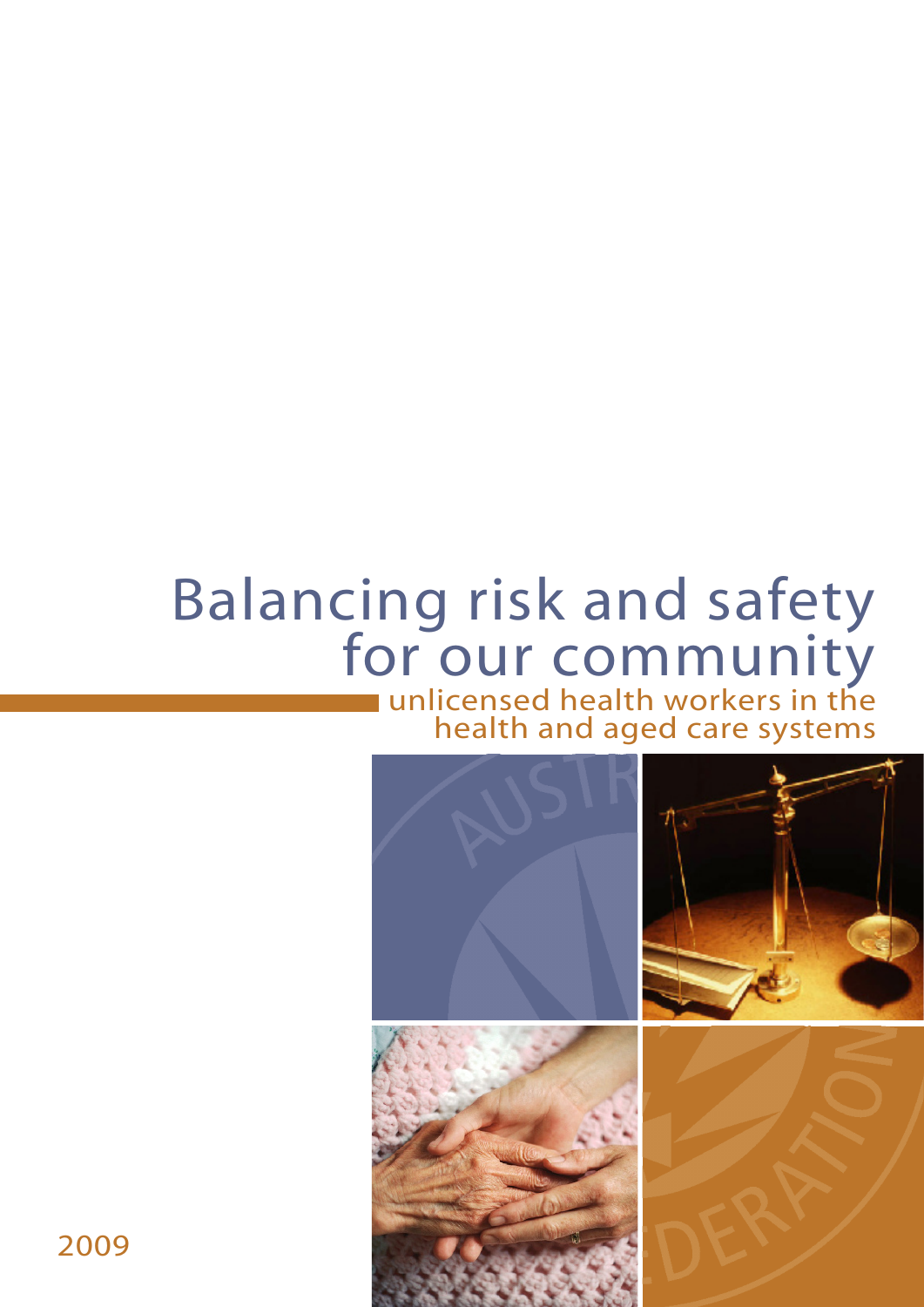## **© Australian Nursing Federation 2009**

**ISBN** - 978 0 909599 58 4 **ISBN online** - 978 0 909599 59 1

Revised January 2009

This document prepared by Amanda Adrian PO Box 1065, ROZELLE NSW 2039 Mobile: + 61 0 401715536 Tel: + 61 2 9818 2662 Fax: + 61 2 9818 4534 Email: adrianoz@bigpond.net.au

## for the **Australian Nursing Federation**

Federal Office Canberra Unit 3, 28 Eyre Street, Kingston ACT 2604 Australia Tel: + 61 2 6232 6533 Fax: + 61 2 6232 6610 Email: anfcanberra@anf.org.au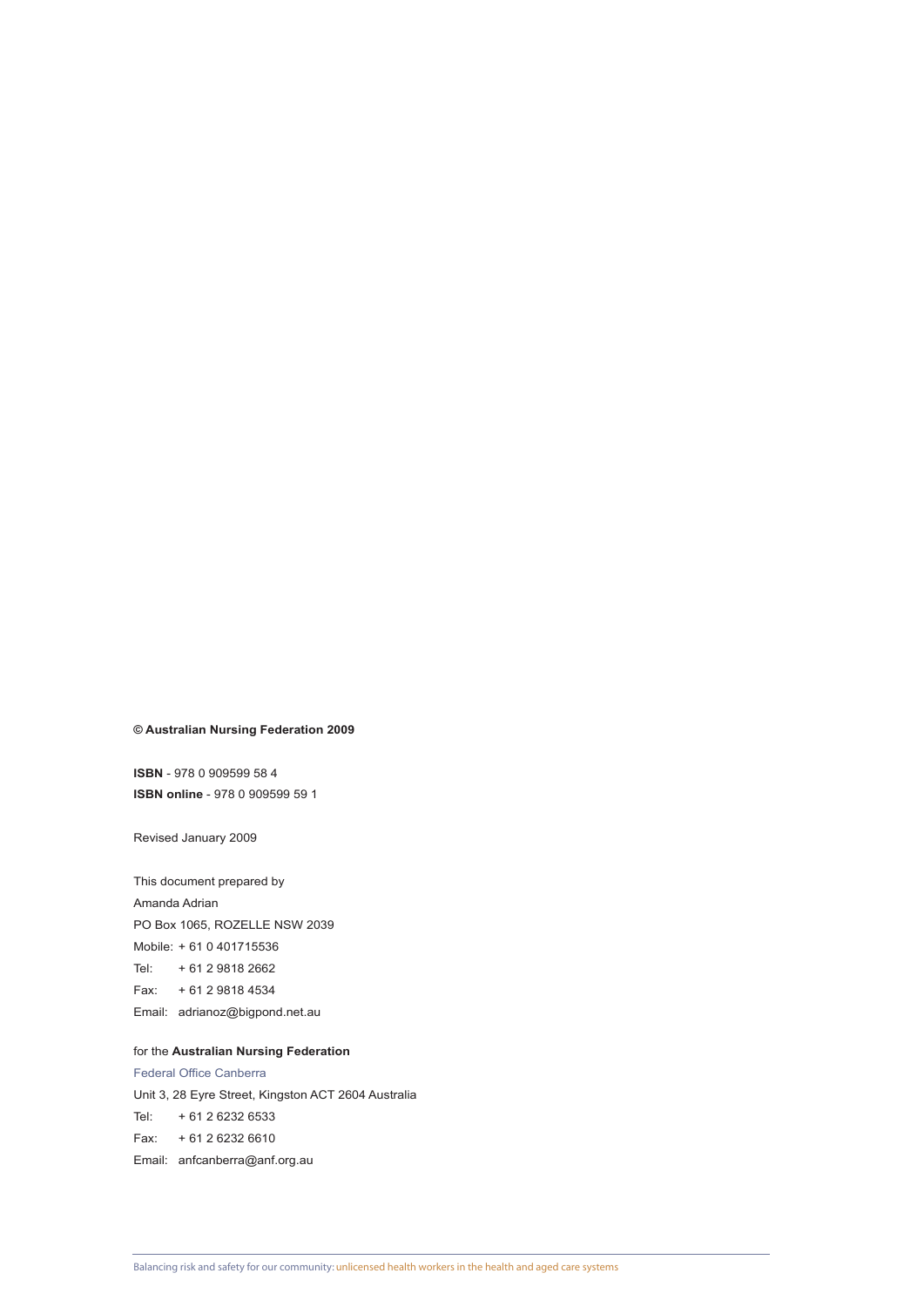# **Contents**

| 1              | <b>Executive Summary</b>                                                         | 3  |
|----------------|----------------------------------------------------------------------------------|----|
| $\overline{2}$ | Introduction                                                                     | 8  |
|                | The legal obligation of duty of care                                             | 8  |
|                | The health workforce                                                             | 9  |
|                | The protection of the public through licensure                                   | 11 |
| 3              | Unlicensed Health Workers in Australia and Substitution of Regulated Workers     | 14 |
|                | Unlicensed health workers and where they work                                    | 14 |
|                | The work these workers do                                                        | 15 |
|                | What is nursing                                                                  | 17 |
|                | Skills and educational preparation across the unlicensed care workforce          | 20 |
|                | Cost and productivity                                                            | 25 |
|                | Workforce supply and demand                                                      | 26 |
|                | Policy and politics                                                              | 30 |
|                | Case mix and care needs of client groups                                         | 31 |
|                | Consumer expectations                                                            | 32 |
| 4              | <b>Current Regulation of Health and Care Workers</b>                             | 34 |
|                | Frameworks for the regulation of health professionals                            | 34 |
|                | Australian Health Ministers' Advisory Council agreements                         | 37 |
|                | Criteria for assessing the need for statutory regulation                         | 38 |
|                | National Competition Policy (NCP) agreements                                     | 39 |
|                | Other legal safeguards outside the regulatory framework                          | 40 |
| 5              | An Issue of Quality and Safety for Consumers - Regulation of Health Care Workers | 46 |
|                | International initiatives - the United Kingdom                                   | 46 |
|                | International initiatives – the United States of America                         | 50 |
|                | Australian initiatives                                                           | 51 |
| 6              | Licensing and Regulation for Currently Unregulated Health Workers                | 55 |
|                | Existing models of regulation                                                    | 55 |
|                | Opportunity knocks - COAG and a cogent framework of regulation                   | 56 |
| 7              | Conclusion                                                                       | 60 |
| 8              | <b>References</b>                                                                | 63 |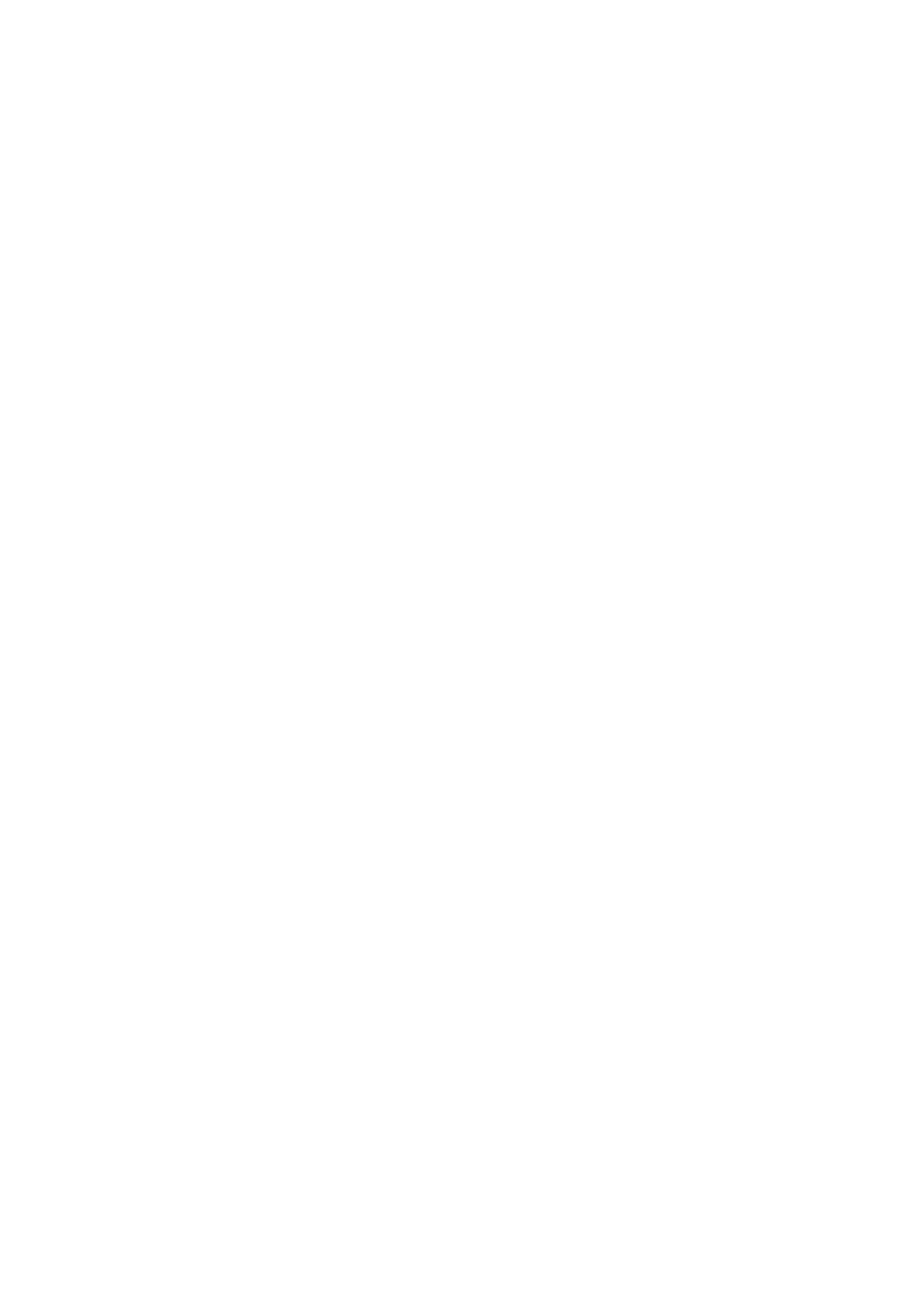## Executive Summary 1

The impetus for this paper has come from the concerns expressed by nurses about unlicensed health care workers. These concerns relate to the lack of consistency in standards of educational preparation, competence and employment arrangements for workers who nurses share care responsibilities with and who they are often supervising and supporting. This group includes personal care (PC) assistants and nursing assistants in aged care and health settings who are providing direct nursing and personal care. This health care is being provided to people of all ages who are ill, frail, or injured and often with multiple co-morbidities as well as diminished independence of physical or psychological causation. This domain has long been recognised as 'nursing'. Consideration must be given therefore to the risks posed to the recipients of this health care in the same way that the risks are considered in relation to the nursing care provided by nurses. This paper's focus is on unlicensed health care workers providing direct health care.

Identifying these workers in terms of who they are, where they work and what they do is a challenge for researchers as there are no data bases that capture the full extent of this large but unstructured workforce. This workforce is scattered across numerous care environments; increasingly in all units of hospitals, residential aged care facilities, community health and welfare services, home care services, primary care settings, schools and disability services, to name but a few. There is no common title for these workers either and the difficulties this poses were raised in the National Review of Nursing Education where it was argued that: *without a common nomenclature it is difficult to count those contributing to nursing work and impossible to establish standards that cover their work* (Health 2002 p.46).

The authors of the National Institute of Labour Studies (NILS) research report on the residential aged care workforce found that:

*…the existing level of knowledge about workers in aged care is remarkably limited. No single data source provides an accurate and detailed appraisal of direct care employment in residential aged care facilities in Australia, especially not of the kind that would inform complex workforce planning* (Richardson and Martin 2004 p.1).

Our estimates of employment in residential aged care homes show steady increases between 2003 and 2007. Total employment i aged care homes rose from about 157,000 to about 175,000, with direct care employees increasing from about 116,000 to about 133,000. Proportionately, the rise in equivalent full time (EFT) direct care workers was smaller, with an increase from about 76,000 in 2003 to about 79,000 in 2007. There has been something of a rebalancing of the workforce towards greater use of Personal Carers (PCs), and reduced reliance on Registered Nurses (RNs). Between 2003 and 2007, total employment of RNs fell by about 1,600 to 22,400, while PC employment rose by about 17,500 to nearly 85,000. Employment of Enrolled Nurses (ENs) and Allied Health workers rose slightly to just over 16,000 and nearly 10,000 respectively. (Martin and King 2008 p.i)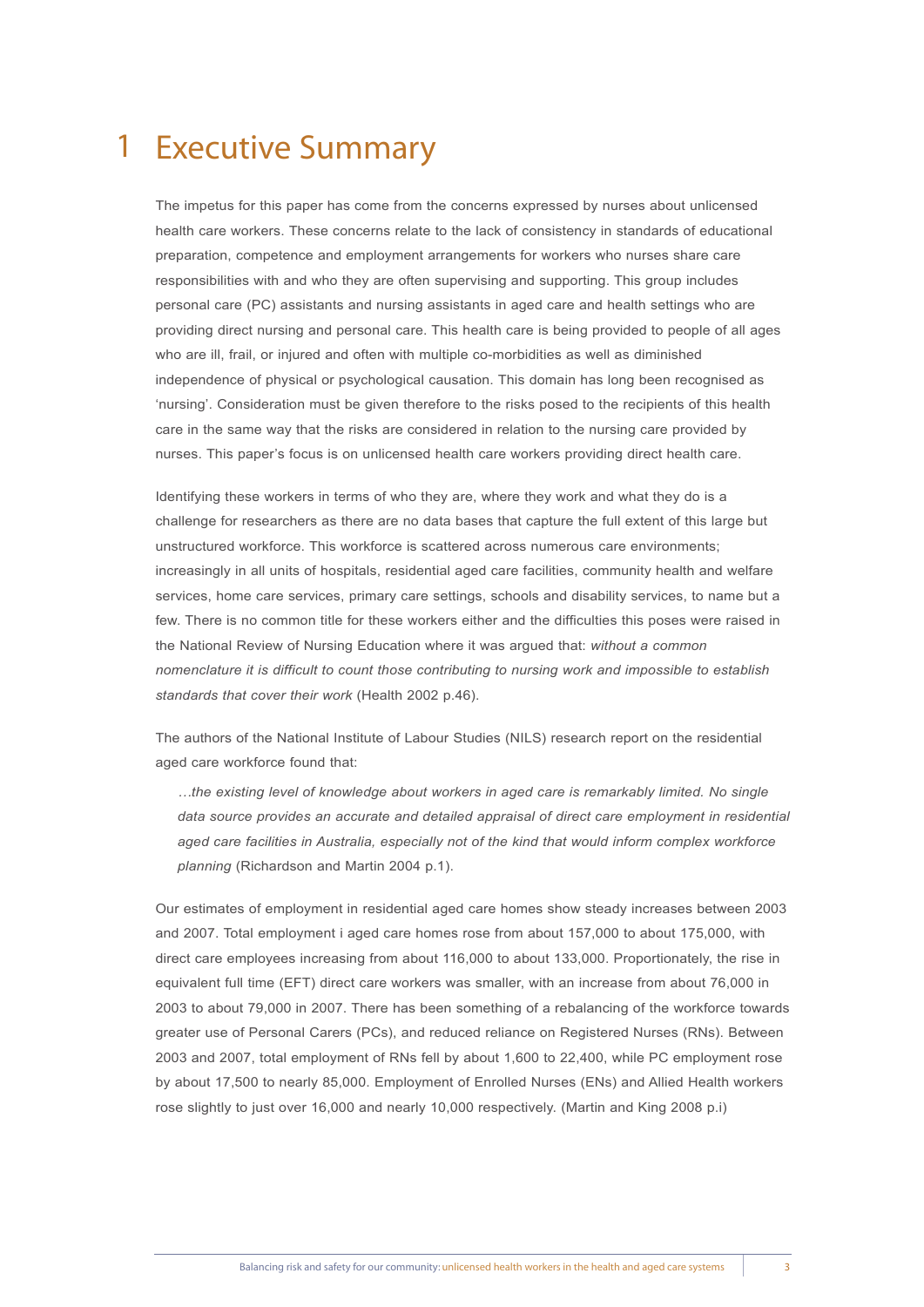This paper looks at the many titles and the work that unlicensed health workers do. It also considers the issues around the skills and educational preparation of these workers. The paper goes on to discuss the major substitution of registered nurses and enrolled nurses by unlicensed health care workers and the reasons for this. It also addresses the issues raised when this group takes on work that has traditionally been recognised as 'nursing'. These include:

- Cost and productivity: direct care and nursing services being one of the primary costs in the provision of health and aged care services.
- Australia's population is ageing. In the most recent ABS projections, the proportion of Australians aged 65 or over will nearly double in the next 50 years, increasing from 13% in 2007 to between 23% and 25% in 2056. The proportion aged 85 and over will rise from less than 2% to between 5% and 7% over the same period. This ageing population has many implications, not least of which is a rising proportion of the population who will need care and assistance in daily living. At the same time, we face an ageing workforce. A declining proportion of the population will fall into the prime working ages of 18-65, and more of those who do will be in the older age groups. (Martin and King 2008 p.1)
- Policy and politics: the current focus of de-regulation, reducing the regulatory burden and anti-competition are embedded in National, State and Territory Government policy. There has been little political will to embark on further regulation where it can be avoided. Private sector employers in the health and aged care sectors have also been active in arguing for their right to run their organisations as they choose, without the burden of legislation that governments impose. The concerned voices of a community who are the health care recipients, their families and friends; and the nurses working in the care environment are largely being ignored.

Some of the counter intuitive issues in relation to the large scale substitution of registered health professionals by the unlicensed health and aged care workforce are:

- Case mix and care needs of client groups: the escalating care need profile of patients in hospitals and residents in residential aged care and those being provided care in the community has changed dramatically in the past two decades. The patients care needs are more acute and their admission to hospital is for much shorter periods. The notion of convalescence is long gone. Residents in aged care facilities now need higher levels of care which in the past would have been provided in hospital. Ironically, concurrent with the deskilling of the health and aged care workforce we are seeing a dramatic increase in the complexity and scope of the care needs of the consumer.
- Consumer expectations: an increasingly vocal community with rising expectation of the safety and quality of the services provided by the health and aged care systems is an important consideration when examining the impact of an increasingly less skilled workforce. We no longer have patients who traditionally were treated as passive recipients of care. Today health consumers, their families and friends have strong and strident opinions about care partnerships as well as about the safety and quality of care that is expected in the health and aged care systems.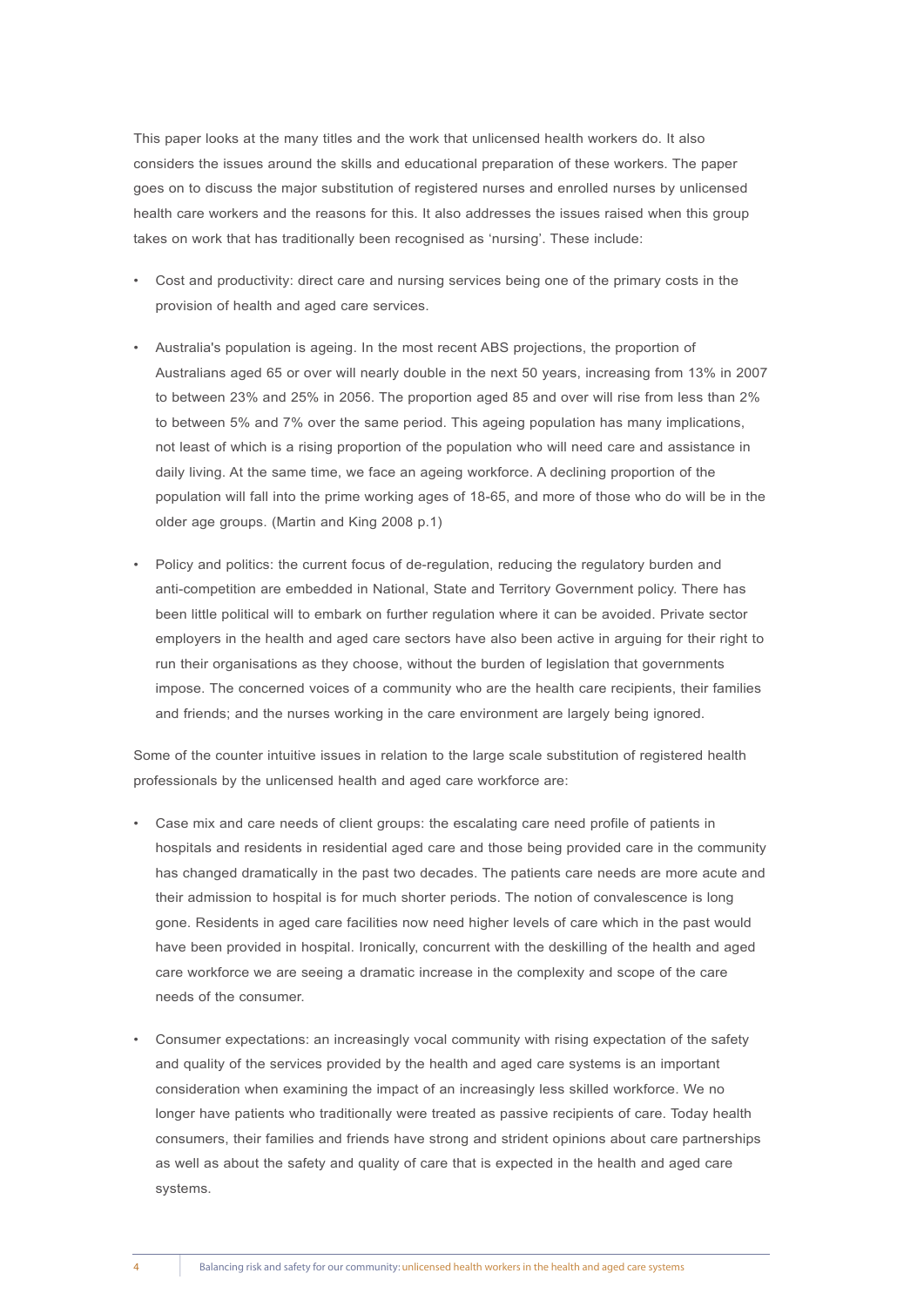The regulatory mechanisms for health workers from the currently registered health professional groups are also considered in the paper as well as the processes that have been established to review and make decisions in relation to what groups of workers should be regulated through the Australian Health Ministers Advisory Council (AHMAC) and under National Competition Policy. The paper also discusses briefly the opportunities that the current Council of Australian Governments' reforms coming from the Productivity Commission Report on the Health Workforce can provide for a review of the status quo. Some of the non-specific and largely disconnected regulatory mechanisms that create both obligations and rights for these unlicensed health workers and their employers are also reviewed.

The paper also looks at some of the initiatives that have been occurring in relation to unlicensed health workers in the United Kingdom and the United States of America where similar concerns to those raised in this paper have led to the development of different models of regulation being embarked on for these workers for the protection of the community. This section also looks at several Australian initiatives in this area that has relevance to the discussion.

The paper goes on to examine the existing models of regulation and then uses these to outline the options for the currently unlicensed health and aged care workforce. It also highlights the opportunity that the Council of Australian Governments (COAG) reforms in the regulated health workforce offer as a rational direction for the introduction of a comprehensive regime of regulation for currently unlicensed health workers.

## Options for Regulation of Unlicensed Health Workers

There are a range of options for regulating currently unlicensed health workers providing direct care. The following options are outlined in more detail later in this paper.

## OPTION 1: SELF-REGULATION

Self-regulation suggest no occupational licensing or registration legislation that requires members of the workforce to be registered with a statutory body, nor is there government oversight of educational and work standards development or a formal judicial process that makes up the disciplinary system for the group of workers.

*This is the status quo and NOT supported by ANF.*

## OPTION 2: LICENSING

The licensing option requires there is a formal classification and naming of craft groups and their details are placed on a government oversighted register of persons who are working in specific industries. To be employed in that industry the person has to establish their credentials which can range from: minimal, eg not having had any serious criminal convictions that would impact on an assessment of their character in their area of work; to more onerous, eg having successfully obtained a basic qualification, being required to abide by a code of conduct and/or ethics, and/or practice standards.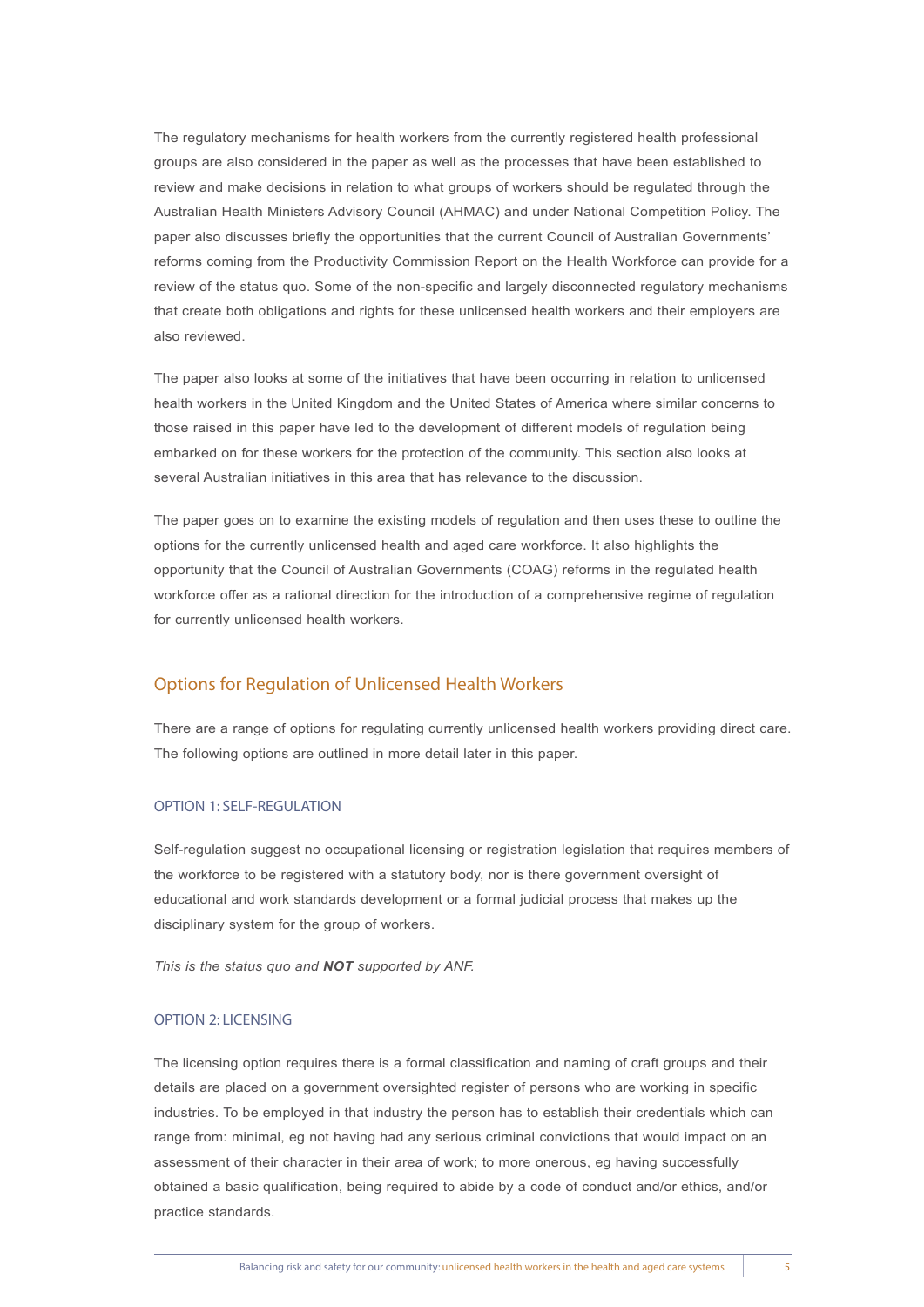*This option IS supported by the ANF with basic standards for education, practice and conduct being*  set as a baseline. The outcomes of the pilot project being conducted by the NHS Scotland should *also inform the development of such a model.*

## OPTION 3: NEGATIVE LICENSING

Any person is able to work in health and aged care unless they are placed on a register of persons who are ineligible to practise. It does not establish barriers to entry to the workforce, but allows those with poor practice records to be excluded from practising without the need for a full registration system. However it provides less protection to consumers and may be inappropriate when there is potential for serious harm.

*This option is NOT supported by the ANF as it does not adequately protect the community or set basic standards for education, practice or conduct.*

## OPTION 4: CO-REGULATION

Regulatory responsibility is shared between government and the industry. For example, unions and professional groups set membership requirements and administer a disciplinary scheme to ensure practice standards. The government monitors and accredits these organisations to ensure they act in a way that protects members of the public. However workers who are not members of a co-regulated association or craft group are not legally prevented from practising or using the titles of the profession under such a system.

*This option is NOT supported by the ANF as it operates on the presumption that workers identify as a class of worker and have organised in formal collectives and developed codes and standards of education, practice and conduct which is not a feature of most of the currently unlicensed workforce in the health and aged care industries.*

#### OPTION 5: RESERVATION OF TITLE ONLY

This option, as with option 2, requires there is a formal classification and naming of craft groups eg health care support workers. Under this option particular titles of the craft group can only legally be used by those who are licensed by the relevant registration board. A statutory registration board establishes qualifications and character requirements for entry to the profession, develops standards of practice, and receives and investigates complaints of unprofessional conduct, poor health or performance and applies sanctions, if necessary, including deregistration. It is difficult for a deregistered worker to practise because if they advertise their services to the public or use the reserved title they can be prosecuted through the courts for committing an offence. This form of regulation assures consumers that workers are qualified to provide services and their practice is subject to the scrutiny of a registration board.

*This option IS supported by the ANF as it is consistent with the current system for the registration of health professionals which could be modified to add another level of health and aged care worker to*  an already established model of regulation that is understood by community and the health and *aged care industries.*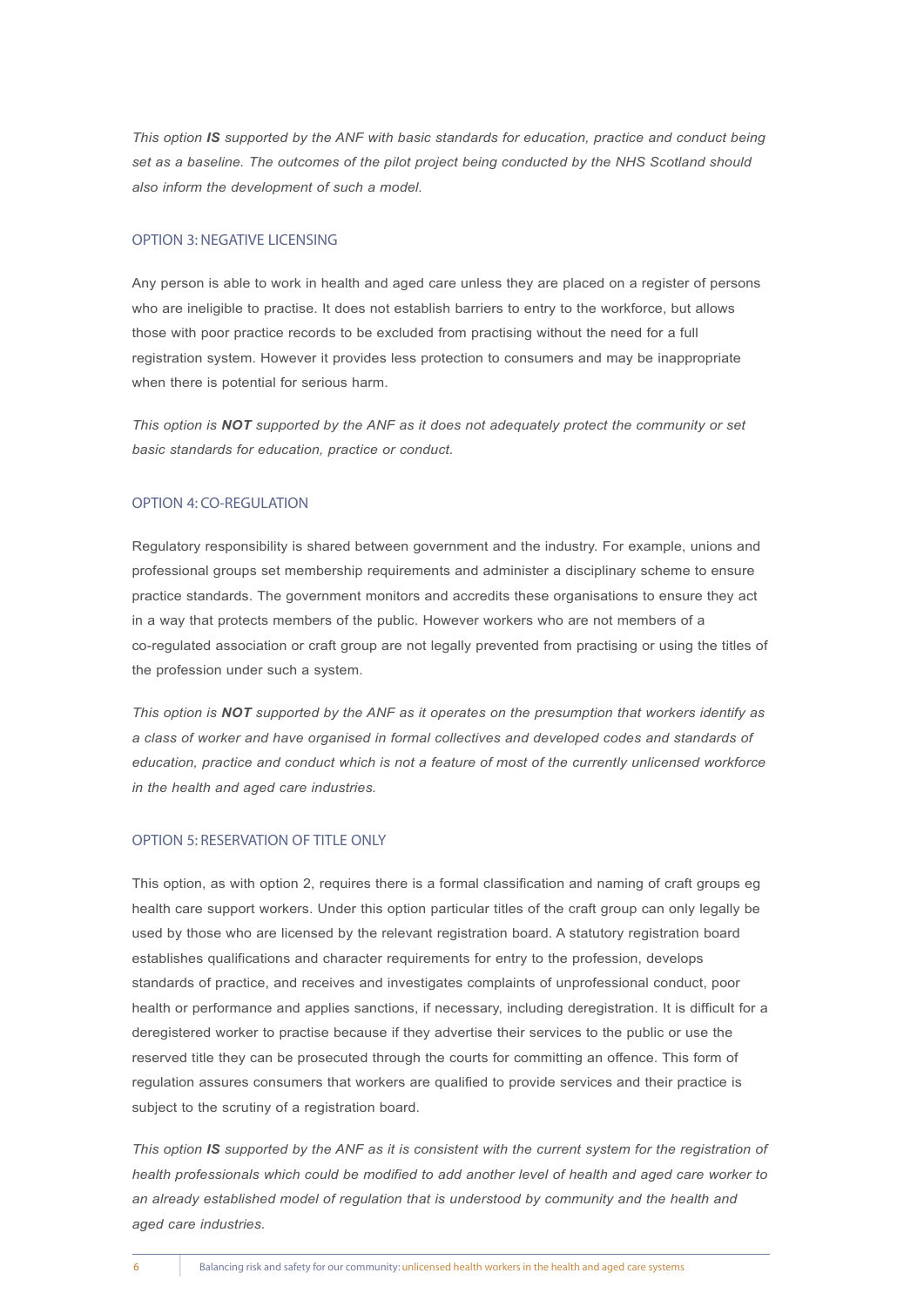## OPTION 6: RESERVATION OF TITLE AND CORE PRACTICES

Certain risky and intrusive acts or procedures within the defined scope of practice of a profession are restricted through legislation to members of the registered worker group and others identified in legislation. Unregistered and unauthorised workers are not only prohibited from using reserved titles, but may be liable for prosecution for an offence if they carry out any of the reserved core practices for which they are not authorised. Exemptions are allowed for treatment provided in an emergency and where students perform core practices under the direction and supervision of an authorised member of the profession.

*This option is NOT supported by the ANF as it is an unnecessarily onerous regulatory system for most of the workers under discussion in this paper where less burdensome requirements can meet the safety and quality checks needed to protect the community.*

## OPTION 7: RESERVATION OF TITLE AND WHOLE OF PRACTICE

This model is the most restrictive form of regulation and includes not only offences for unregistered persons to use reserved professional titles, but also a broad 'scope of practice' definition of the profession in legislation and it is an offence for unregistered persons to practise the profession.

*This option is also NOT supported by the ANF as it is an even more unnecessarily onerous*  regulatory system for most of the workers under discussion in this paper where less burdensome *requirements can meet the safety and quality checks needed to protect the community.*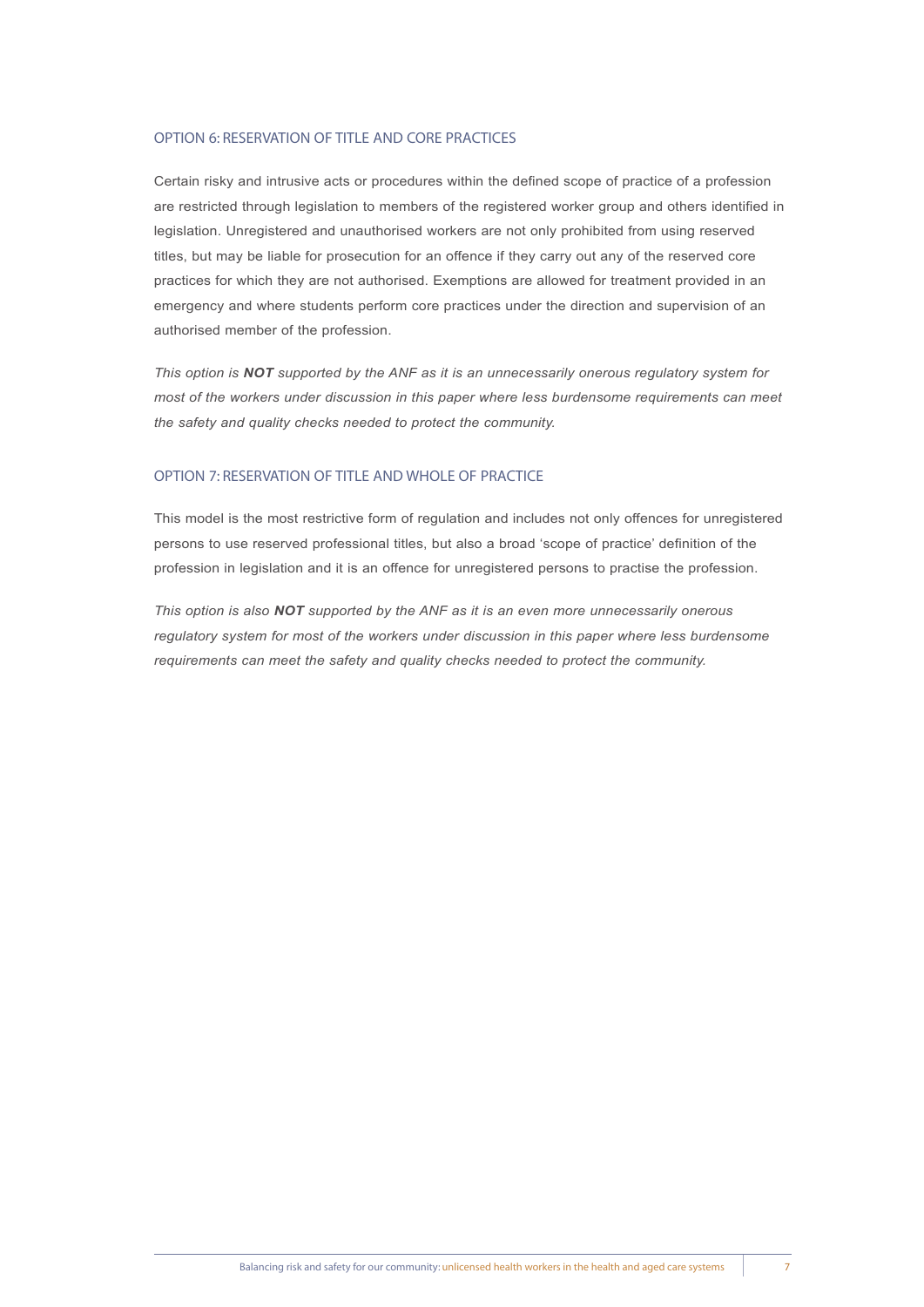## 2 Introduction

*On 19 November 1895, Dr James Graham, a Member of the Legislative Assembly and a medical practitioner addressed the NSW Lower House in support of a Midwifery Nurses Bill. If the Government required licences for people to operate as cab-drivers, plumbers, or gasfitters, he said, then those carrying out the more important task of midwifery nursing should be at least similarly regulated.*

NSW Nurses Registration Board 1998 p.9

## **2.1 The legal obligation of duty of care**

- 2.1.1 In most cases, the law does not prescribe who may perform a particular health care task or role. However the law does insist there is a standard of care in relation to each task or role that will apply generally irrespective of who is performing it. For people working in a health or aged care setting there is no doubt that a duty of care exists. Therefore, it is imperative that they and their employer are confident they have the knowledge, skills and experience to perform their role, at the requisite moral, ethical and legal standard (Cox 2006 p.17).
- 2.1.2 Because of the vulnerability of the people who are cared for in the health and aged care systems and the inherent potential for harm in delivering their care. A comprehensive regulatory framework has evolved to manage this risk for most groups of health workers, especially those responsible for direct care and treatment. The role of this regulation has been primarily to achieve particular goals. These include:
	- • the establishment of registers (databases) of all licensed health workers that can be searched by employers, community members and other persons seeking to establish the credibility of a person claiming to be qualified to provide a health service;
	- the setting of standards of education and practice to ensure that health care providers have the necessary job entry knowledge, skills, experience, health and character to provide safe and competent care;
	- providing a more and more robust method for routine review of a person's ongoing capacity to provide safe and competent care; and
	- providing a reporting and disciplinary system so action can be taken when a health worker's practice has the potential to place people under their care at risk, whether the cause is related to their inadequate ongoing professional development, health or conduct.
- 2.1.3 However there is an increasingly sizable proportion of the health workforce who work outside these comprehensive regulatory safeguards and who have the potential, because of their roles, to place the care and treatment of people in these systems at risk.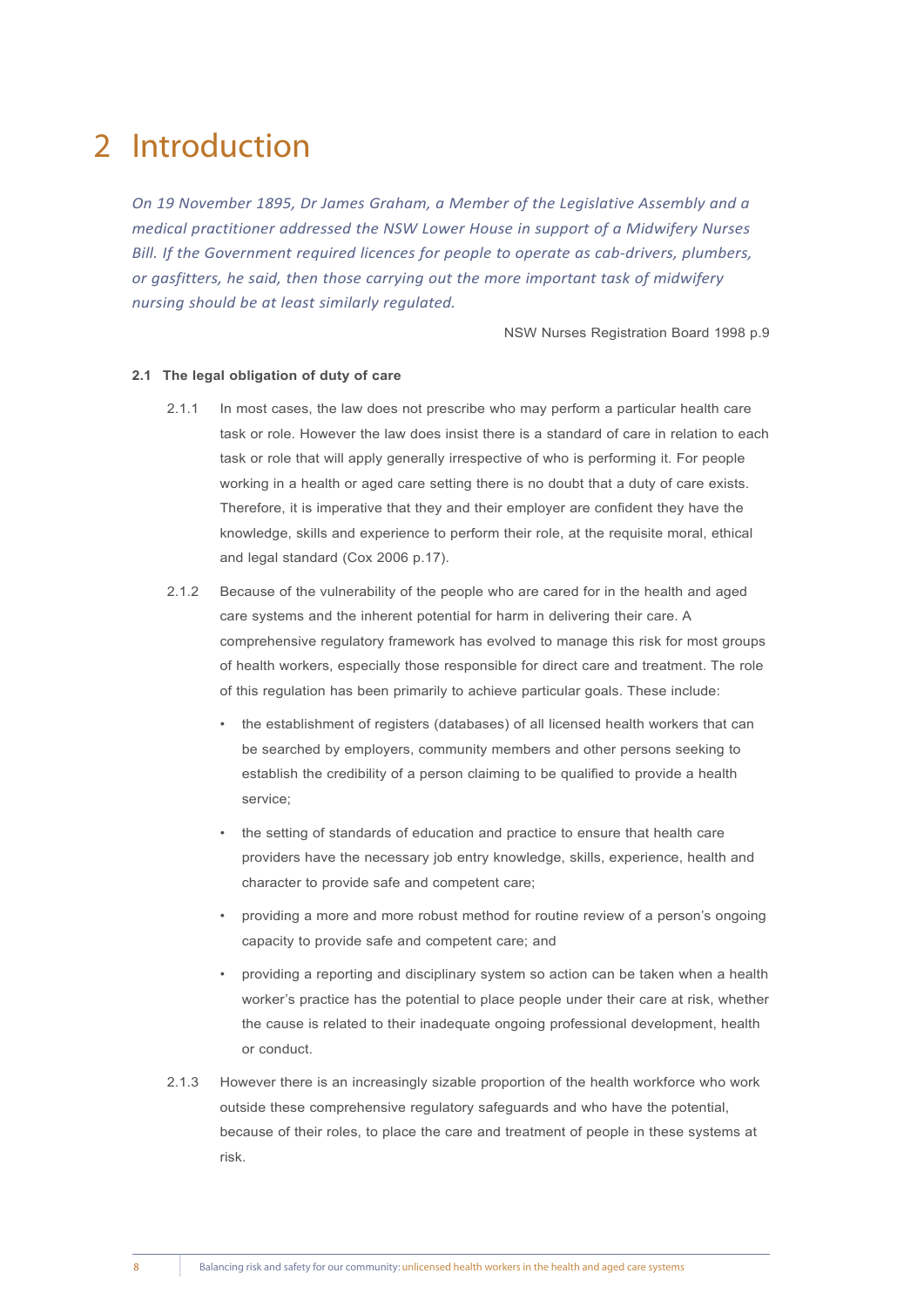## **2.2 The health workforce**

2.2.1 Table 1, though containing data from 2001, provides an abbreviated snapshot of the categories of registered health workers in Australia. The registration status remains similar in 2007.

## Table 1: Numbers of health professionals by occupation

| <b>Occupation</b>                                                                                                                                                                                                                                                                         | Number of<br>workers in 2001 | <b>Proportion of</b><br>health<br>workforce % | Percentage<br>change<br>between 1996<br>and 2001 |
|-------------------------------------------------------------------------------------------------------------------------------------------------------------------------------------------------------------------------------------------------------------------------------------------|------------------------------|-----------------------------------------------|--------------------------------------------------|
| Registered nurses/midwives *                                                                                                                                                                                                                                                              | 174,000                      | 38.7                                          | 7.3                                              |
| Enrolled nurses *                                                                                                                                                                                                                                                                         | 19,000                       | 4.3                                           | 2.7                                              |
| Nursing assistants/personal carers ^                                                                                                                                                                                                                                                      | 51,000                       | 11.2                                          | 18.8                                             |
| Medical professionals *                                                                                                                                                                                                                                                                   | 52,000                       | 11.5                                          | 12.6                                             |
| Dentists <sup>*</sup>                                                                                                                                                                                                                                                                     | 8,000                        | 1.9                                           | 7.9                                              |
| Dental technicians/prosthetists/assistants +                                                                                                                                                                                                                                              | 18,000                       | 3.9                                           | 12.5                                             |
| Pharmacists <sup>*</sup>                                                                                                                                                                                                                                                                  | 14,000                       | 3.0                                           | 13.0                                             |
| Other allied health workers<br>• Podiatry <sup>+</sup><br>• Occupational therapy +<br>• Speech pathology +<br>• Aboriginal health work +<br>• Chinese medicine +<br>• Optical dispensing +<br>• Chiropractic *<br>• Physiotherapy *<br>• Psychology *<br>• Optometry *<br>• Osteopathic * | 39,000                       | 8.6                                           | 26.5                                             |
| Complementary health workers +                                                                                                                                                                                                                                                            | 9,000                        | 1.9                                           | 29.6                                             |
| Radiotherapy and medical imaging,<br>radiation and nuclear medicine workers <sup>+</sup>                                                                                                                                                                                                  | 8,000                        | 1.8                                           | 25.0                                             |
| Medical scientists ^                                                                                                                                                                                                                                                                      | 11,000                       | 2.6                                           | 16.8                                             |
| Ambulance officers/paramedics ^                                                                                                                                                                                                                                                           | 7,000                        | 1.5                                           | 12.5                                             |
| Other ^                                                                                                                                                                                                                                                                                   | 41,000                       | 9.1                                           | 30.2                                             |
| <b>Total</b>                                                                                                                                                                                                                                                                              | 451,000                      | 100.0                                         | 11.6                                             |

*Source: Productivity Commission 2005d p.xvi*

**\*** Registered or enrolled in each State and Territory

**+** Some categories are registered in some State and Territories

**^** Not registered in any State or Territory

2.2.2 The Productivity Commission Report on Australia's Health Workforce defines the health workforce in the following way:

*The study adopts an expansive definition of the health workforce, with the term 'health workforce professional' defined to cover 'the entire health professional workforce', from a number of education and training backgrounds, including vocational, tertiary,*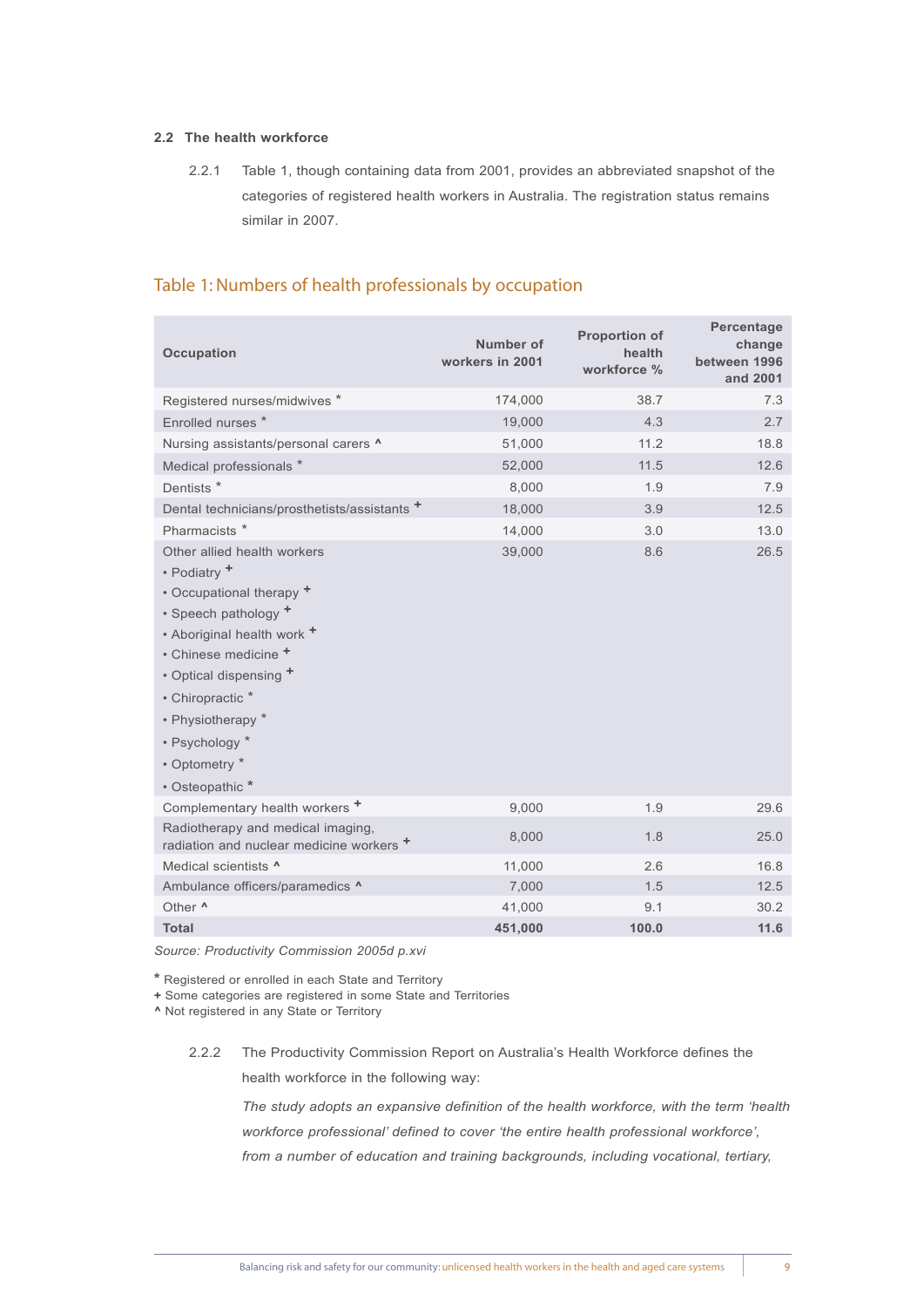*post-tertiary and clinical. ….examples of relevant occupations covered include: doctors, nurses, midwives, physiotherapists, podiatrists, pharmacists, psychologists, occupational therapists, dentists, optometrists, radiographers, Aboriginal Health Workers, ambulance officers and paramedics. Generally, people must be registered before they can practise in most of these occupations.* (Productivity Commission 2005d p.2)

- 2.2.3 Despite this 'expansive definition' of the health workforce, the Productivity Commission's definition excludes a large proportion of the health and aged care workforce. Those health workers who are providing health care to often vulnerable client groups are generally not quantifiable or classified into health professional or other worker groups such as those listed above. These workers who have a plethora of titles ranging from 'personal care workers', 'direct care workers' 'paraprofessionals' and many other iterations, are not currently regulated or licensed under any comprehensive government sponsored framework.
- 2.2.4 Researchers who attempt to identify these workers, where they work and what they do, currently have enormous difficulty as there is no system that captures the full extent of this large and unstructured workforce scattered across numerous health care environments. The comprehensive 2002 report on the nursing profession, the National Review of Nursing Education: *Our Duty of Care,* argued that: …*without a common nomenclature it is difficult to count those contributing to nursing work and impossible to establish standards that cover their work* (Health 2002 p.46).
- 2.2.5 The authors of a National Institute of Labour Studies (NILS) research report: The Care of Older Australians: A picture of the residential aged care workforce, agreed that: *…the existing level of knowledge about workers in aged care is remarkably limited. No single data source provides an accurate and detailed appraisal of direct care employment in residential aged care facilities in Australia, especially not of the kind that would inform complex workforce planning.* (Richardson and Martin 2004 p.1)
- 2.2.6 The survey was conducted as part of the NILS study referred to above estimated there were 133,000 direct care workers employed in aged care facilities in 2007, of whom:
	- • 84,750 were unlicensed personal care workers,
	- 22,400 were registered nurses,
	- 16,300 were enrolled nurses, and
	- 9,875 were allied health workers (primarily diversional and recreational officers) (Martin and King 2008 p.9).
- 2.2.7 The impetus for this paper has come from the concerns expressed by nurses in relation to the lack of consistency in standards of educational preparation, competence and character for colleagues they share work with and whom they are often required to delegate work to, supervise and support. This paper focuses on the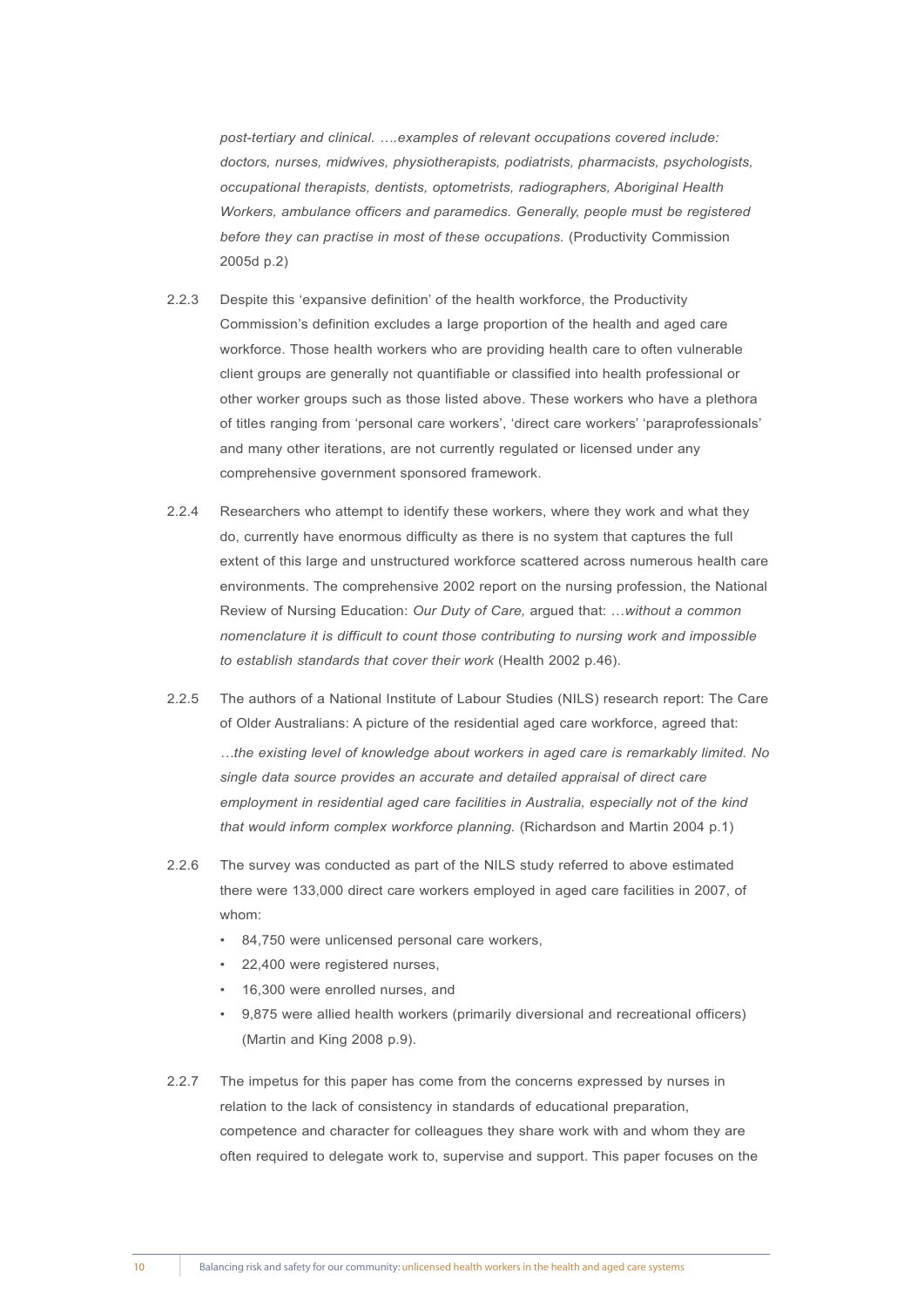unlicensed health workers such as the personal care workers in aged care, health and disability settings who are providing direct nursing and personal care to people of all ages who are ill, frail, injured or with multiple co-morbidities an/or diminished independence due to physical or psychological causation. This domain has long been recognised as 'nursing'.

- 2.2.8 There is little doubt when examining the work done by the many unlicensed personal care and health workers in Australia that what they do requires a level of knowledge, skill and judgment that traverses the needs and condition of the people in their care and that they are not merely automatons working solely at the behest of a registered or enrolled nurse. However there is an alternative and quite pervasive view that argues that these workers should not be caught up in the rubric of the profession of 'nursing'.
- 2.2.9 This opposing force is arguing that there should be minimal regulation for these workers and is particularly evident as coming from employer organisations who cite the difficulties that they have complying with the stringent limitations and requirements of the organised health professional groups. Employer groups contend that the traditional practices of these professional groups prevent innovation and flexibility necessary for better models of care. This group contends that the current legislative and common law safeguards that include: employer obligations to employ appropriate personnel; their common law duty of care to clients; the third party accreditation and review processes that most engage in; almost compulsory criminal record checking on recruitment of staff; the current stringent occupational health and safety obligations on employers; and the oversight of aged, health and disability complaint agencies; are a more than adequate range of mechanisms to protect the community from harm.
- 2.2.10 A more cynical view of this attitude is that the less organised and neglected that the workforce is, the more control, influence and power is vested in the employer. Also, an individual without a strong regulatory framework for their educational preparation, practice, conduct and ethics is more biddable and less likely to 'rock the boat' than a worker with professional obligations that are well known and consistent across the group.
- 2.2.11 In the current political climate, particularly at a federal level, this minimalist regulation or de-regulatory view has ascendancy over the arguments for a more cogent regulatory framework.

#### **2.3 The protection of the public through licensure**

2.3.1 The interest in regulating currently unlicensed health and aged care workers is not unique to Australia. Research is currently being conducted in the United Kingdom into the need for different and more comprehensive models of regulation for currently unlicensed health and aged care workers in order to protect the community, especially those who are vulnerable to exploitation and abuse (Duffin 2006; NHS Scotland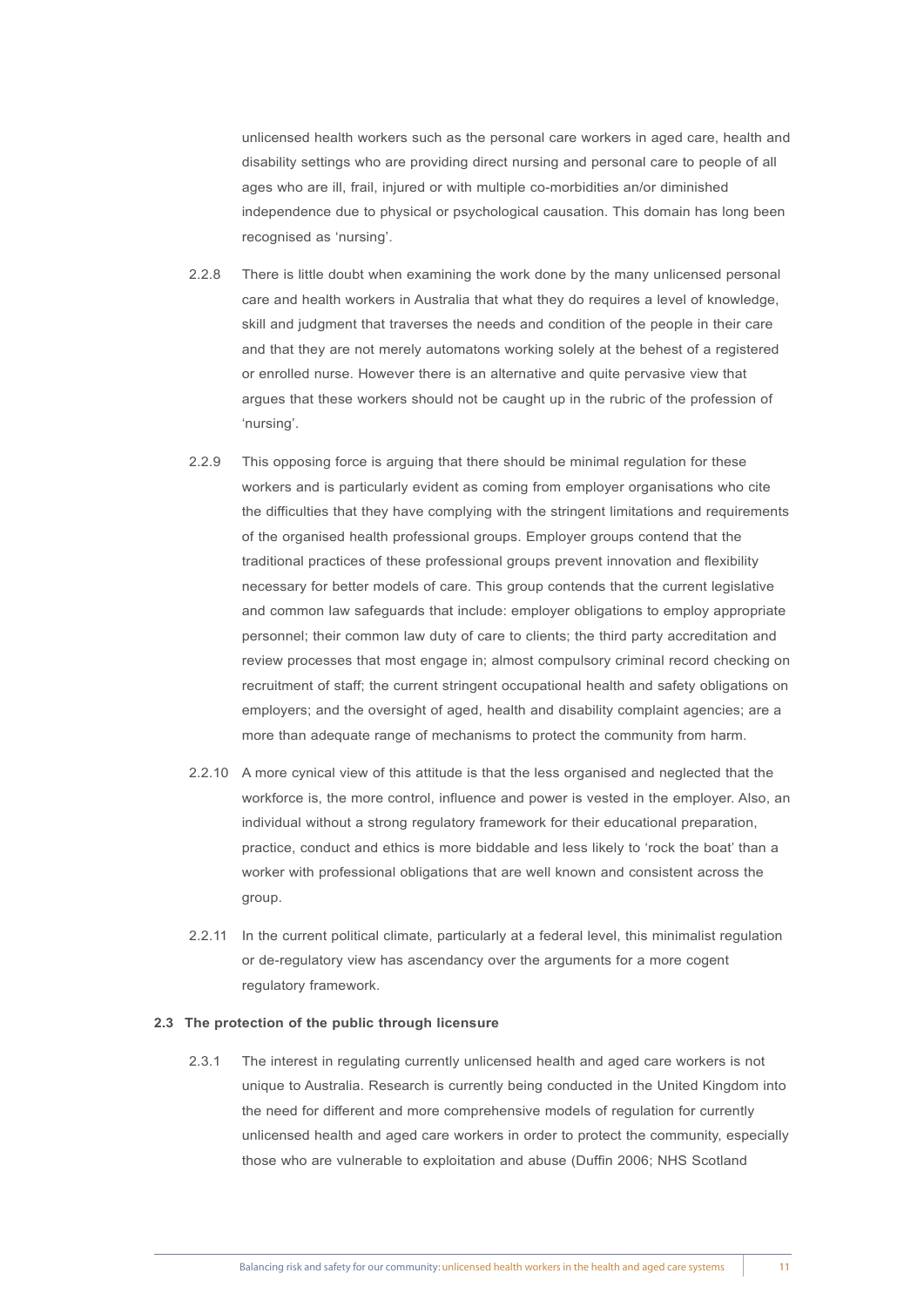2006a, 2006b). There is also evidence that many of the states in the United States of America have broadened their regulatory role to include the licensing of support and assistant health and aged care workers. It has been recognised that the nature of this work has the potential to cause harm to people if the workers do not have an acceptable level of skill, knowledge, and experience to do the work (USA Department of Labor 2006).

- 2.3.2 It could be argued that registered and enrolled nurses in advocating licensing for the currently unlicensed workers are attempting to protect 'their patch'. However, as close observers with a very real professional interest and investment in the work being done by unlicensed health workers, nurses have an obligation and a responsibility to put forward their views which should not be ignored.
- 2.3.3 Reviews of the regulation of health professionals that have been conducted in each State and Territory as part of the application of the National Competition Policy have all determined that existing regulation of workers in the health industry, while anti-competitive, was in the best interests of the community. The work of personnel working in the health and aged care industries is identifiably capable of harm and therefore warrants a robust framework of regulation in order to minimise and manage harm if it occurs. This position was supported in the Productivity Commission's research on the regulation of the health workforce which is seen in their recommendation that regulation should be conducted at a national level in the interests of the community's safety, economic good sense, consistency and to enable greater mobility and flexibility in the workforce (Productivity Commission 2005a; 2005b; 2005d). This position has subsequently been endorsed by the Council of Australian Governments (COAG). National frameworks for regulation and the accreditation of educational courses for currently registered health professionals are to be introduced by 2008 (Council of Australian Governments 2008, 2006b, 2006c, 2006d).
- 2.3.4 Traditionally licensed health and aged care workers are being replaced by unlicensed workers. Since these workers are providing nursing care, for safety and quality reasons, an argument that unlicensed workers should not be licensed is unsustainable.
- 2.3.5 This paper argues there are a number of models for developing a more comprehensive regulatory framework for currently unlicensed workers in the health and aged care sectors. Models discussed include:
	- • that which will be introduced as part of the Productivity Commission recommendations for the currently regulated health professional workforce;
	- • a model that is being pilot tested in UK, Scotland; and
	- other licensing models such as those that exist in the United States of America (USA).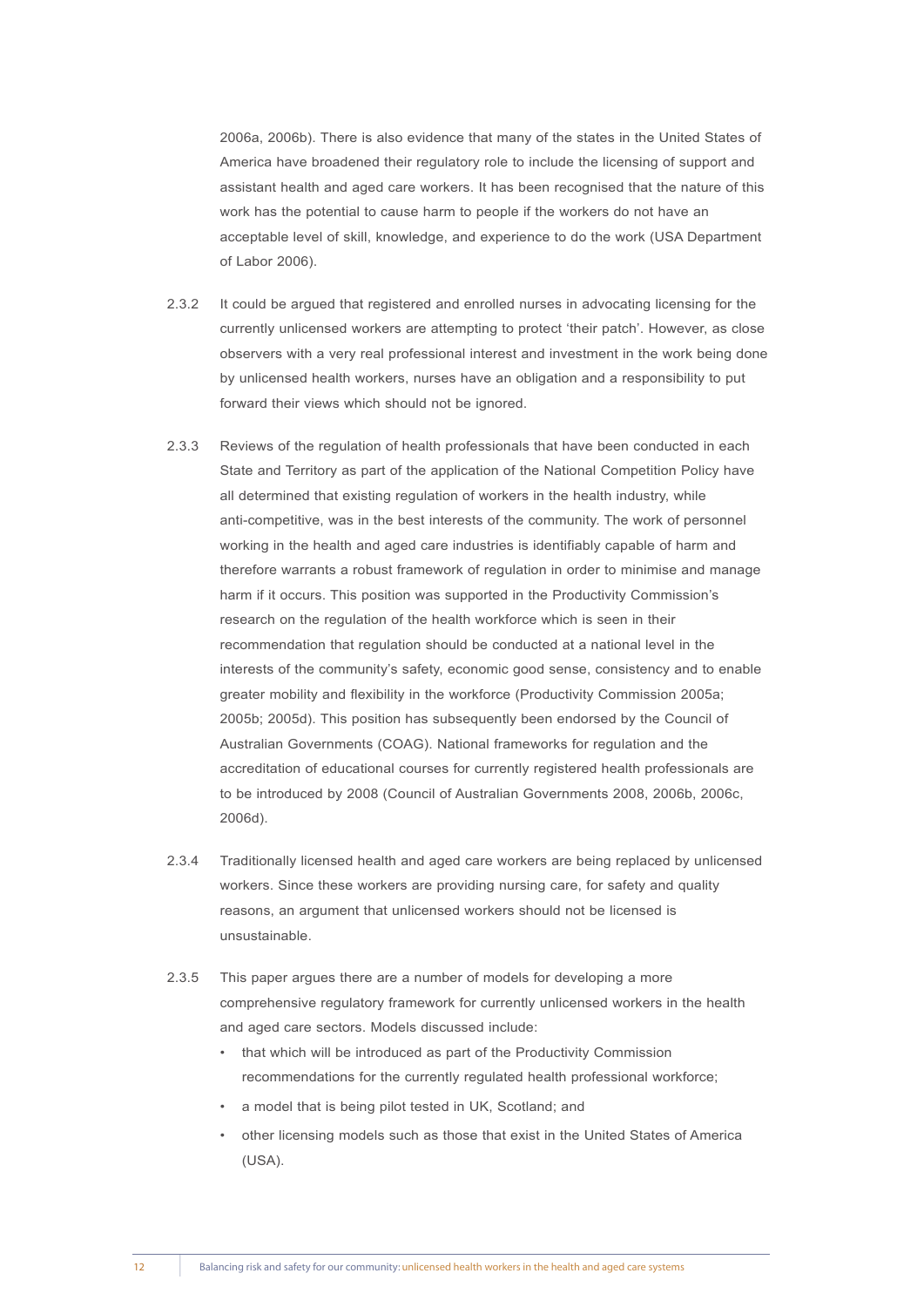2.3.6 Whatever the final outcome, the regulatory system must reflect the critical requirement of any regulatory system for health and aged care workers, which is to protect the community from harm.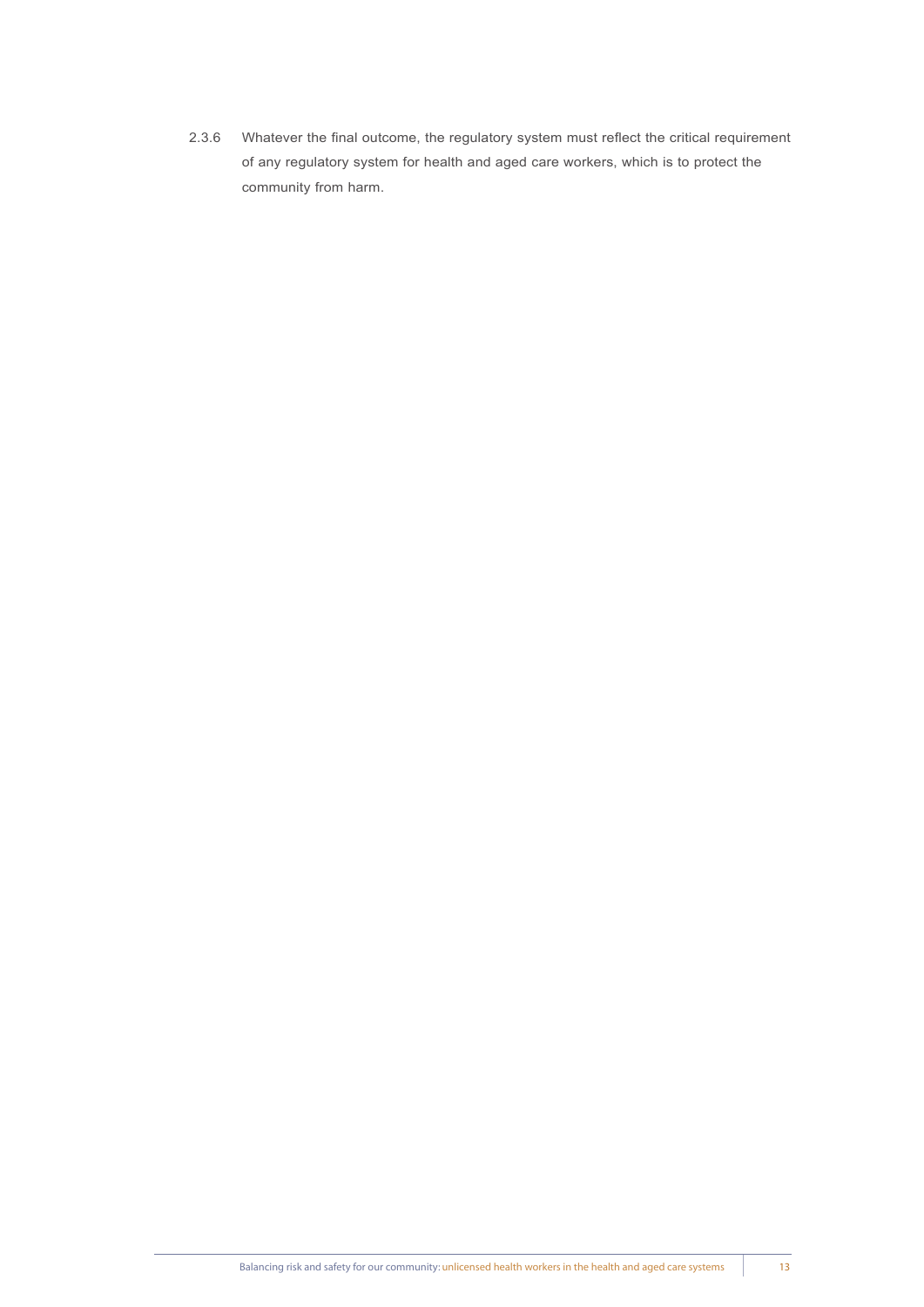# Unlicensed Health Workers in Australia and 3Substitution of Regulated Workers

## **3.1 Unlicensed health workers and where they work**

*The HSU (Health Services Union) noted that 80 per cent of the people who directly look after residents in aged care are carers, not nurses. The level of training of carers varies significantly. The HSU stated that providers can and do use staff who have no training in aged care, with some even working alone at night. One carer stated: 'Personal carers come in and I cannot understand how on earth they got their certificate. Their basic English is not very good and nor is their understanding of looking after somebody. When you orientate them, although they have just got their PC 3 certificate they do not even know how to shower a person, how to wash them properly, how to toilet them properly or how to transfer them properly. Yet these people are being put into aged care to look after elderly people. There needs to be some sort of training outside before you enter them into aged care.*

Senate Community Affairs Committee 2005 p.19

- 3.1.1 Unlicensed care workers are employed across a wide range of health and aged care settings in Australia and have a plethora of titles. They work in acute clinical care settings - in hospitals, day procedure centres and in primary care centres. They also work in the slow stream rehabilitation sector of the health system. They work in the residential aged care sector and residential disability care sector. They are also working in the community in home care, public health and aged care. They work with ambulance services and they are privately contracted by individuals to work in homes.
- 3.1.2 A 2004 workforce study by Health Professions Wales UK identified 147 titles for the role of a health care support worker in Wales alone (Robertson 2006 p.22). Some of the titles identified in the research for this paper are listed in Table 2.
- 3.1.3 There are undoubtedly many more titles and roles for people working as care workers in the health and aged care systems that are not represented on this list. This in itself highlights the challenge posed when there is no universal classification system or census process for being able to track or understand the specific issues in relation to the role, education and conduct of these individuals.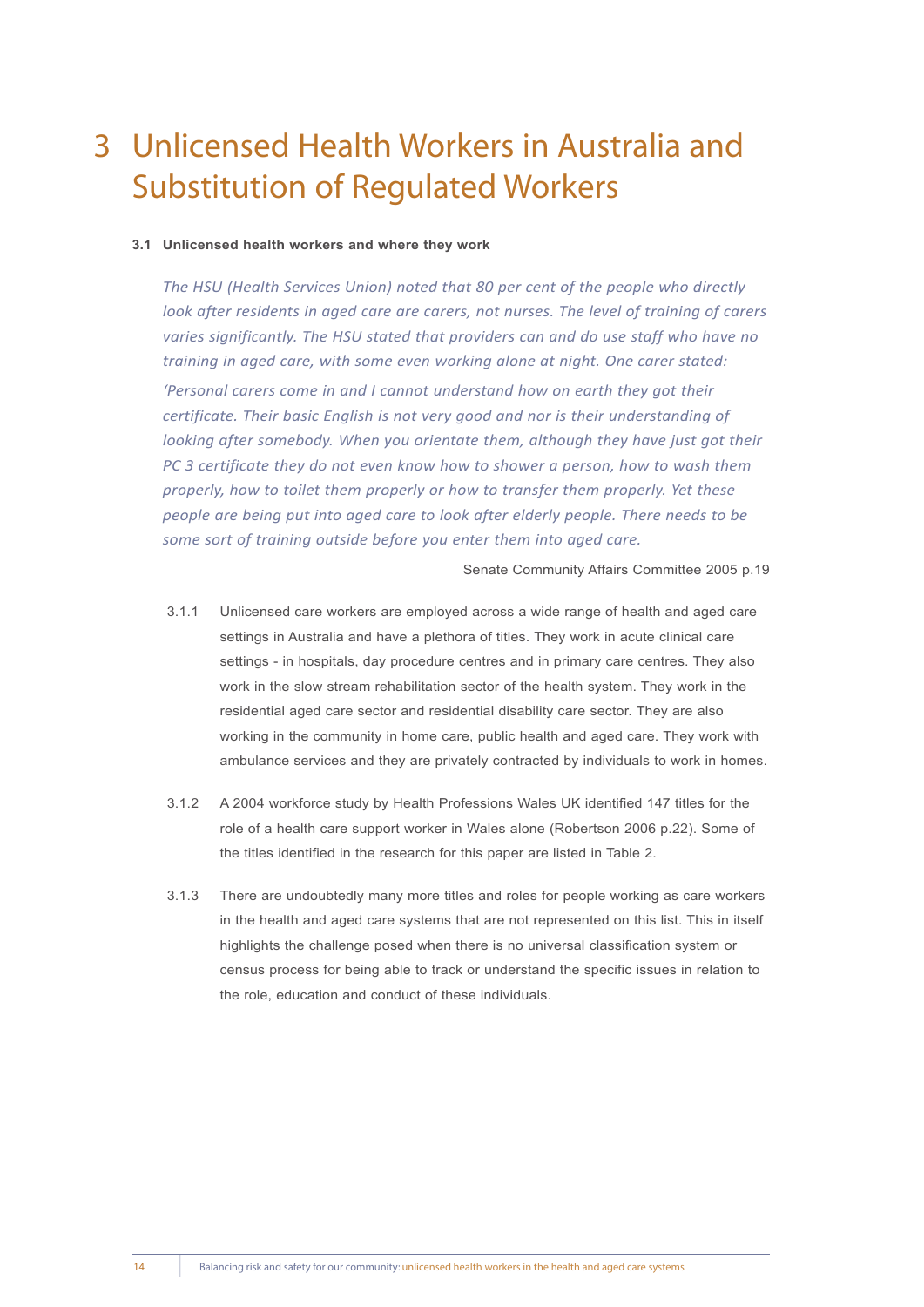## Table 2: Titles and terms for currently unlicensed health and aged care workers

- Aged person carer
- Allied health assistants and aides  $-$  physiotherapy, diversional therapy
- Anaesthetic technicians
- Assistants in nursing
- Assistive or support nursing personnel
- • Care assistants
- • Direct carers, workers or assistants
- • Disabled person carer
- Health care workers or assistants
- Health care support workers
- Home health aides
- **Medical technicians**
- • Nurse aides
- Nurse assistants
- Nursing aides, assistants, orderlies or attendants
- Long term care workers
- Para-professional long term care workers
- **Paraprofessionals**
- • Para-medical health worker
- • Patient care technician
- Personal carers, workers, attendants or assistants
- • Psychiatric aides
- Physician's assistants
- Residential care workers or assistants
- Scientific support staff
- Scout and scrub assistants or technicians
- Surgical dressers
- Surgical assistants
- Therapy assistants

## *Unlicensed healthcare workers are employed across the majority of health care settings, under a variety of titles*

## **3.2 The work these workers do**

*The ratio of staff to residents is said to be 2 to 11. All of those persons are employed as residential care workers. Some of these residential care workers possess the formal qualification of Advanced Certificate of Residential Services. Others possess no*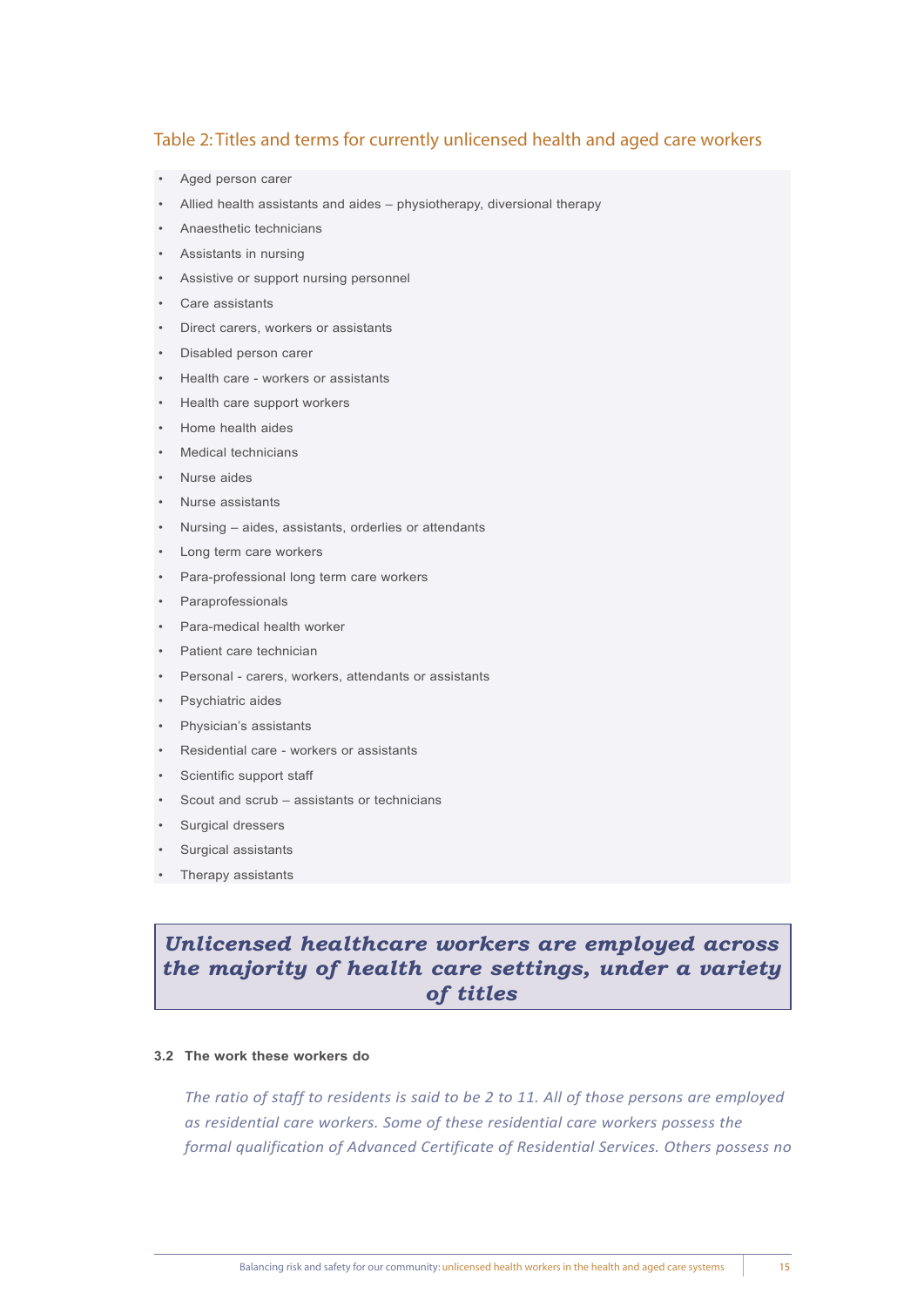*formal qualifications, other than experience of life and empathy with disabled persons. None of the carers have any medical, paramedical or nursing qualifications or experience. They apparently accept full responsibility for their charges, who have complicated medical histories, and for reasons not fully understood by themselves follow certain routines which were put in place when the 'X' Residential Services was a nursing home. Being mature persons they know that the residents with complicated medical histories and physical problems could, if not properly cared for, become seriously ill. The care workers are very admirable women, performing an enormously difficult task in caring for the residents, but to my mind they have had placed on them a level of responsibility, for which their training is inadequate and in respect of which medical support or backup is again, totally inadequate.*

State Coroner of Victoria 1994 p.3

- 3.2.1 The work that unlicensed workers 'do' ranges from domestic and maintenance tasks such as:
	- housekeeping,
	- • laundry,
	- gardening,
	- household maintenance,
	- social companionship,
	- diversional activities,
	- shopping, and
	- transport;

through to assisting people with intimate personal care, including:

- hygiene,
- • continence,
- skin problems and wounds,
- medications.
- assessing and monitoring health and capacity,
- mobility, and
- many other aspects of daily living for frail and dependent people;

and working and supporting health professionals working in operating theatre settings, outpatient clinics, and other acute care units.

- 3.2.2 Of the latter groupings, it is evident that the work that the greatest proportion of these unlicensed health workers 'do' is what has been traditionally identified as 'nursing'.
- 3.2.3 Whether the work is as a personal care assistant providing care to residents of a high care residential aged care facility or as an anaesthetic technician engaged in the assessment, ongoing observation and management of the person sedated or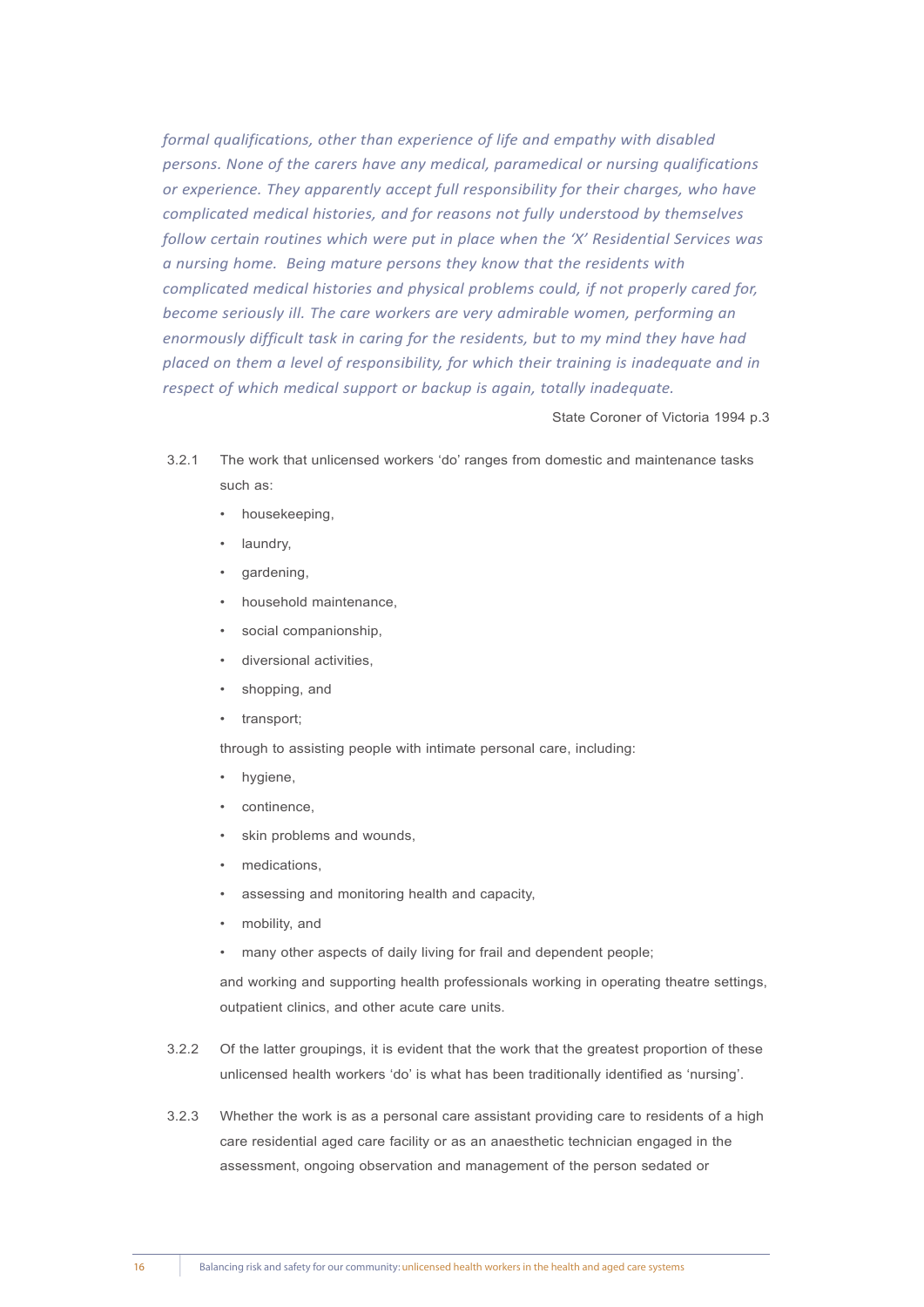anaesthetised during a therapeutic, surgical or diagnostic procedure; the clinical assessment, clinical judgment and actions that are required of the person in intimate contact with the care recipient is 'nursing'.

### **3.3 What is nursing?**

- 3.3.1 A succinct and identifiable definition of 'nursing' has proved notoriously difficult to uncover. The Report of the recent project conducted by the Royal College of Nursing in the United Kingdom (UK) attempting to define nursing captures its illusory nature: *Nursing is experienced at some time by almost everybody. It is done by millions of nurses across the world, yet is still difficult to describe and is poorly understood. In 1859 Florence Nightingale wrote: the elements of nursing are all but unknown* (Royal College of Nursing 2003 p.4).
- 3.3.2 The International Council of Nursing definition states:

*Nursing encompasses autonomous and collaborative care of individuals of all ages,*  families, groups and communities, sick or well and in all settings. Nursing includes the *promotion of health, prevention of illness, and the care of ill, disabled and dying people. Advocacy, promotion of a safe environment, research, participation in shaping health policy and in patient and health systems management, and education are also key nursing role* (http://www.icn.ch/definition.htm).

3.3.3 Nursing and other scholars however still struggle to capture the essence of 'nursing' in their work and there is constant frustration and confusion when governments commission inquiries into health and aged care that nursing work is not easily identified and described. *Our Duty of Care,* the final report of the 2002 National Review of Nursing Education was not able to come up with a convincing definition and retreated to making the statement:

*Nursing is defined by its practice which, in turn, is characterised by distinctive traditions, skills, knowledge, values and qualities - that is, it forms a discipline. One of these values is 'caring'. Defining this intrinsic nursing value is part of the development of the discipline of nursing as it evolves to meet the emerging needs of the community. Articulating that value to the community is one of the challenges nursing faces as it evolves to respond to very different practice environments* (Health 2002 p.45).

3.3.4 At the front line of health care (and extrapolated from that, aged care and disability services) there will always be the need to have a worker with a suite of skills, knowledge and experience that are recognisably to be found within the rubric of 'nursing':

*There is little doubt that health services will always need a generic worker who is client-focused, possesses multidisciplinary skills, manages the care environment, delivers all but the most highly specialised services to the client, humanises the*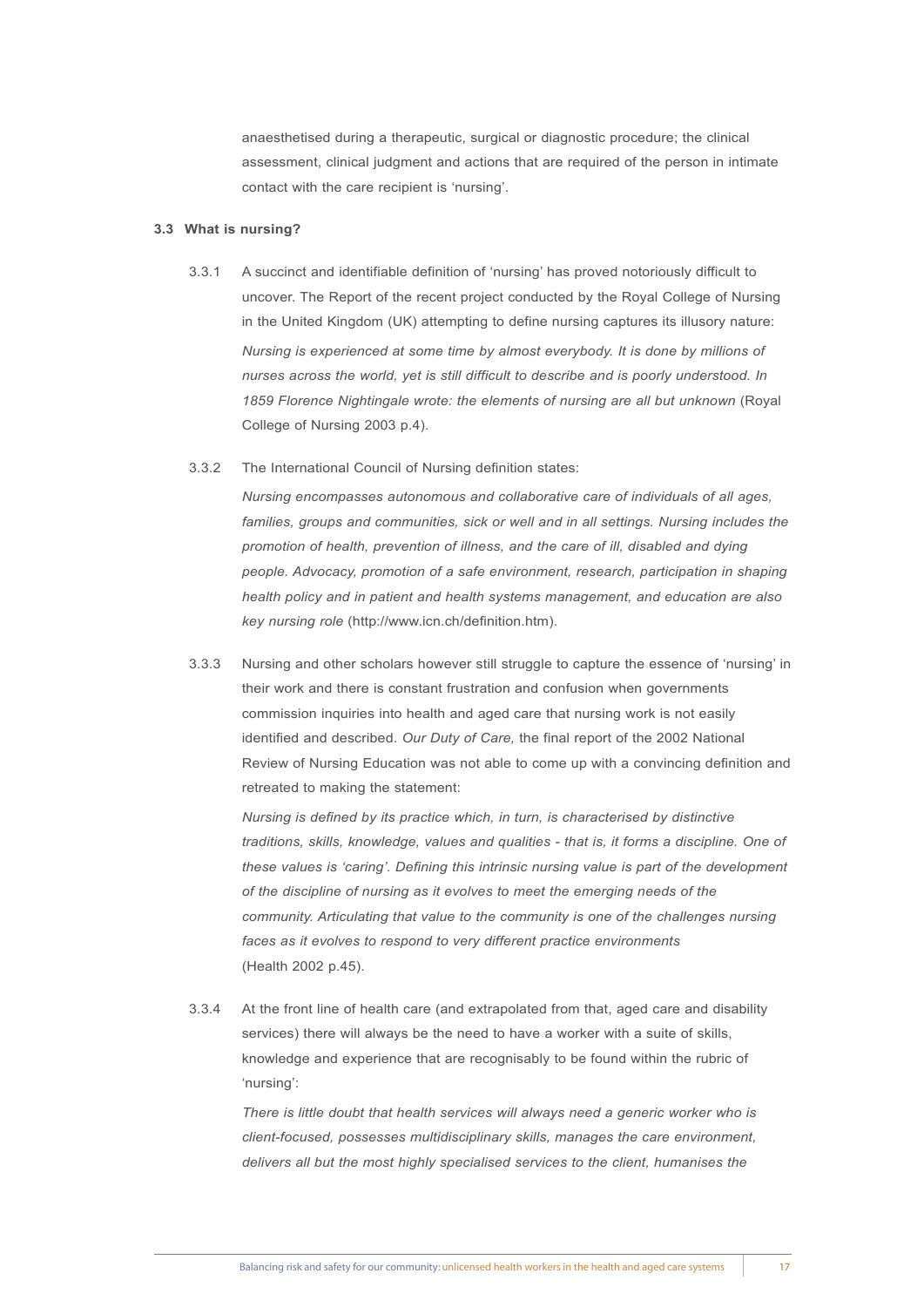*system at the point of contact, and acts therapeutically as the experience is lived by the client. This is historically the broad, flexible role ascribed to those titled 'nurse'*  (Chiarella 2005 p.41).

3.3.5 The Public Health Regulations of the Code of Federal Regulations in the USA define a 'nursing facility' as:

§1396r (1): *'Nursing facility' means an institution (or a distinct part of an institution) which -*

- i. *is primarily engaged in providing to residents* 
	- a) *skilled nursing care and related services for residents who require medical or nursing care,*
	- b) *rehabilitation services for the rehabilitation of injured, disabled, or sick persons, or*
	- c) *on a regular basis, health-related care and services to individuals who because of their mental or physical condition require care and services (above the level of room and board) which can be made available to them only through institutional facilities, and is not primarily for the care and treatment of mental diseases* (USA Code Collection 2007).
- 3.3.6 This same regulation defines a 'nurse aide' as:

§1396r (5)(f): *…….any individual providing nursing or nursing-related services to residents in a nursing facility, but does not include an individual -* 

i. *who is a licensed health professional …. or a registered dietician, or*

ii. *who volunteers to provide such services without monetary compensation* (USA Code Collection 2007).

- 3.3.7 The important distinction here that is critical to the issues being dealt with in this paper is in the description of: *health-related care and services to individuals who because of their mental or physical condition require care and services (above the level of room and board)* (Centres for Medicare Medicaid Services and Department of Health and Human Services 2007).
- 3.3.8 This same Code is explicit that anyone *providing nursing or nursing-related services to residents* (ie a nurse aide) must be adequately trained. §1396r (5)(a): - *a nursing facility must not use on a full-time basis any individual as a nurse aide in the facility on or after October 1, 1990, for more than 4 months unless the individual,*
	- i. *has completed a training and competency evaluation program, or a competency evaluation program, approved by the State under subsection (e)(1)(A) of this section, and*
	- ii. *is competent to provide nursing or nursing-related services* (USA Code Collection 2007).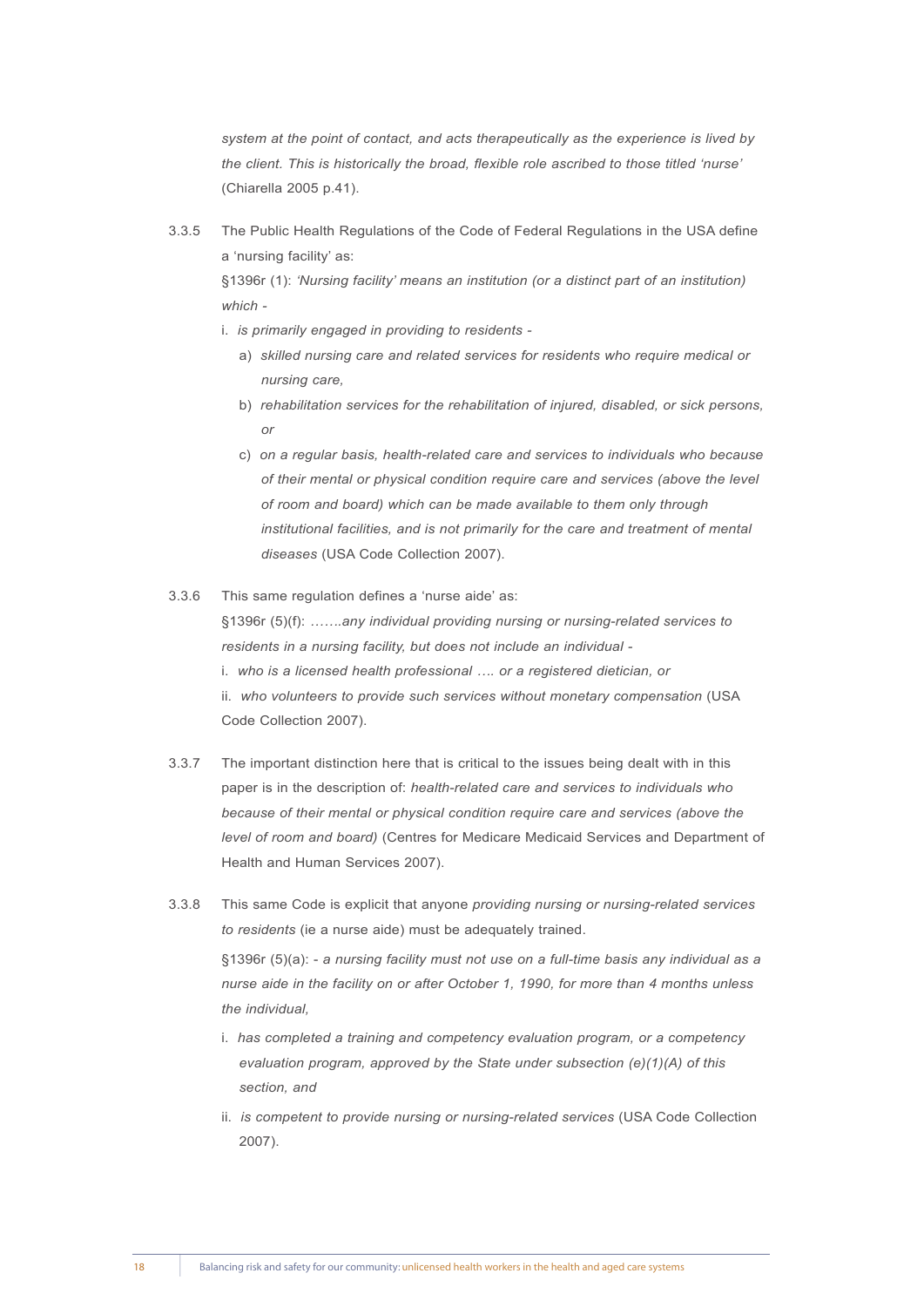- 3.3.9 The Code took this regulatory safeguard one step further when in 1987 new conditions for regulating nursing homes introduced a requirement for each State to establish a nurse aide registry. Now referred to as Certified Nursing Assistants (CNAs), there is a major push on in the USA to improve the training and competency evaluation program for these certified nursing assistants (Rehnquist and Office of Inspector General 2002; USA Department of Health and Human Services 2004; Hernandez-Medina et al 2006).
- 3.3.10 In this Code it is unequivocal that most persons providing care in high care residential care and aged care facilities are providing 'nursing care'.
- 3.3.11 In a recent decision in the Australian Industrial Relations Commission, Senior Deputy President Williams says:

*….I confirm my view that the terms 'nursing care' and 'nursing service' encompass any care or services provided in the course of the provision of care to persons either in need of medical or health care and/or in need of assistance with daily living. I am also of the view that the work performed by persons who are employed to provide or assist in the provision of nursing care or nursing services or both, to persons in, or receiving services from, private and/or not for profit residential aged care facilities… is work that falls within the term 'nursing industry'* (Australian Nursing Federation 2004 p.16).

- 3.3.12 This decision was in response to a phenomenon that has been insidiously creeping into the dialectic around aged care in Australia, notably over the last decade, that older people requiring residential care because they are unable to live independently in their own homes because of their frailty, health and mental state do not require highly skilled personnel, *but instead would be looked after by people who simply 'care' in a cosy, yet 'home-like' environment* (Dulhunty 2002 p.6).
- 3.3.13 A view has developed that if a role is re-named, eg 'personal care assistant', it takes the nursing out of the role. This has led to a fallacious distinction being made between nursing and 'meeting lifestyle needs', 'personal care support' and many other euphemistic references to what has traditionally been recognised as nursing work, requiring a level of skill, knowledge and experience to undertake. The community identifies the work as nursing, hence the need for nursing organisations such as the Australian Nursing Federation to seek judicial recognition of the role as nursing. The next step is to ensure that this 'nursing' is performed by adequately educated personnel with safeguards available to the community if the worker's conduct, performance or health comes into question.

## *Unlicensed health care workers are doing nursing work*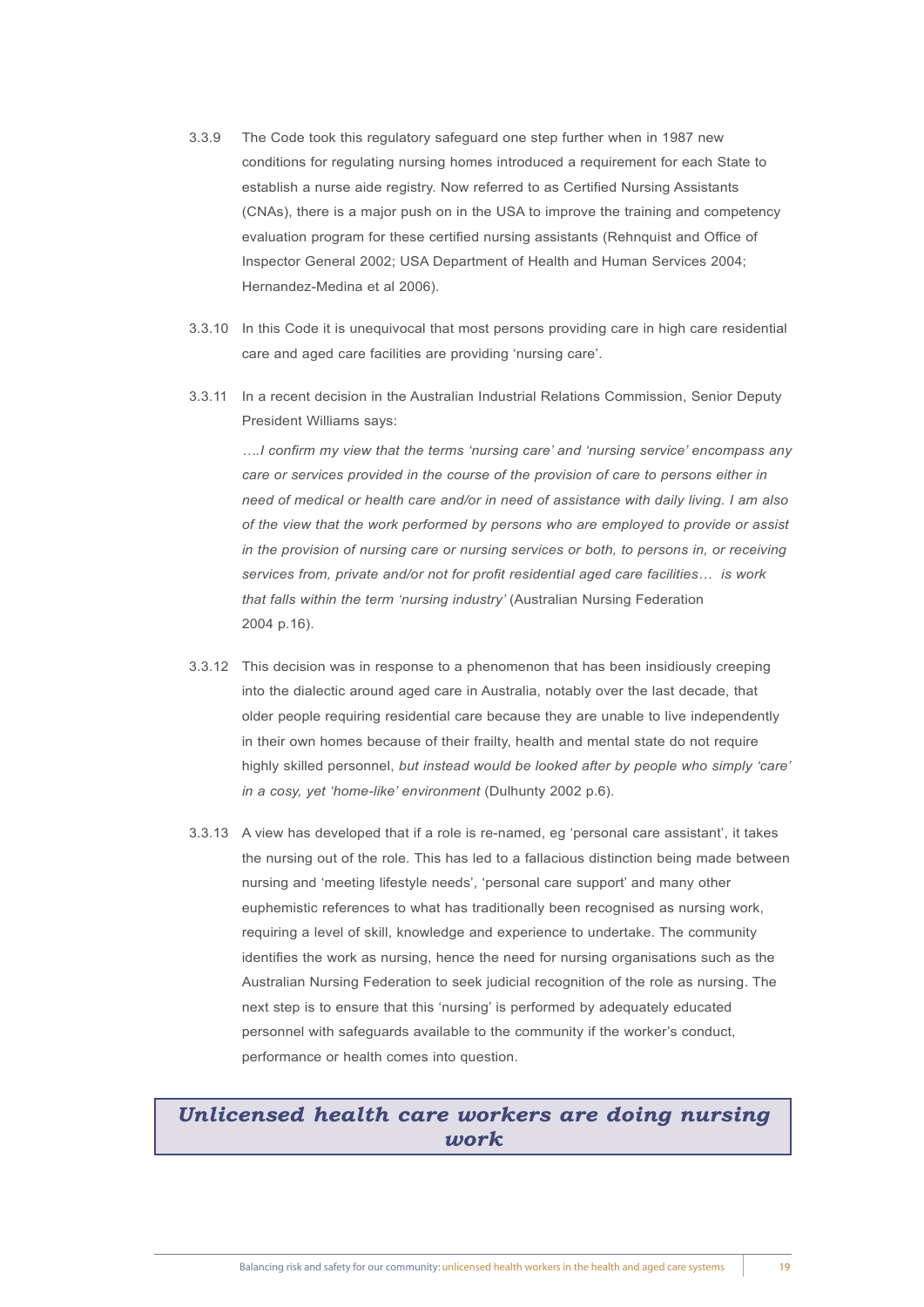#### **3.4 Skills and educational preparation for the unlicensed care workforce**

*Training care workers - particularly those who provide home care - becomes more important as medical advances permit more persons with complex needs to live in the community rather than in specialised institutions. Training - whether in the classroom or the workplace - also is necessary to provide the horizontal and vertical career mobility that will keep workers in the profession.*

*Moreover, the care worker's frontline role needs to be recognized in service delivery. A better paid and better trained workforce will provide better care, which should be the ultimate goal of workforce policies.*

*Care work is often 'invisible' work. Care workers may be low-paid, part-time, or temporary workers, and in the case of home care workers, may not have a usual workplace where they can receive professional supervision, collegial support, and training. But these workers are not invisible to their growing ranks of clients. The findings of this report suggest that improving the economic and professional status of these workers is likely to improve the quality of care as well.*

Korczyk 2004 p.v

- 3.4.1 The educational level of much of the unregulated health workforce is difficult to pinpoint as there are so many different titles, roles and work settings. In most settings there are no specific levels of educational preparation required to do the work, including working in aged care, an area where there is a large unregulated health workforce with essentially well understood roles. While vocational education at Certificate 3 or 4 level in aged care for unlicensed care workers is supported by many providers, there is evidence that this support is not industry wide; and that it may not be adequate for the role these care workers have.
- 3.4.2 Professor Rhonda Nay, a recognised expert in aged care said while giving evidence in a coronial hearing into the death of a resident of a residential aged care facility: *The current international nursing shortage has not been avoided in Australia; typically aged care faces greater difficulties in attracting and retaining qualified nurses. Because of the long-held general perception that aged care did not require specific skills the majority of staff currently working in the field have less than ideal educational preparation (State Coroner of Victoria 2004).*
- 3.4.3 This is supported by the research reported in workplace training practices in the residential aged care sector:

*The majority of workers employed in aged care bring a wealth of life skills to the job. An assumption that life experience and an attitude of commitment is sufficient for these workers to be effective and efficient in the workplace has prevailed, although increasingly, more personal care workers have undertaken training to Certificate 3 level (Booth et al 2005 p.16).*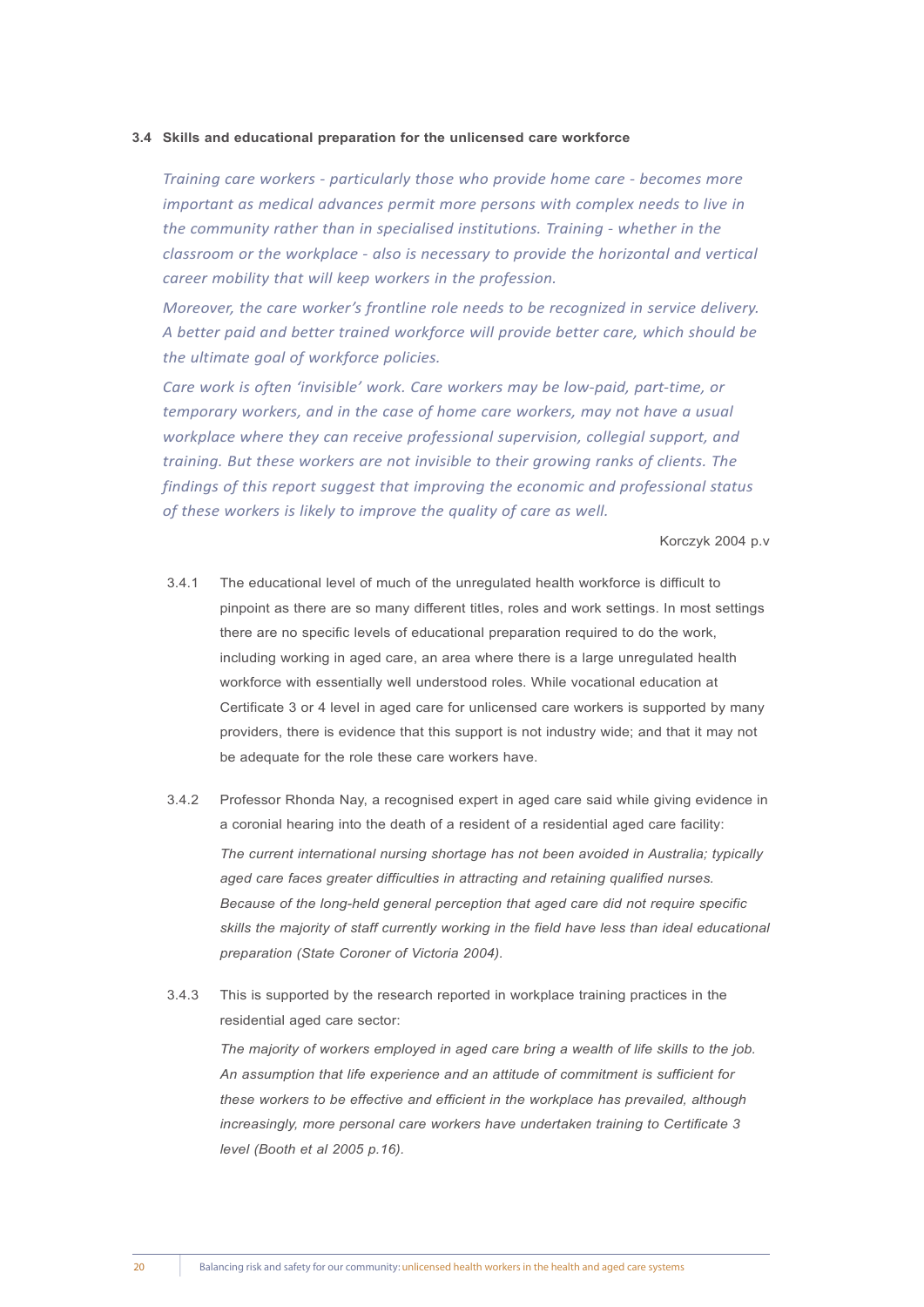- 3.4.4 The changing profile of residents in the aged care sector demands that care workers in aged care have training in areas such as manual handling, communication and negotiation skills; dealing with challenging behaviour; and assisting with medication. The major vocational education qualification for personal care workers in the industry is the Certificate 3 in Aged Care Work (Booth et al 2005 p.6). In the high level review of training packages it was mooted that aged care workers will require *the acquisition of new interpersonal and highly context bound skills as well as those more readily transferred'* (Australian National Training Authority 2003 p.30). Personal care workers are currently covered by the educational standards and qualifications set out in the revised Community Services Training Package CHC02 (Booth et al 2005 p.17) (http://www.cshisc.com.au/load\_page.asp?ID=23) and the Health Training Package HLT07 (http://www.cshisc.com.au/load\_page.asp?ID=234).
- 3.4.5 The research conducted by NILS showed that 64.4% of personal care workers have a Certificate 3 in aged care and 13.3% have a Certificate 4 in aged care (Martin and King 2008 p.16). On the face of it, this is an impressive record. However, another recent study challenges this, finding only 35.66% of personal carers had vocational training; with 33.55% of personal carers reporting they had not completed year 12 (making their highest educational level year 10). This study also brings into question quality and adequacy of the education received by personal carers (Jones et al 2006 p.8).

| <b>Post-school qualification</b>           | <b>Nurse</b> |      | <b>PC</b> |      | <b>Allied</b><br><b>Health</b> |      | <b>Total</b> |      |
|--------------------------------------------|--------------|------|-----------|------|--------------------------------|------|--------------|------|
|                                            | 2003         | 2007 | 2003      | 2007 | 2003                           | 2007 | 2003         | 2007 |
| No post-school qualifications              | 5.6          | 11.8 | 16.4      | 23.7 | 17.1                           | 179  | 12.8         | 19.8 |
| Certificate III in aged care               | 7.1          | 9.7  | 65.9      | 64.6 | 25.5                           | 36.9 | 42.9         | 46.6 |
| Certificate IV in aged care                | 4.9          | 5.2  | 7.9       | 13.3 | 9.3                            | 17.5 | 7.0          | 11.3 |
| Certificate IV/diploma in enrolled nursing | 26.6         | 35.1 | 2.9       | 3.4  | 2.9                            | 2.5  | 11.0         | 12.5 |
| Bachelor degree in nursing                 | 23.6         | 28.3 | 1.7       | 1.6  | 3.9                            | 0.6  | 9.3          | 9.3  |
| Other basic nursing qualification          | 34.6         | 21.4 | 7.3       | 3.8  | 8.3                            | 4.6  | 16.7         | 9.0  |
| Post basic nursing qual in aged care       | 13.2         | 10.0 | 2.8       | 0.7  | 3.4                            | 0.8  | 6.4          | 3.4  |
| Post basic nursing qual not in aged care   | 16.2         | 15.1 | 1.9       | 1.1  | 2.4                            | 0.2  | 6.8          | 5.1  |
| Other                                      | 9.0          | 12.3 | 9.8       | 13.7 | 49.2                           | 44.7 | 12.4         | 15.6 |

## Table 3: Post-school qualifications of the residential aged care workforce, by occupation (per cent)

Source: Martin and King 2008, p.16.

Note: Because staff can have more than on qualification, the totals do no sum to 100. Figures for 2003 have been adjusted to use same weighting principles as 2007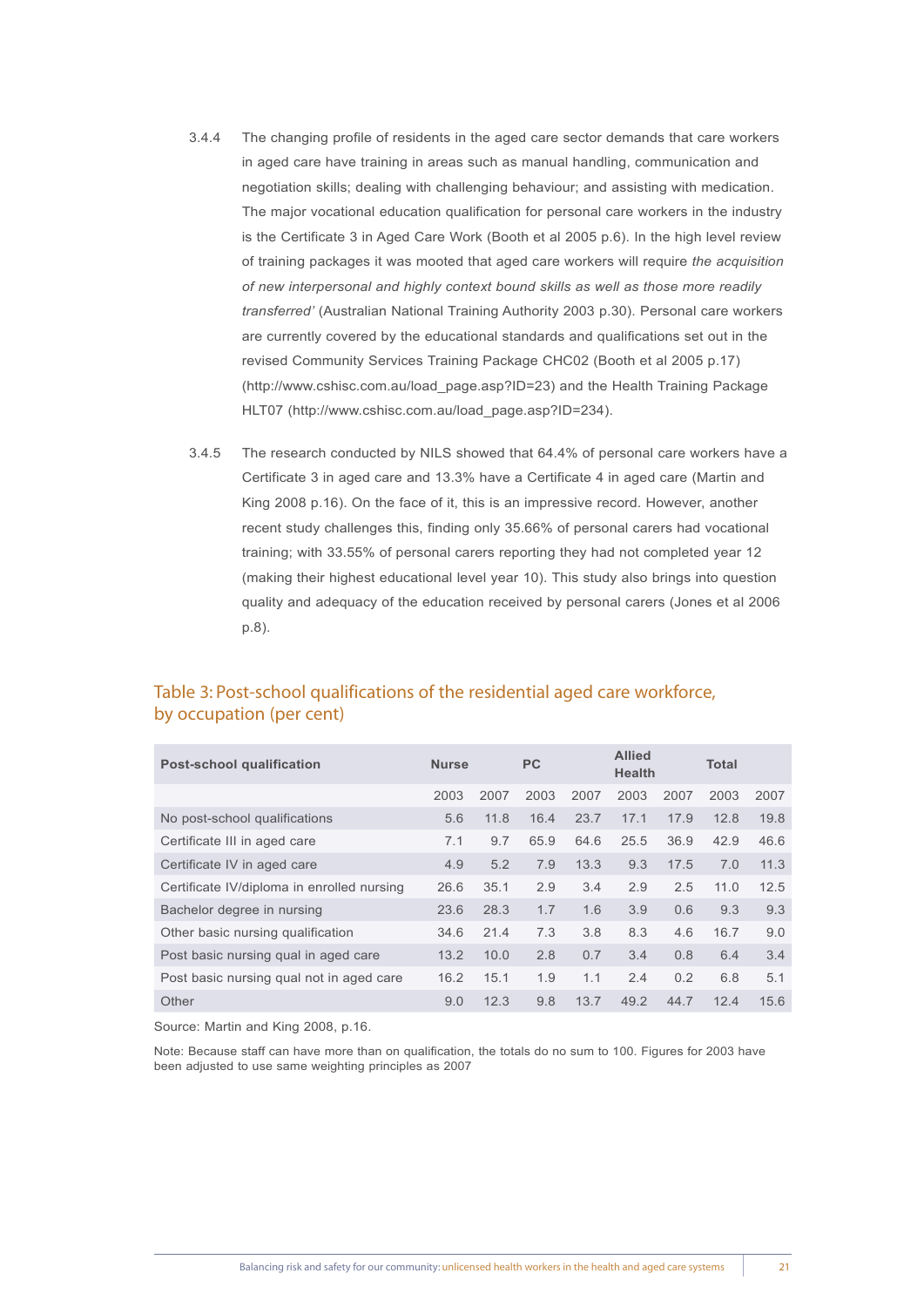3.4.6 In the report of a *Study into the Demographics, Training and Workplace Experience of Personal Carers in Residential Aged Care Facilities* in the Australian Capital Territory, the authors found that due to the combination of the very limited specialist services for aged care residents with mental health issues and the declining numbers of registered and enrolled nurses, the education and training of front line care workers in these facilities was critical. The study focused particularly on the problems of cognitive decline and functional mental illness for an increasing number of older people who live in residential aged care facilities and the challenges this posed for the majority of the workforce in those facilities - the personal care workers. In the study the researchers identify the primary care activities carried out by these care workers as those physical tasks usually identified as nursing, but they also identify their important roles as the conduit between resident, the resident's family, friends or significant others; as well being the main line of communication between the responsible nurse or manager of the facility:

*That is, personal carers convey vital information to those in charge in relation to the mental, physical and psychological state of the resident. Personal carers clearly spend most of their working day with residents, so they are strategically placed to observe changes in the latter's presentation. With regard to disorders of cognitive functioning it is vital that any changes in behaviour are identified and brought to the attention of more senior staff. These behavioural changes may be indicative of a worsening dementia, a depression or an anxiety state or, of greater concern, a delirium or a psychotic illness. Personal carers are strategically placed to identify such changes. Timely intervention and good outcomes for residents depend on swift and accurate identification of changed mental status by those who provide direct care to elderly residents in aged care facilities* (Jones et al 2006 p.4).

## 3.4.7 However in their research the authors found:

*… personal carers receive very little training in either mental illness or dementia care on commencing work at a residential aged care facility. In the current study only 17.48% received training in mental illness and 32.16% received training in dementia care. Given the frequency of mental health problems encountered in residential aged care, particularly problems of depression but also, to a lesser extent, mood disorders, anxiety states and even psychotic illnesses such as schizophrenia and paranoid disorders, this is especially cause for concern. Once having begun work, however, the reported training in both mental illness and dementia care, decreases so that only 11.18% reported ongoing training in mental illness and 23.07% reported ongoing training in dementia care.* (Jones et al 2006 p.10-11).

3.4.8 In dementia specific facilities where the most profoundly cognitively impaired residents live, the findings are even more concerning:

*Within dementia specific units problems such as delusions, hallucinations, verbal and physical aggression, agitation, wandering, pacing, hoarding, and sexual disinhibition,*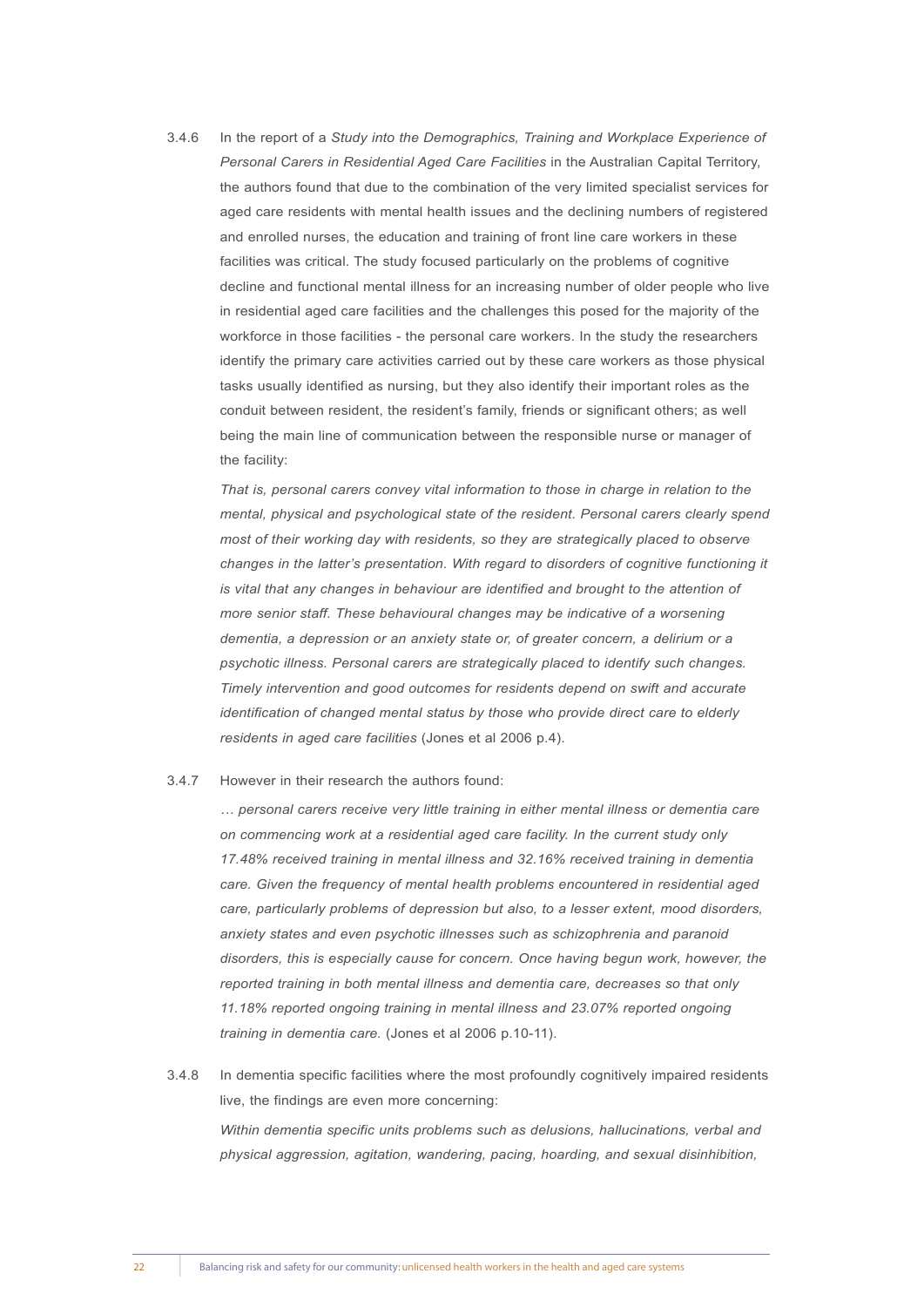*compound with the physical deterioration that accompanies the dementia profile, to create a particularly confronting caring environment. However, and paradoxically, carers who identified a dementia specific unit as their primary work location reported (for the most part) even less education and training in both mental illness and dementia care than those who worked in other areas of the residential care environment. In the current study only 16.6% received training in mental illness and 31.25% received training in dementia care at the commencement of work. Again, as with those in other areas of residential care, once having begun work, the reported training in both mental illness and dementia care, decreased so that only 6.25% reported ongoing training in mental illness and 29.16% reported ongoing training in dementia care* (Jones et al 2006 p.11).

- 3.4.9 The study found that personal carers reported a high level of verbal and physical abuse from residents and as well, they were also subjected to a level (although to a lesser extent) of verbal abuse from the relatives or friends of residents. Most concerning are the findings that, after an incident involving verbal or physical abuse from residents, family or friends of residents, it was rarely reported to management (8.39%) or a direct supervisor (4.89%). The most prevalent action was to tell a colleague (27.27%), although 16.78% of carers reported they took no action. Incident forms were completed in only 23.78% of incidents.
- 3.4.10 The capacity for any health workers to deal with and appropriately report such challenging behaviour requires a strong foundation of knowledge, skill and experience that is part of specialist educational programs. Registered and enrolled nurses who have the educational preparation to equip them to work with people with mental health illnesses, dementia and in psycho-geriatric care settings report that working in these settings is physically, emotionally and psychologically taxing. The risks for both the cared for, and the carer, when the carer is not skilled in this highly specialised area are profound. Subjected to physical and verbal aggression without the portfolio of skills to manage such behaviour the researchers found that:

*Apart from impacting negatively on the physical and emotional wellbeing of individual carers, resulting in a deterioration in physical and psychological health, absenteeism and high staff turnover, there is evidence to suggest that carer burnout can lead to reduced levels of care for those, not only with challenging behaviours, but those in care generally* (Jones et al 2006 p.12).

3.4.11 The example this study provides highlights the disconnect between the assumption that to provide care in a residential aged care facility minimal skills are required and the high risk and the extremely challenging care environment that exists in aged care where it is clear that higher level skills are required for personal care workers to manage the dementia and psychiatric disorders that afflict many residents.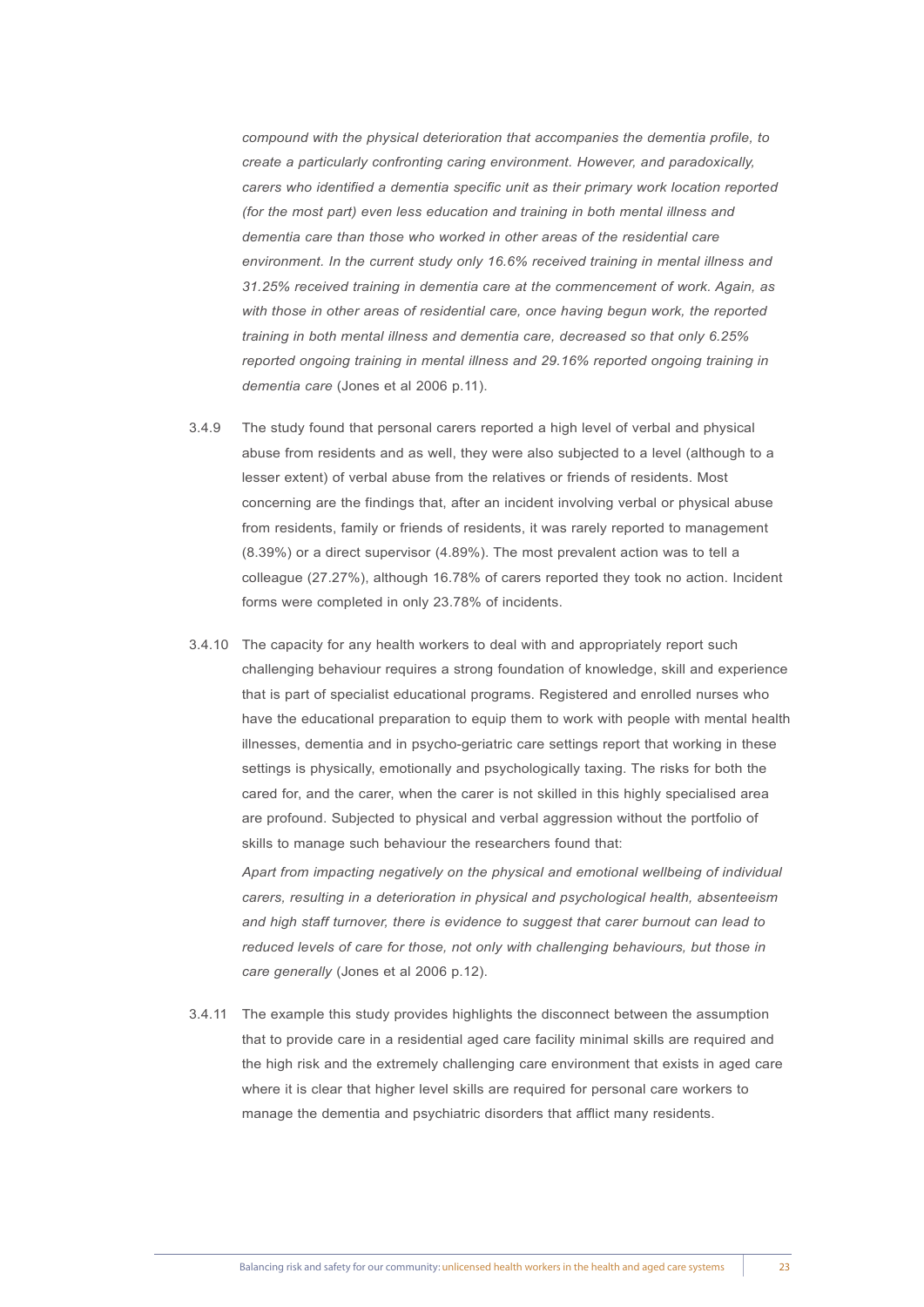- 3.4.12 Booth et al identified other factors specific to the aged care workforce that impact on the need for training. The first of these is in relation to the areas of culture and language. They note the census data from the NILS study in relation to workers in aged care that shows that 19% of personal care/nursing assistants are from non-English speaking ethnic or cultural groups, while only a very small proportion of workers identify themselves as Indigenous (Healy and Richardson 2003 p.22). They also identify that some of the workers from non-English speaking backgrounds are likely to have quite specific training needs, eg if their English level is not adequate in terms of reading drug administration information or specific procedures (Booth et al 2005 p.16).
- 3.4.13 Another issue that emerged from the NILS study relates to the turnover of workers within the industry (Martin and King 2008). The study reflects on the effects of a quarter of the personal care workforce having to be replaced each year. In their study, Booth et al say:

*It is difficult to determine the ramifications of this 25% annual turnover in the personal care workforce, particularly as a large number of these workers leave the industry, while many others leave one facility to work in another, or move to a different sector or role within aged care.* 

*There is a high proportion of workers identified through the same survey (about 48%) who have been employed for between one and five years. Another group of long-term employees (26%) have worked in the industry as personal carers for more than six years. However, the mobile high turnover segment of the workforce means that new training programs will have to be provided on a continuous basis* (Booth et al 2005 p.16).

| Tenure in current job | <b>Registered</b><br><b>Nurses</b> |      | <b>Enrolled</b><br><b>Nurses</b> |      | <b>PCs</b> |      | <b>Allied</b><br><b>Health</b> |      | <b>Total</b> |      |
|-----------------------|------------------------------------|------|----------------------------------|------|------------|------|--------------------------------|------|--------------|------|
|                       | 2003                               | 2007 | 2003                             | 2007 | 2003       | 2007 | 2003                           | 2007 | 2003         | 2007 |
| Less than 1 year      | 214                                | 214  | 17.5                             | 18.8 | 26.0       | 278  | 23.5                           | 226  | 23.7         | 25.2 |
| 1 to 5 years          | 412                                | 438  | 394                              | 393  | 48.1       | 48.5 | 45.9                           | 47.6 | 45.3         | 46.5 |
| 6 or more years       | 374                                | 34.8 | 43.1                             | 41.8 | 26.0       | 23.7 | 30.6                           | 29.8 | 30.9         | 284  |

## Table 4: Tenure in current job of the residential aged care workforce, by occupation (per cent)

Source: Martin and King 2008, p.20.

3.4.14 A third area for concern identified by Booth et al is the increased sophistication in the documentation required to meet the accreditation standards and to provide the necessary evidence to claim funding from the Australian Government through the Aged Care Funding Instrument (formerly the Resident Classification Scale). This has necessarily placed additional demands on personal care workers, many of whom have been identified as having literacy difficulties (Booth et al 2005 p.17).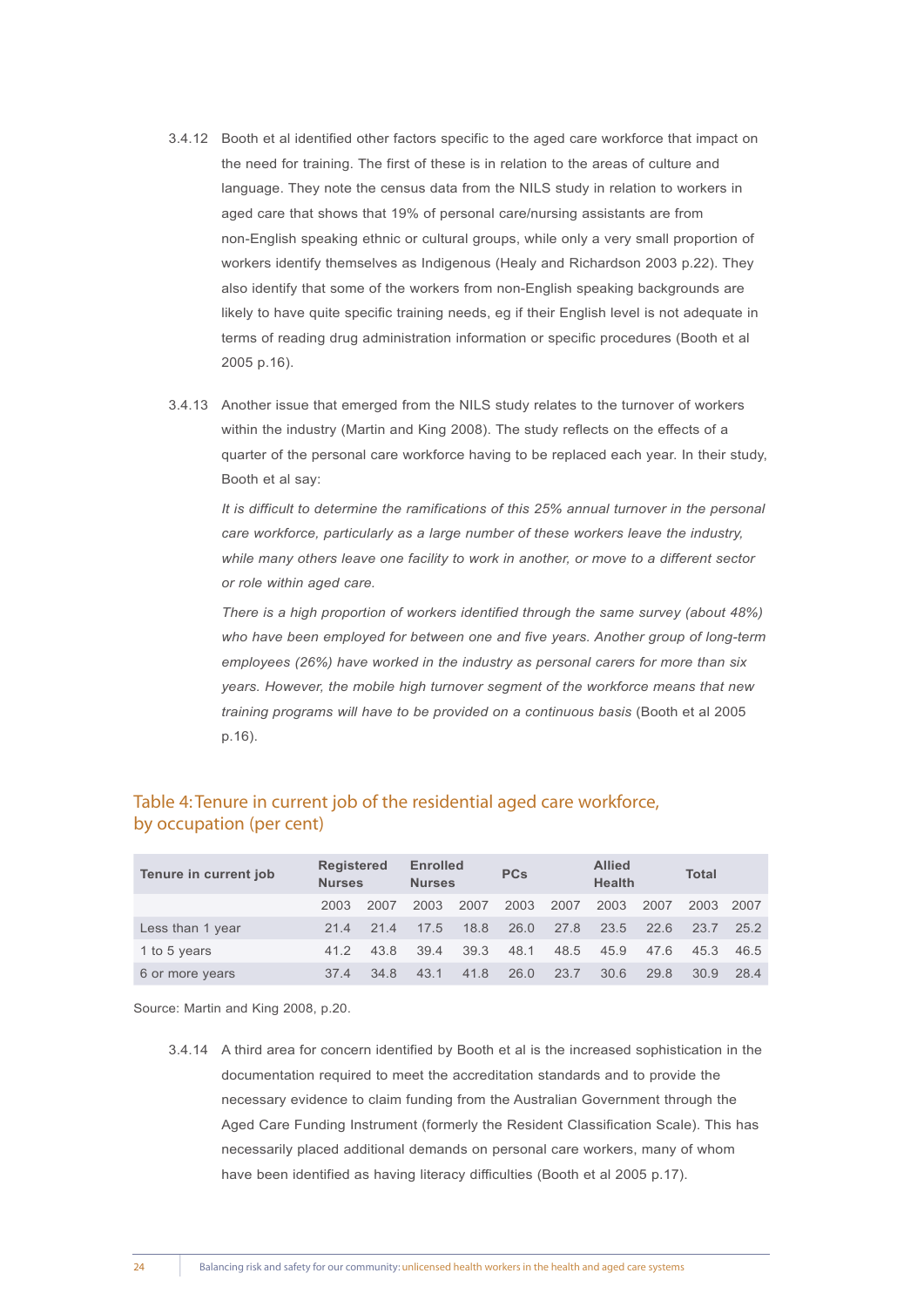3.4.15 Another critical area cited by Booth et al relates to the training that is:

*... required to meet increased quality service standards and good business practice. Aged care, like all successful businesses, needs to provide responsive and flexible solutions to customer needs. In service organisations such as aged care, this provides particular challenges, where the quality of service in individual transactions between 'servers' and customers is inherently subjective and personal and not as easy to measure as tangible indicators such as waiting lists* (Booth et al 2005 p.18).

- 3.4.16 Finally Booth et al note that: *approaches to 'ageing well' and 'healthy ageing' require workers to have skills in planning and facilitating recreation activities* (Booth et al 2005 p.17).
- 3.4.17 The challenges that providing services within this changing environment pose: calls for a fluid, multi-skilled workforce with flexible, broadly applicable skills which equip them to work effectively in multi-disciplinary and/or multi-cultural teams where the focus of their work is on prevention and early intervention (Booth et al 2005 p.17).
- 3.4.18 A sound risk management perspective requires direct links between this education and training; the code(s) of worker conduct and ethics; and the obligations of employers to ensure the standards of education and training are adhered to rigorously in order to ensure competent care for consumers. However there is currently no such framework for care workers in the aged and health industries if they are not registered. The commitment to consistent educational preparation and ongoing training and development is not an embedded obligation for employers and the evidence shows that this is at best, patchy.
- 3.4.19 A number of social, economic, political and professional issues have been identified as contributing to the increasing use of unlicensed workers in the health and aged care systems providing care that has traditionally been provided by registered and enrolled nurses. These include:
	- • cost and productivity,
	- workforce supply and demand, and
	- political leverage.

## *Currently unlicensed health care workers require limited training and preparation to undertake their role*

## **3.5 Cost and productivity**

3.5.1 In most organisations, the cost of providing direct, nursing or personal care has traditionally been the greatest expense in the annual budget. Therefore it has been the most identifiable target for cost savings and rationalisation. While efficiency drives,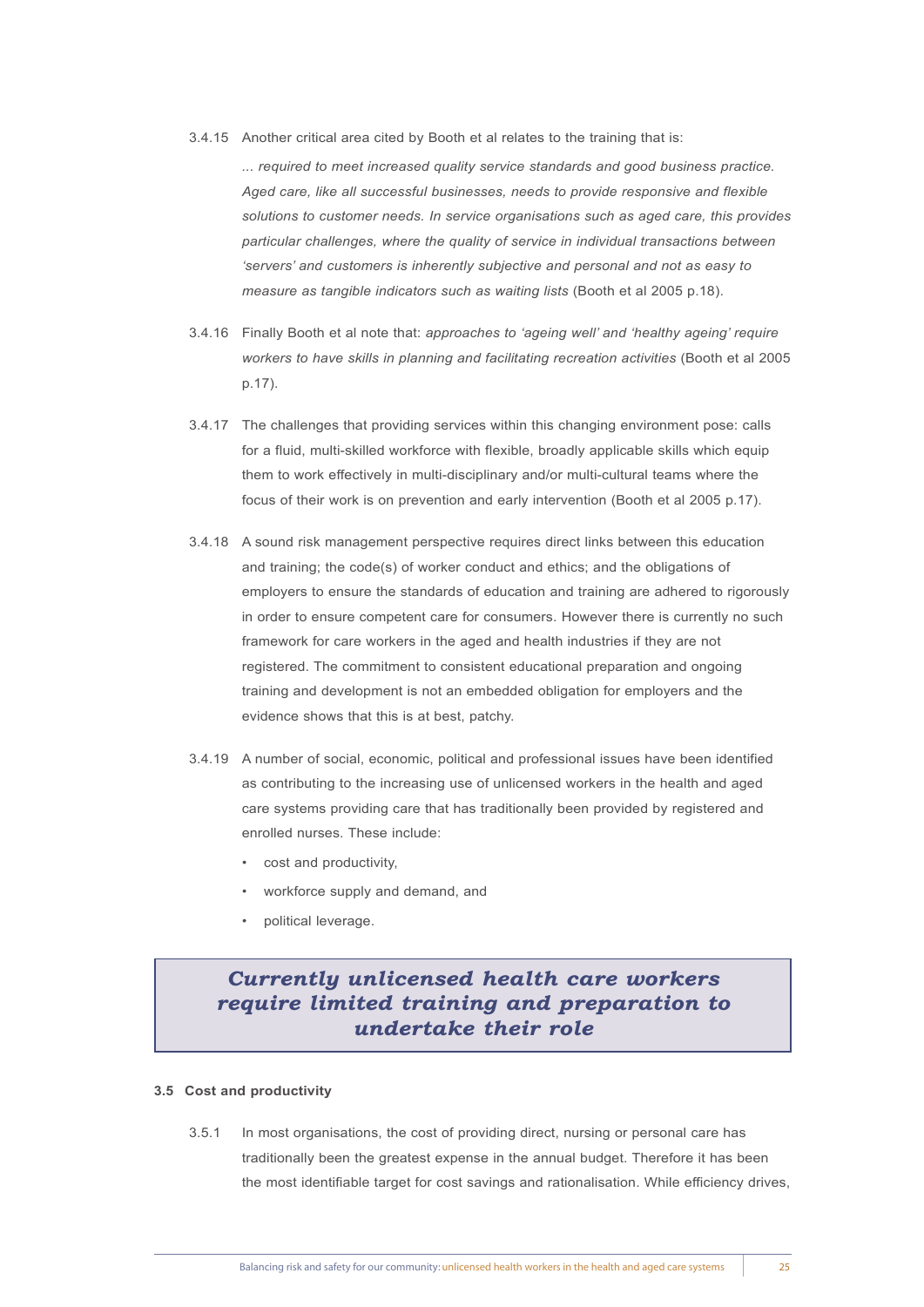work transformation initiatives, pushes for 'working smarter not harder', skill mix reviews, and other such strategies are a feature of many contemporary industries, the focus in health and aged care has been more on reducing the labour costs of direct care without the countervailing attention to the quality and safety of the care being provided. Productivity and improving care and treatment should always be a priority for any health, aged care and disability service, but the safety, appropriateness and effectiveness of care must always balance the efficiency of treatment and care. Each is a significant indicator of the value that the community places on safe, ethical care.

- 3.5.2 Supporting a skilled and organised workforce with consistent standards of education, practice and conduct comes at a cost, however the concomitant cost of the risk to community safety must be factored in. The reputation and financial costs of community outrage when frail, vulnerable, injured and ill people are harmed, neglected, exploited or dealt with improperly; and those resulting from damages awarded in a legal action for breach of duty of care; can ultimately be significantly higher.
- 3.5.3 These cost and productivity initiatives have been an obvious cause for the gradual replacement of higher cost professionals with lower cost workers. The health professional workforce shortages that are manifest across the health and aged care industries have provided an additional catalyst and excuse for this transition, as it can also be justified on the grounds of necessity.

## *Cost of the care giver versus risk to the care recipient*

#### **3.6 Workforce supply and demand**

3.6.1 The challenge of ensuring there is a sustainable health and aged care workforce in the future is a national and international concern. There is strong evidence the population's need for a sizeable health workforce is likely to rise as the 'baby boomers' age and their health needs increase (Productivity Commission 2005a; 2005b; 2005c; 2005d). However the evidence is that the required health workforce is not, or will not, be available to meet this challenge. Health care workers are representative of the same population and many are also heading toward retirement age. Even if the traditional retirement milestones shift, the burden of the physical and emotional nature of much direct care work is such that few staff can sustain it beyond a certain age. Indeed, the workforce data shows that this workforce is already primarily part-time, particularly in the aged care sector because of its physical and mental demands (Richardson and Martin 2004 p.20).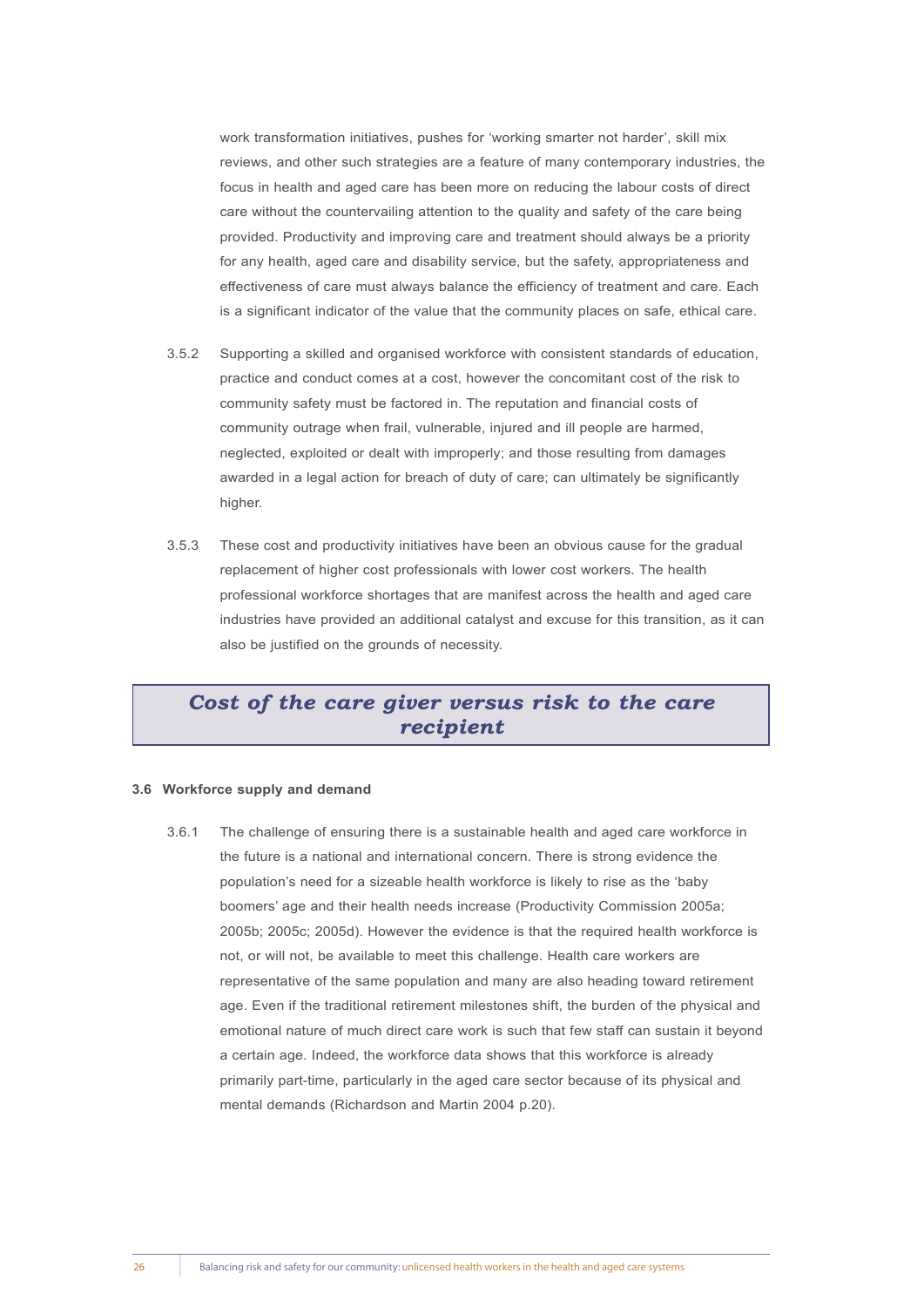- 3.6.2 This demographic profile is particularly evident in the nursing profession. For example between 1995 and 2001, the number of full-time equivalent nurses per head of population declined markedly. Data from 2005 indicate this decline has slowed and there has been an increase from 1031 full time equivalent nurses per 100,000 population in 2001 to 1133 in 2005 (Australian Institute of Health and Welfare 2008 p.viii). However the data also indicate a continued ageing of the employed nursing labour force that is alarming, with the average age increasing from 42.2 years in 2001 to 45.1 years in 2005 (Australian Institute of Health and Welfare 2008 p.viii). The proportion of nurses who are over 50 years old was 35.8% in 2005 up from 24.4% in 2001 (Australian Institute of Health and Welfare 2008 p.viii). This represents a serious and growing threat to the capacity of Australia's health system to meet the future health care needs of the population.
- 3.6.3 The ageing nursing workforce is compounded by data showing that almost half of the nursing workforce (49.8%) is working part time (Australian Institute of Health and Welfare 2008 p.viii). It is no surprise that nurses are seeking to achieve a better balance between high stress nursing work and family commitments by working fewer hours, either by working shorter work days or by working fewer days in a week. With the existing shortfall and the propensity for part time work there is a need to significantly increase the number of students entering nursing education to maintain the existing number of nurses in the workforce.
- 3.6.4 The average nurse in Australia in 2005 was over 45 (Australian Institute of Health and Welfare 2008), working part-time and contemplating retirement at age 55. This paints an alarming picture for the future of the nursing workforce. Unless urgent action is taken to educate more nurses, it is clear there will not be enough to provide for Australia's ageing population in the future.
- 3.6.5 Over the next ten years, Australia will require up to13,500 new registered nurses each year to meet the increasing demand for nursing services that the ageing population will bring (Australian Health Workforce Advisory Committee 2004; Hogan 2004). However figures from the Council of Deans of Nursing and Midwifery (CDNM) demonstrate that this target is unlikely to be met. According to the CDNM, 9,675 domestic students commenced undergraduate nursing courses in 2005; 10,246 in 2006 and 12,356 in 2007 (Council of Deans of Nursing and Midwifery 2007 p.10). In 2005, 6103 students completed their course, 6814 in 2006, and 7299 are expected to complete in 2007 (Council of Deans of Nursing and Midwifery 2007 p.13).
- 3.6.6 It is well recognised that aged care workers such as registered and enrolled nurses and other licensed health workers are being replaced by unlicensed health and aged care workers for a number of reasons, including nursing workforce shortages. Given the reasons, it is difficult to sustain the argument that alternative workers should not also be licensed for safety and quality reasons. The National Institute of Labour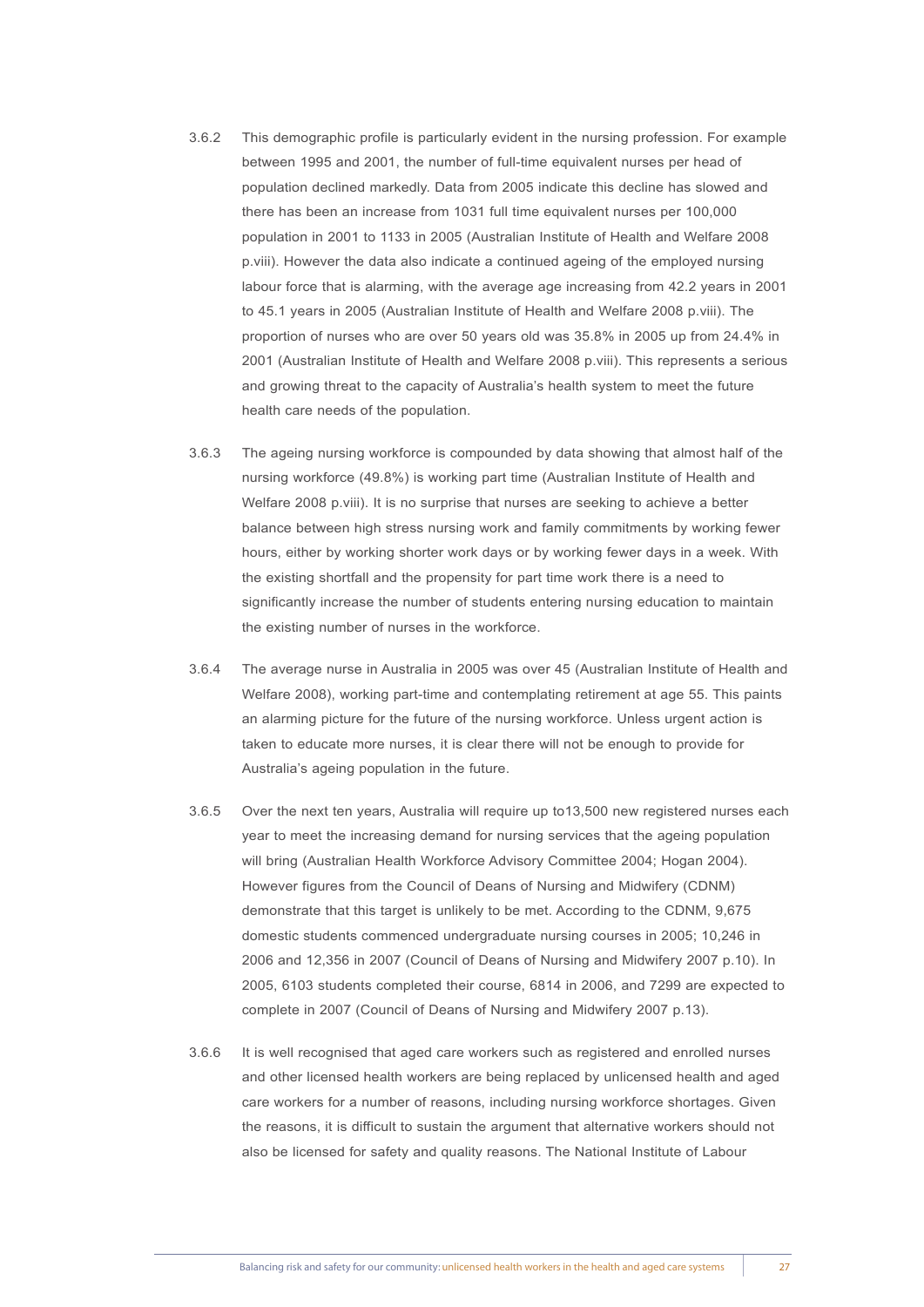Studies' (NILS) unique research into the residential aged care workforce demonstrates the vast majority of workers in these settings are unlicensed health care workers: *…staff who provide direct care in aged care facilities are predominantly personal carers (PCs) and it is likely that their share of all jobs is rising: 57 per cent of all staff and 64 per cent of recent hires are PCs. The next most numerous group is registered nurses at 22 per cent. Enrolled nurses comprise 13 per cent. The proportion of both types of nurse is lower amongst the recently hired. Diversional therapists and recreation officers are the other sizeable group, comprising the bulk of the allied health group and about 8 per cent of all direct care staff (Richardson and Martin 2004* p.19).

## Table 5: Distribution of aged care workforce, and new hires by occupation (%)

|                     | <b>DATA FROM EMPLOYEES</b> |                  | <b>DATA FROM FACILITIES</b> |                                |
|---------------------|----------------------------|------------------|-----------------------------|--------------------------------|
| <b>OCCUPATION</b>   | Whole<br>workforce         | <b>New hires</b> | Number of<br>persons        | <b>Equivalent</b><br>full-time |
| Registered nurse    | 21.6                       | 18.0             | 21.0                        | 21.4                           |
| Enrolled nurse      | 13.0                       | 11.0             | 13.1                        | 14.4                           |
| Personal carer      | 57.1                       | 64.0             | 58.5                        | 56.5                           |
| Allied health       | 8.2                        | 5.7              | 7.4                         | 7.6                            |
| <b>Total number</b> |                            |                  | 115,660                     | 76,006                         |

*Source: Martin and King 2008 p.19*

- 3.6.7 The study estimates that only 8% of personal care workers are permanent full-time workers with the highest proportion being permanent part-time employees. The same study shows that 94% of aged care workers are women and 57% are over 45 years. This figure is commensurate with the age of nurses and midwives but high when compared with 33% of workers over 45 years across the broader Australian workforce (Booth et al 2005 p.15).
- 3.6.8 The set of goals developed by Australia's health ministers that underlie the vision for the Australian health workforce for the first part of the 21st century has been developed to ensure Australia has an available and appropriate health workforce into the future. Table 4 below outlines these seven goals.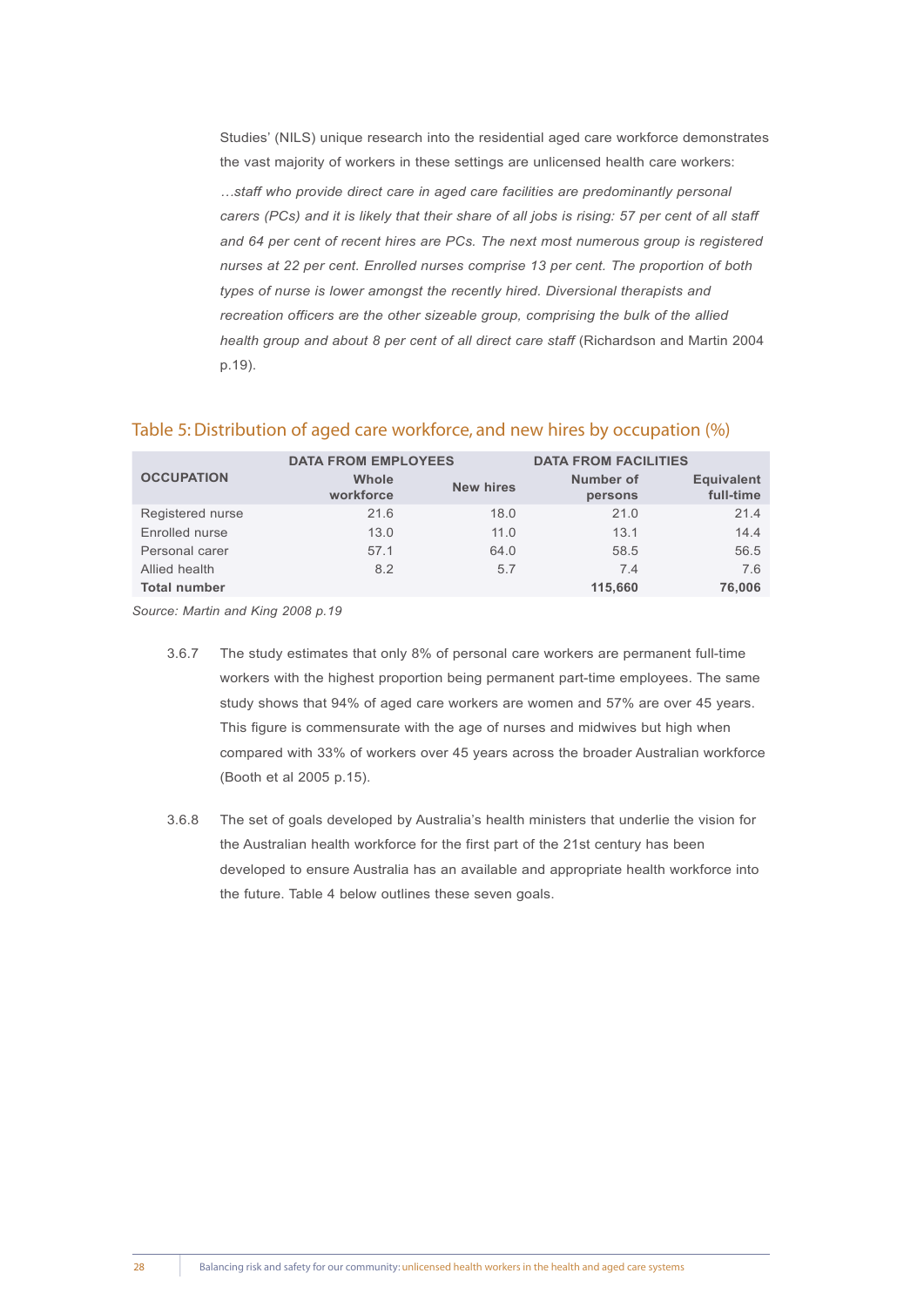## Table 6: Goals for the Australian health workforce

#### **1. Population and health consumer focused**

able to deliver safe, appropriate, quality care that maximises health outcomes, improves the health and well being of the Australian community and accommodates community expectations, all within a population health framework;

## **2. Sustainable**

in terms of service and financial sustainability and ensuring there is adequate workforce supply, both now and into the future;

#### **3. Distributed to achieve equitable health outcomes**

to ensure equitable access to health care regardless of location;

#### **4. Suitably trained and competent**

appropriately educated with continuing maintenance and improvement of professional competence;

## **5. Flexible and integrated**

able to undertake multiple tasks, work in community and/or institution based settings and in multidisciplinary teams, but that work-life balance is respected;

## **6. Employable**

optimal use can be made of available skills and new skills taught;

#### **7. Valued**

career satisfaction is maximised and work is undertaken within a supportive environment and culture.

*Source: Australian Health Ministers' Conference 2004 p.13*

3.6.9 Currently it is difficult to place the unregulated health workforce clearly within these goals as it is hard to identify so many different classifications as a defined class of worker and there are few drivers to ensure their integration into the broader health workforce is achieved. Their education and training is erratic and as Booth et al identified: *… in some parts of the industry, these workers are disparagingly referred to as 'blue collar' workers, 'people off the streets', 'unregulated' and 'untrained'*. Far from being a 'valued' part of the health workforce Booth et al go on to suggest that: *…this could be a factor in retention of staff within the industry. Training is therefore an essential feature of a strategic human resources approach to workforce development, one which seeks to create a workplace culture capable of delivering the range of quality services needed by the ageing population* (Booth et al 2005 p.18).

## *Unlicensed health care workers are replacing nurses*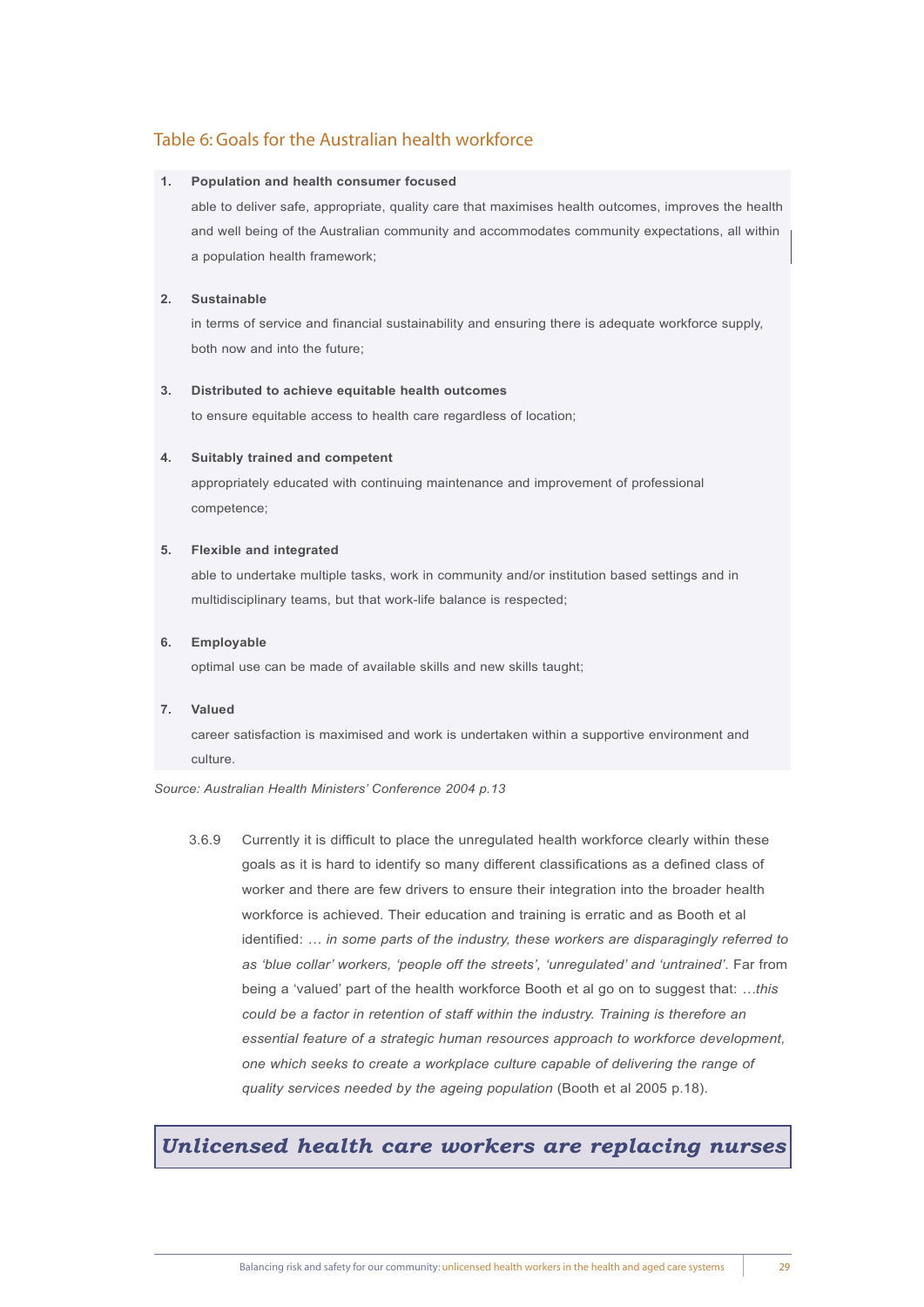## **3.7 Policy and politics**

- 3.7.1 At a time when de-regulation, reducing the regulatory burden and an anti-competition ethos are embedded in national, state and territory government policy, there has been little political will to embark on further regulation where it can be avoided. Private sector employers in the health and aged care systems have been activists in arguing for minimal encumbrance on their rights to run their organisations as they desire, without the burden of legislation that governments impose.
- 3.7.2 However there has been a constant and increasing body of consumer concern and professional disquiet in relation to areas of the unregulated health workforce, particularly the aged care sector. Largely reported through the conduit of the media and websites such as: http://www.agedcarecrisis.com; the reports of the Aged Care Standards and Accreditation Agency; as well as the individual stories of older persons, their families and friends (Davies 2004; Aged Care Crisis Team 2006; Paine 2006a; Stafford 2006; Strutt 2006).
- 3.7.3 Examples appearing at regular intervals include:
	- *• Under-trained staff didn't recognise when residents were nearing death meaning loved ones weren't contacted until just before or after death …*
	- *The home was found to be 'non-compliant' in medication management, pain management, palliative care, nutrition and hydration, behavioural management, skin care, staff education, leisure activities and fire and emergency plans.*
	- The home does not have sufficient levels of skilled staff to deliver basic care that *is consistent, individualised … and reflects quality service.*
	- *• There is one registered nurse to provide staff supervision and specialised nursing care to 66 residents, 49 of whom require a high level of care during the afternoon and night shift.*
	- Documentation in eight of 22 incidents reviewed from December to March 2006 *clearly infers resident blame for the incident.*
	- Dying residents do not have their palliative care needs assessed or documented.
	- Staff knowledge of the dying process, changes in behaviours and experience of *pain is limited* (Paine 2006b p.1-2).
	- *• … another inspection team audited the hostel and found it to be in breach of 13 standards, finding that … none of the personal care staff had been assessed for competency in relation to safe drug management. There had been a number of instances, the auditors noted, where either wrong medications or incorrect dosages had been given* (Davies 2004 p.6).
- 3.7.4 As well as these examples relating to the lack of education, skill and experience are the sad cases of assault and abuse that have finally led the Australian Government to take action to check the criminal records of staff, contractors and volunteers in the aged care industry (Australian Government Department of Health and Ageing 2006).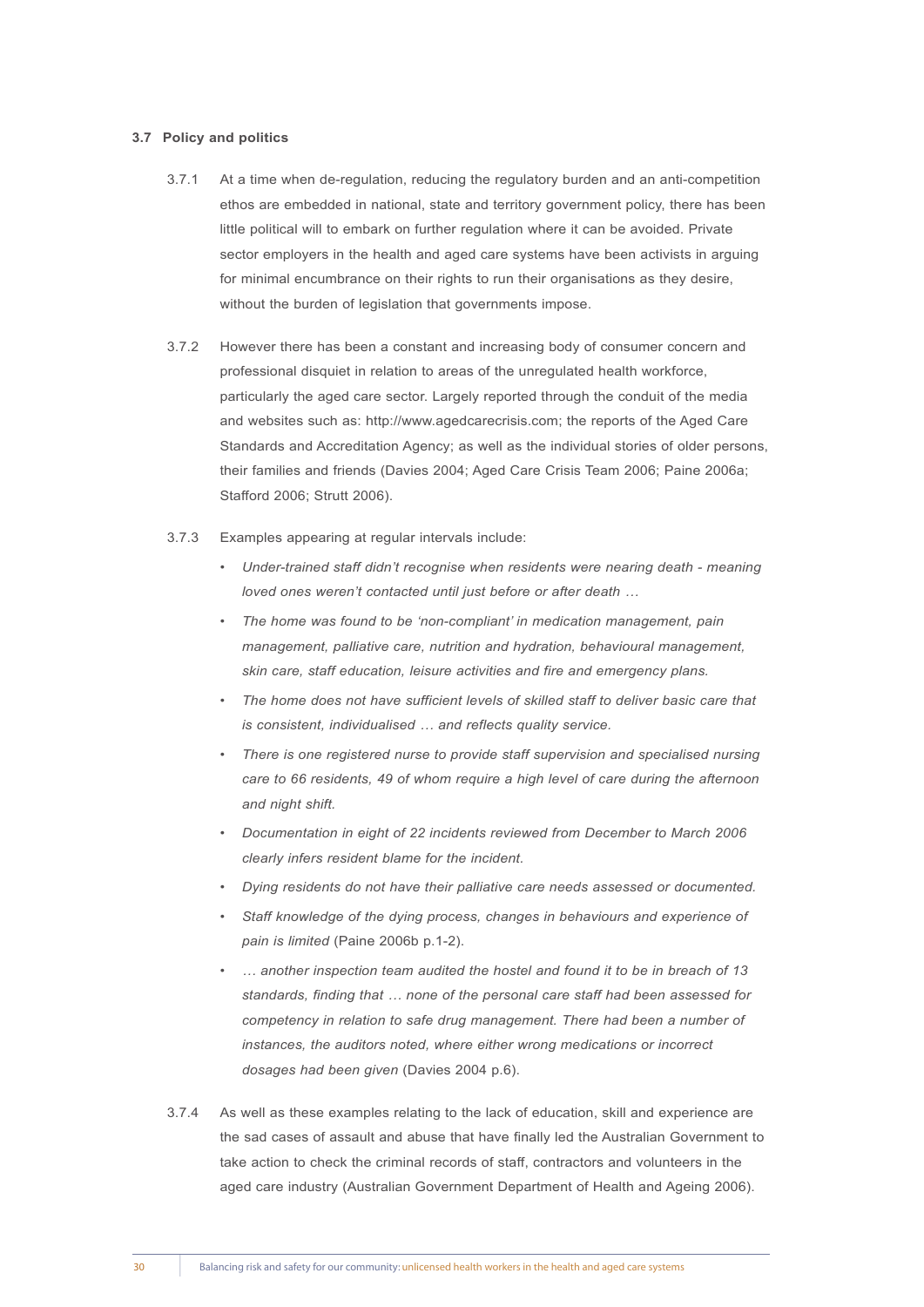- 3.7.5 It is a sad indictment of policy planning that scandal and crisis have to be the imperatives that drive policy change and political action.
- 3.7.6 Some of the impetus for the work being done by the Australian Nursing Federation (ANF), the Australian Nursing and Midwifery Council (ANMC) and the state and territory nursing and midwifery regulatory authorities in relation to unlicensed health workers and the scope of nursing practice can be traced back to the concerns of licensed nurses having to supervise often large teams of under educated, unlicensed health workers (Australian Nursing Federation 2007a, 2007b, 2005; Paine 2006a; Nursing Board of Tasmania 2006; Nurses Board of South Australia 2006, 2005, 2003a, 2003b, 2002; Queensland Nursing Council 2005; Nurses Board of Western Australia 2004; Ellis 2003). As yet this voice has been largely unheeded at the level of government, labelled anti-competitive, and dismissed by employer organisations in the aged care industry.

## *A policy of deregulating the health care workforce risks reducing the standards of care*

#### **3.8 Case mix and care needs of client groups**

- 3.8.1 In hospitals, both the decline in the length of stay and the higher acuity of people who are hospitalised has changed the nature of the work for most health workers, increasing the workloads as well as the physical and mental stressors for most. From 2001-2002 to 2005-2006 the number of admissions to hospitals increased from 6.4 million to 7.3 million (Australian Institute of Health and Welfare 2007). Another example is that in 1990 the average length of stay for someone having coronary artery bypass surgery was 8-10 days. However today a person is in hospital for 3-5 days and the intensity of their care is high for the entire time they are there (Krapohl and Larson 1996 p.101). Hospitals are no longer places for convalescence. They are places where a high level of competence, including knowledge, skills and experience are essential to care for very ill people in a highly technologically enhanced environment where a failure of clinical judgement can have dire consequences.
- 3.8.2 The profile of residents entering aged care facilities has also changed. As a result of the policy of 'ageing in place', introduced under the Aged Care Act 1997, residents entering aged care facilities are now older and more dependent when they enter facilities and require more intensive care. There are also tensions created by providers who seek to maximize government funding by increasing their intake of high care residents. This changes the casemix for residential aged care facilities considerably, increasing the workloads for residential aged care workers. Increasingly residential aged care facilities are occupied by residents with very high care needs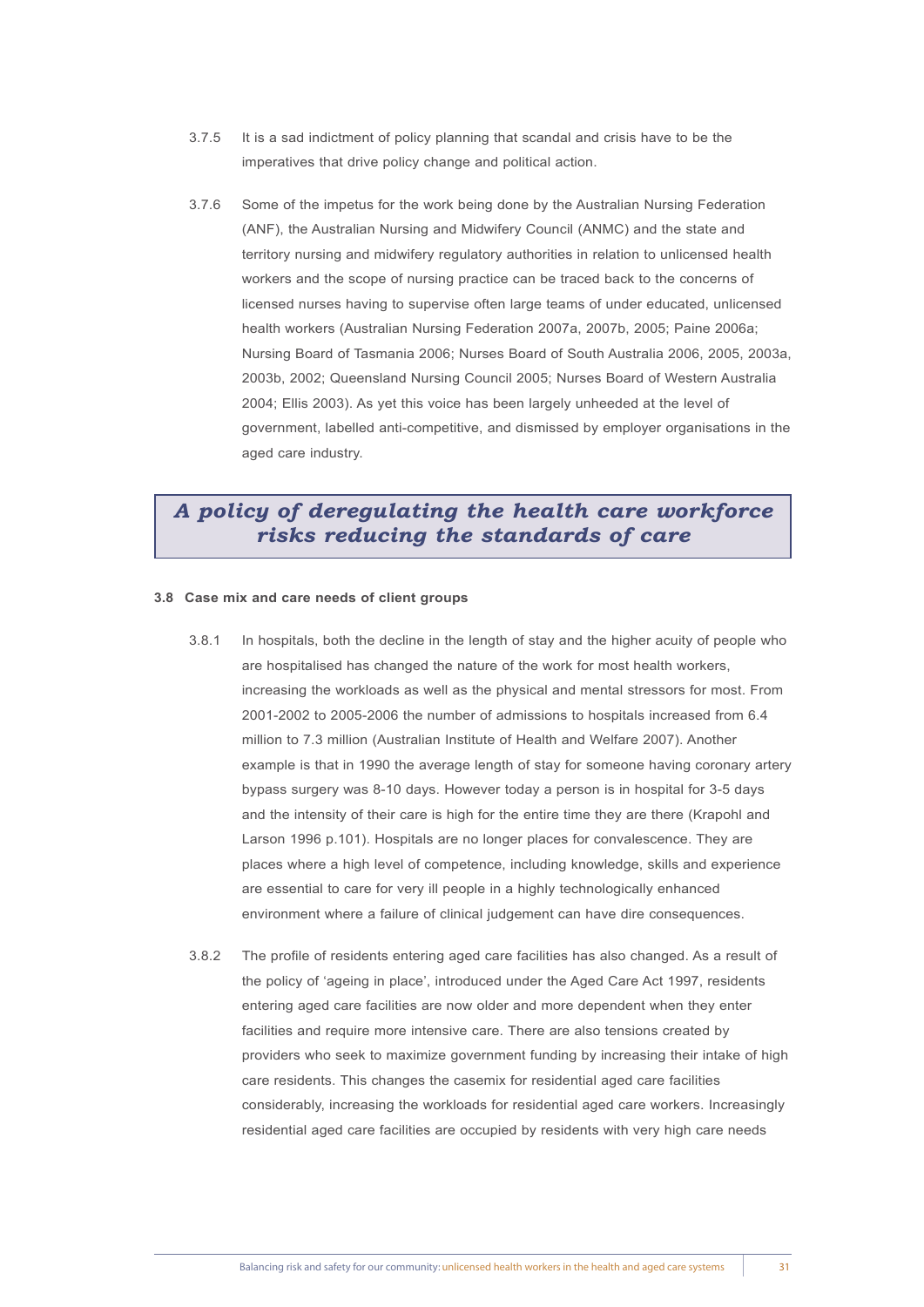related to their chronic and numerous physical illnesses, the disabilities of ageing, or advanced dementia. These people require competent, safe care from educated, skilled and experienced care givers.

- 3.8.3 Even the profile of people being provided with care in the community is changing. Hospital in the home initiatives, Community Aged Care packages (CACPs), Extended Care at Home packages (EACH) and an increasing demand by the community to remain at home as their independence diminishes and care needs increase has meant a dramatic increase in the provision of home care services of all types.
- 3.8.4 Together with the fact that people are living longer and consuming more acute health and aged care resources in the last years and months of their life, there is a growing demand for both the amount and sophistication of nursing type care (Krapohl and Larson 1996 p.101).
- 3.8.5 In recent years, while there has been an increase in registered and enrolled nursing numbers in the acute care sector, the acuity of care required and provided has also risen exponentially. However in the aged care sector where there has been a notable decrease in the number of registered and enrolled nurses, resident acuity levels are also increasing alarmingly. This means the burden on nurses remaining in the aged care workforce has increased significantly. This has been exacerbated by the responsibilities that they have to carry in relation to supervising and delegating responsibilities to a lesser skilled and knowledgeable workforce.

## *The increasing acuity of older Australians is in direct contrast to falling skill levels of their care givers*

#### **3.9 Consumer expectations**

- 3.9.1 The Australian community has become increasingly knowledgeable and discriminating about the health care they require and many are playing a more active role in the decision making about their health care (Krapohl and Larson 1996 p.101). This is reflected in health policy at a government level across all jurisdictions in Australia. There is now a recognised need for consumer participation in health and aged care service planning, policy and evaluation as well as partnerships between consumers and health and aged care providers. This is apparent in the multiple layers of health and aged care policy from the highest level to the local service level.
- 3.9.2 Health professionals no longer have 'patients' who traditionally were treated as passive recipients of care. Today, health consumers, their families and friends have strong and strident opinions about the safety and quality of care that is expected in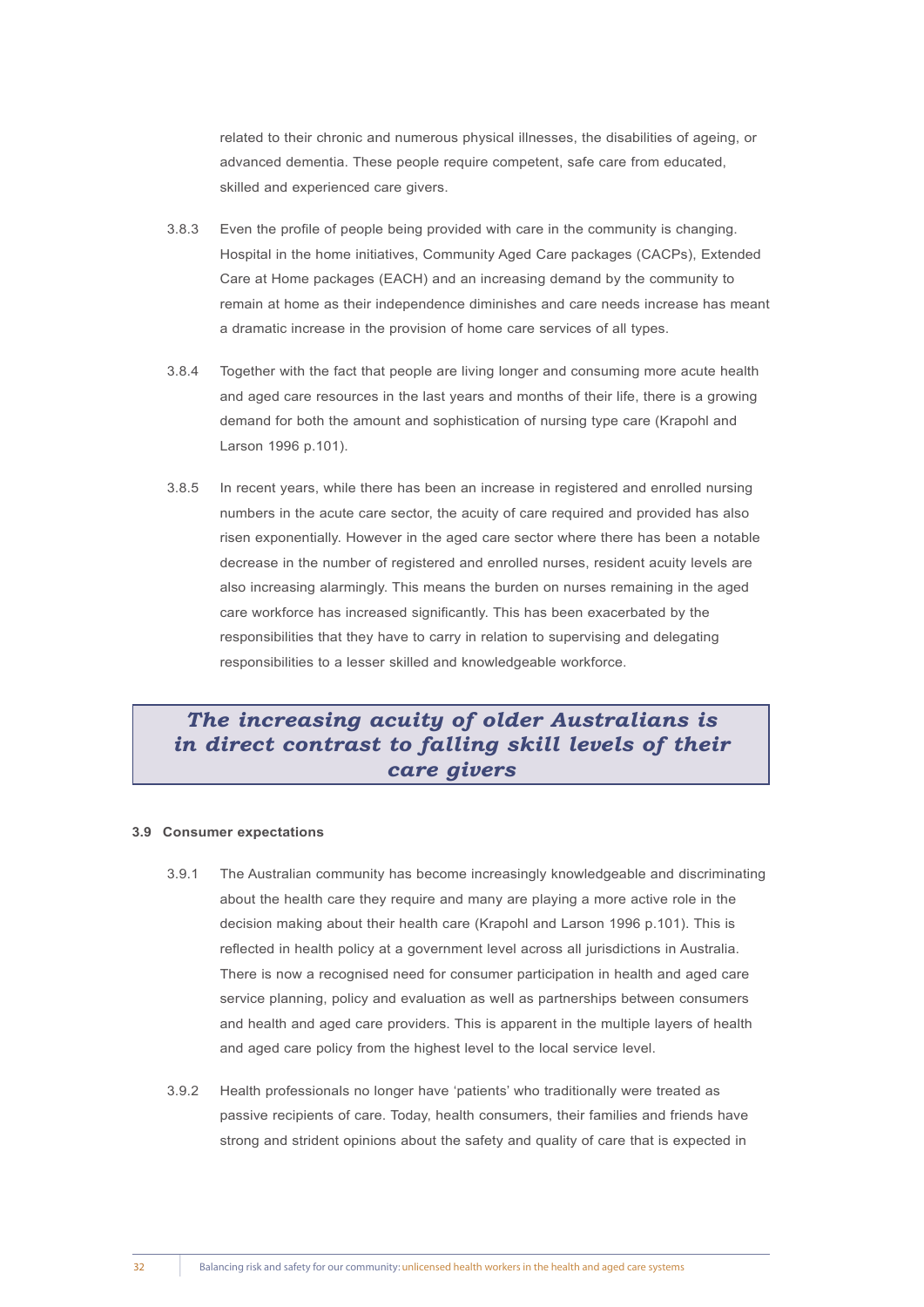the health and aged care systems. Over the past 15 years independent health and aged care consumer watchdog agencies have been set up in every jurisdiction in Australia to deal with complaints from the community about the quality of care and services they receive. The federal, state and territory governments have all invested significantly in improving the relationships between health and aged care services and the consumers of those services. This is demonstrated by the creation of the Consumer Focus Collaboration; the inclusion of consumers on quality and safety committees and councils; and the increasing focus on consumer satisfaction (Draper and Hill 1995; Draper 1997; Flinders University 2000; National Resource Centre for Consumer Participation in Health 2000; Global Learning Services Pty Ltd 2000a; 2000b; Consumer Focus Collaboration 2001; NSW Department of Health 2001a; Australian Council for Safety and Quality in Health Care 2003).

## *Consumers of health care services are becoming increasingly involved in the care that is provided to them*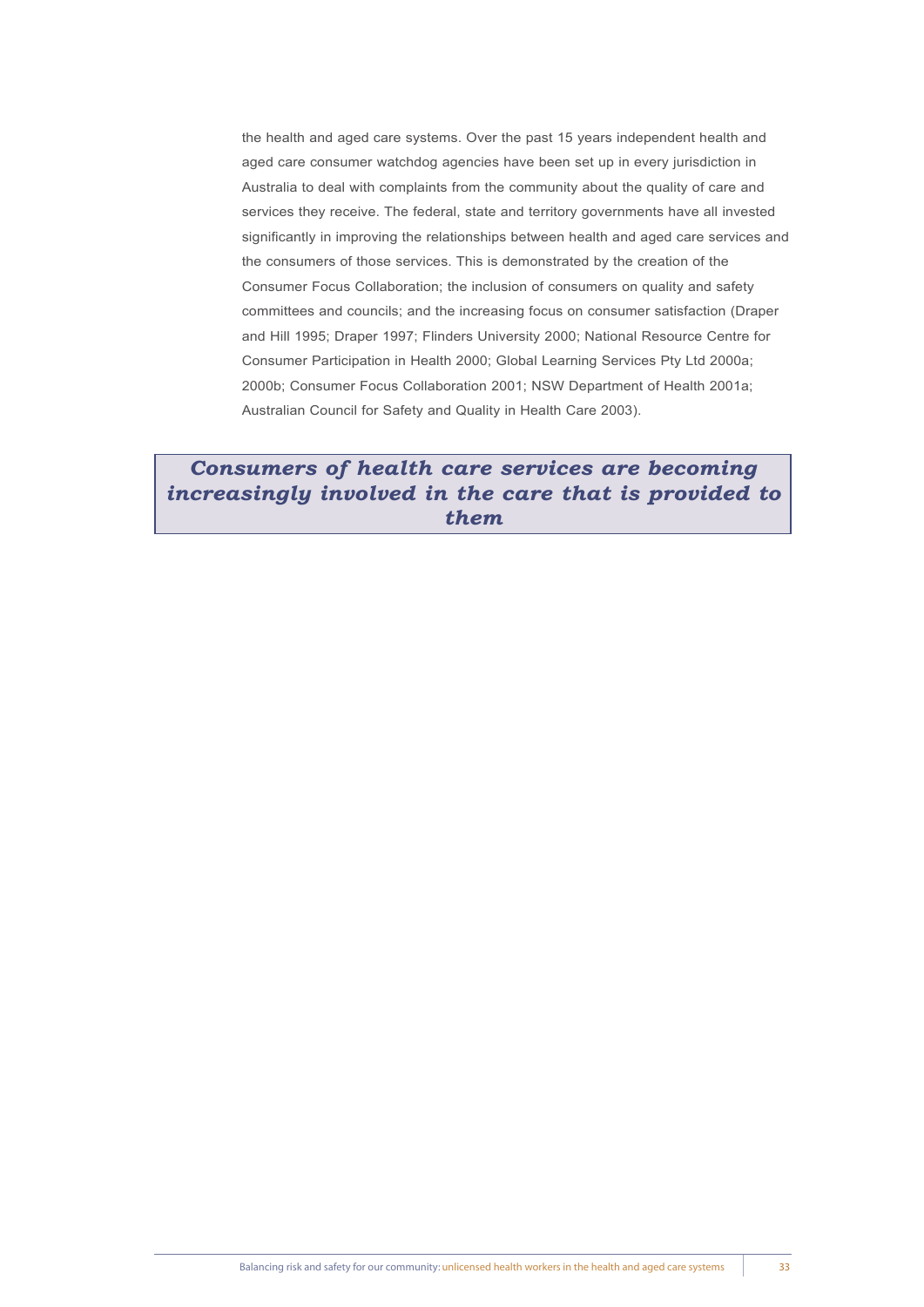# Current Regulation of Health and Care 4**Workers**

## **4.1 Frameworks for the regulation of health professionals**

- 4.1.1 Across Australia, the regulatory framework in which the health and aged care workforce operates is extensive, complex and ranging across a number of systems and jurisdictions.
- 4.1.2 A number of health professional groups have been brought into a comprehensive professional registration system over the last century and a half, as seen in this description by the Productivity Commission:

*...in broad terms registration is the process of legally recognising practitioners' qualifications, experience, character and fitness to practice. Its purpose is to provide assurances of quality and safety, helping to overcome the information asymmetry between health professionals and patients'* (Productivity Commission 2005d p.134).

- 4.1.3 In NSW the first statute for the registration of medical practitioners was passed in 1838 but it was not until 1924 that the NSW Parliament passed the Nurses' Registration Act, also covering midwives. Tasmania and Western Australia legislated to regulate midwives in 1910. Queensland established the first nurses' registration board in Australia in 1912 (NSW Nurses Registration Board 1998 p.6-7). The impetus for the establishment of the system of regulation in NSW is described as: *Patient death, which had been the catalyst for setting up a registration system for medical practitioners, also played a part in achieving regulation for nurses. It was fear of a shrinking population in NSW, a falling birth-rate and high levels of maternal and infant mortality that prompted concerned citizens to seek governmental control of midwives* (NSW Nurses Registration Board 1998 p.8).
- 4.1.4 The evolution of the enrolled nurse in Australia is a useful parallel to the issues relating to the unlicensed direct care workers in this paper. In NSW, assistants in nursing were originally introduced to fill a perceived temporary shortage of registered nurses. A debate relating to the regulation of this category of health worker continued from 1944 when the Kelly Committee on the Status of the Nursing Profession met to discuss the need to regulate assistants in nursing until the legislation to enrol assistants in nursing commenced in February 1958 (NSW Nurses Registration Board 1998 p.72). In 1960 the legislation was amended and the title for these workers changed to nursing aides. The transition to the title of enrolled nurse occurred under legislation commencing in 1958 (NSW Nurses Registration Board 1998 p.114). This second level nurse is titled 'enrolled nurse' (Registered Nurse Division 2 in Victoria. This register is currently transitioning to become part of the Register of Health Practitioners under the Health Professions Registration Act 2005).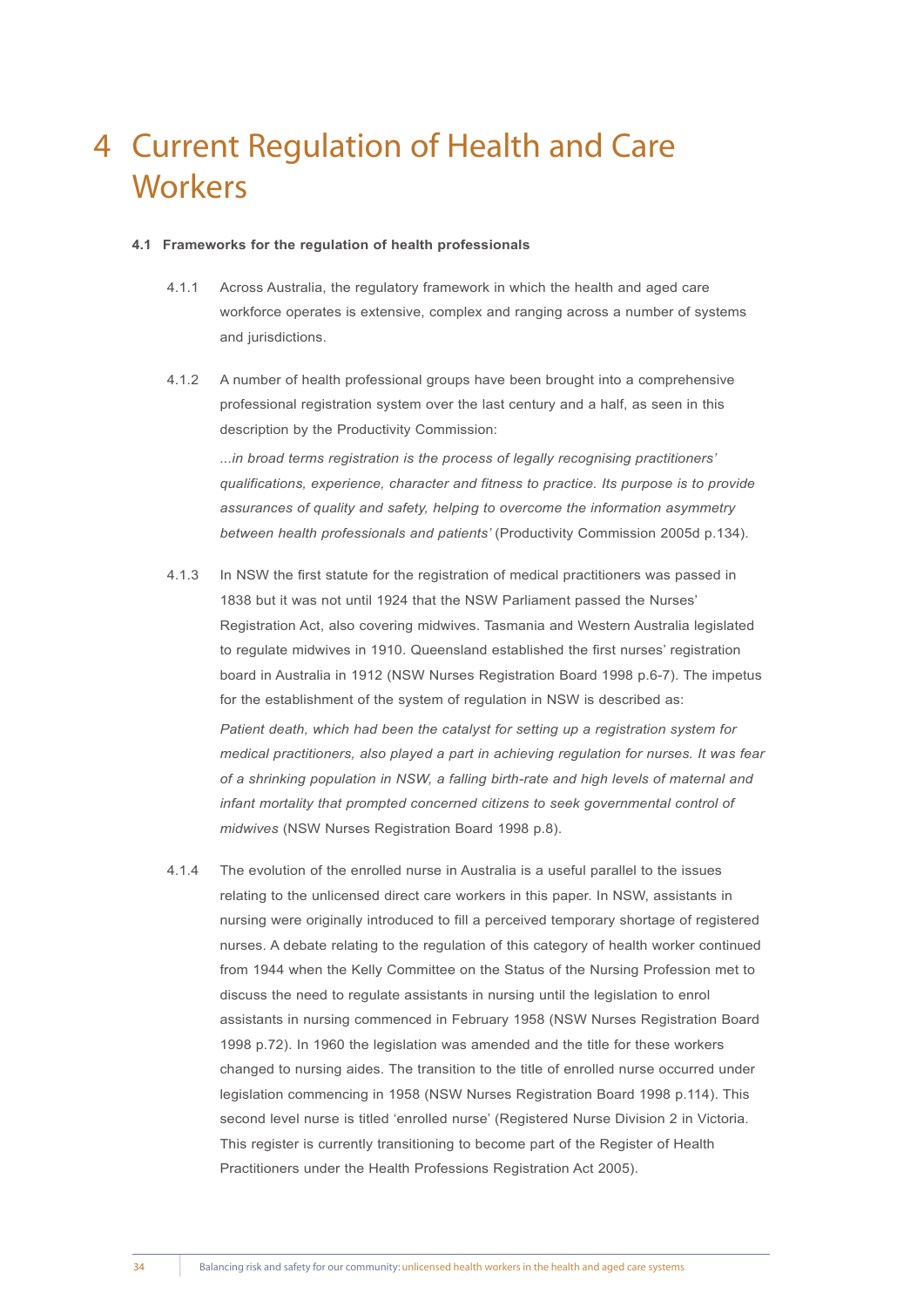- 4.1.5 This form of regulation for health professionals is enshrined in statute (legislation) and is administered by State and Territory Governments through statutory registration boards or councils. Professions subject to registration are outlined in Table 1 and include nurses, midwives, medical practitioners, dentists, pharmacists, physiotherapists, optometrists, osteopaths, chiropractors and psychologists. Across Australian there are nine registered health profession occupations and approximately 90 registration bodies for health workers (Productivity Commission 2005d p.358).
- 4.1.6 This regulation is primarily aimed at protecting the community by determining who can work in specific health occupations; by establishing standards of educational preparation and professional conduct and practice; and by monitoring the conduct, health and performance of individual practitioners within these occupations.
- 4.1.7 For some professions, requirements vary across jurisdictions. For example occupational therapists are only required to be registered in Queensland, Western Australia, South Australia and the Northern Territory. Those wishing to work in the other States or Territories, particularly in the public health system, would simply be expected to have qualifications acceptable to OT Australia, the professional association for occupational therapists. In the case of Chinese medicine, only Victoria requires practitioners to be registered (Productivity Commission 2005d p.358).
- 4.1.8 Those professions (such as occupational therapists in the jurisdictions where they are not subject to statutory registration) are generally subject to self-regulatory arrangements administered by the peak health professional organisations. While these systems do not have the same legal mandate of the statutory systems, they do have strong credibility across the industry and members of the community are urged to ensure that any health professional they contemplate consulting who does not come under the auspices of a statutory registration scheme is a member of their professional body.
- 4.1.9 This form of self regulation tends to mirror the statutory registration systems. It is also primarily aimed at protecting the community by setting requirements for who can work in the specific health professional groups by establishing standards of educational preparation and professional conduct and practice and to some extent, having a role in over sighting the roles and responsibilities of those within these occupations (Productivity Commission 2005d p.358).
- 4.1.10 These self-regulatory arrangements also provide another layer to the registration processes for registered health professionals with speciality qualifications through their peak professional bodies, such as in the case of specialist medical colleges, where the specialist qualification is regulated through policy of the professional organisation (Productivity Commission 2005d p.358).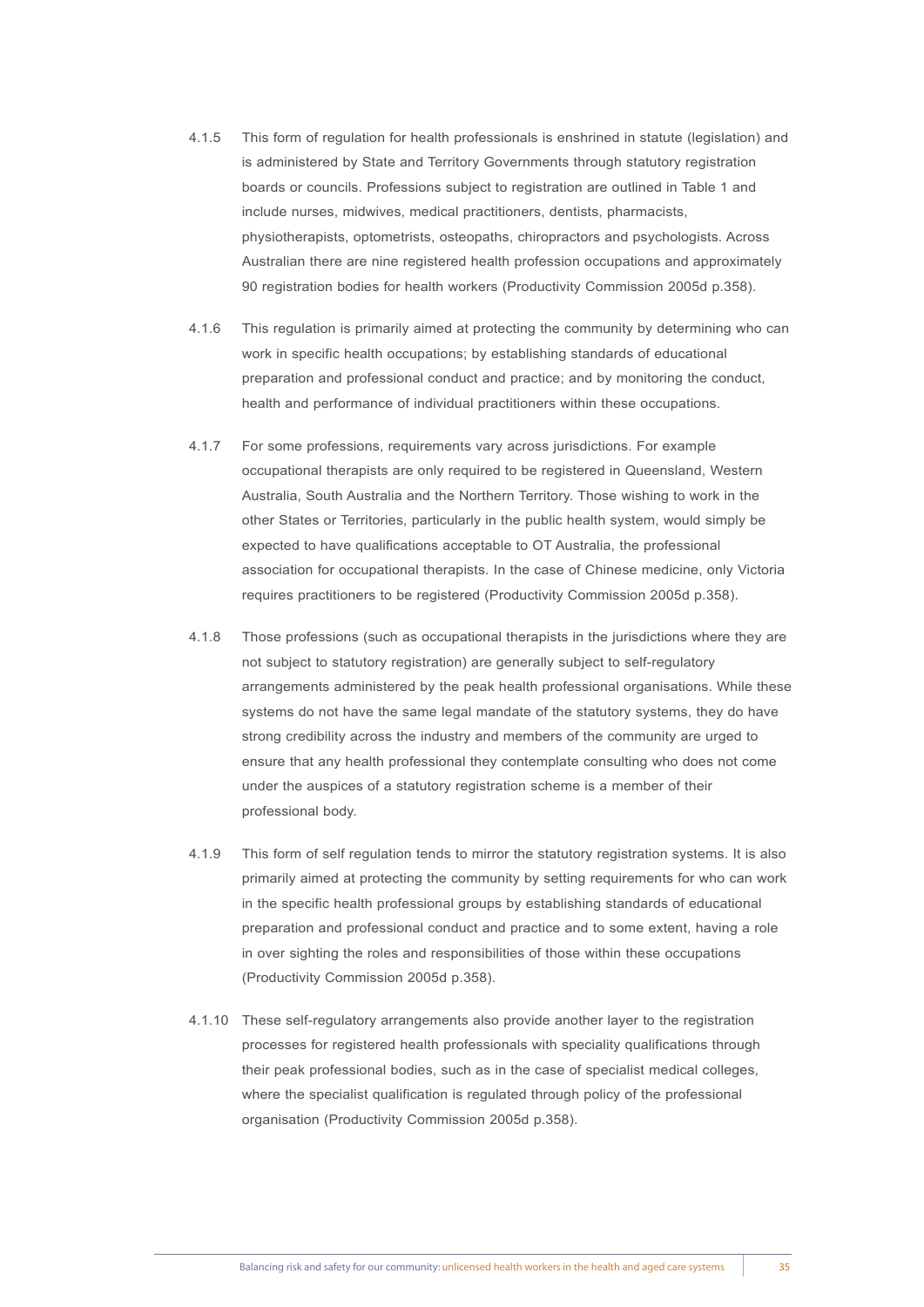- 4.1.11 However for an increasing number of unregulated health and care workers there is no such professional or occupation based regulatory framework or worker collective such as an association that can be identified as pertaining to their distinct group. As with the professionally regulated professions, these workers are also subject to the safeguards provided by other protective checks and balances of the service delivery environment. These include occupational health and safety legislation; governance arrangements and employer obligations; funding requirements; education and training initiatives; third party safety and quality review standards (such as those used by the Australian Council on Health Care Standards and the Aged Care Standards and Accreditation Agency); criminal law; the Coronial systems; and the common law, as examples of the more well known protective mechanisms. Some of these checks and balances will be dealt with more fully below. However it is important to note that these mechanisms do not provide the more holistic capacity of the professional regulatory models to set specific educational and practice standards, oversight the conduct, health and performance of individual care workers, and take action when they are placing the health and safety of clients at risk.
- 4.1.12 For those health and aged care workers who are not registered it has been notoriously difficult for the consumer protection agencies (such as the health complaint bodies in each of the jurisdictions) to be able to take effective action when a serious complaint they receive pertains to the conduct, health or performance of an unregistered health or aged care worker. This issue was the subject of an inquiry by the Joint Committee on the Health Care Complaints Commission of the New South Wales Parliament in 1998 (Joint Committee on the Health Care Complaints Commission NSW Legislative Assembly 1998) which subsequently led to some legislative changes in that state in relation to unregistered health practitioners, although the focus of that was primarily on de-registered health professionals setting themselves up as alternative health practitioners outside the confines of a registration system (for example a number of deregistered psychiatrists established themselves as 'counsellors' and there was no provision for potential patients to be advised of their de-registered status).
- 4.1.13 Traditionally it has been those organised and identifiable professions where service provision can carry a high degree of risk and where a requirement for the protection of the public interest is greatest, that were more likely to be subject to statutory registration requirements (Productivity Commission 2005d p.358). This is not out of step with the Productivity Commission's recent focus on the higher level health professional end of the health workforce. Before 1992, the array of health worker groups regulated through a statutory registration system had largely evolved serendipitously, for the most part dependent on the political response to the 'squeaky wheel'. In a number of cases the 'squeaky wheel' was the community responding to a very real risk by exercising their democratic right to appeal to their elected representatives to take appropriate action. Although in many cases the political influence was more likely to come from the members of the worker group defending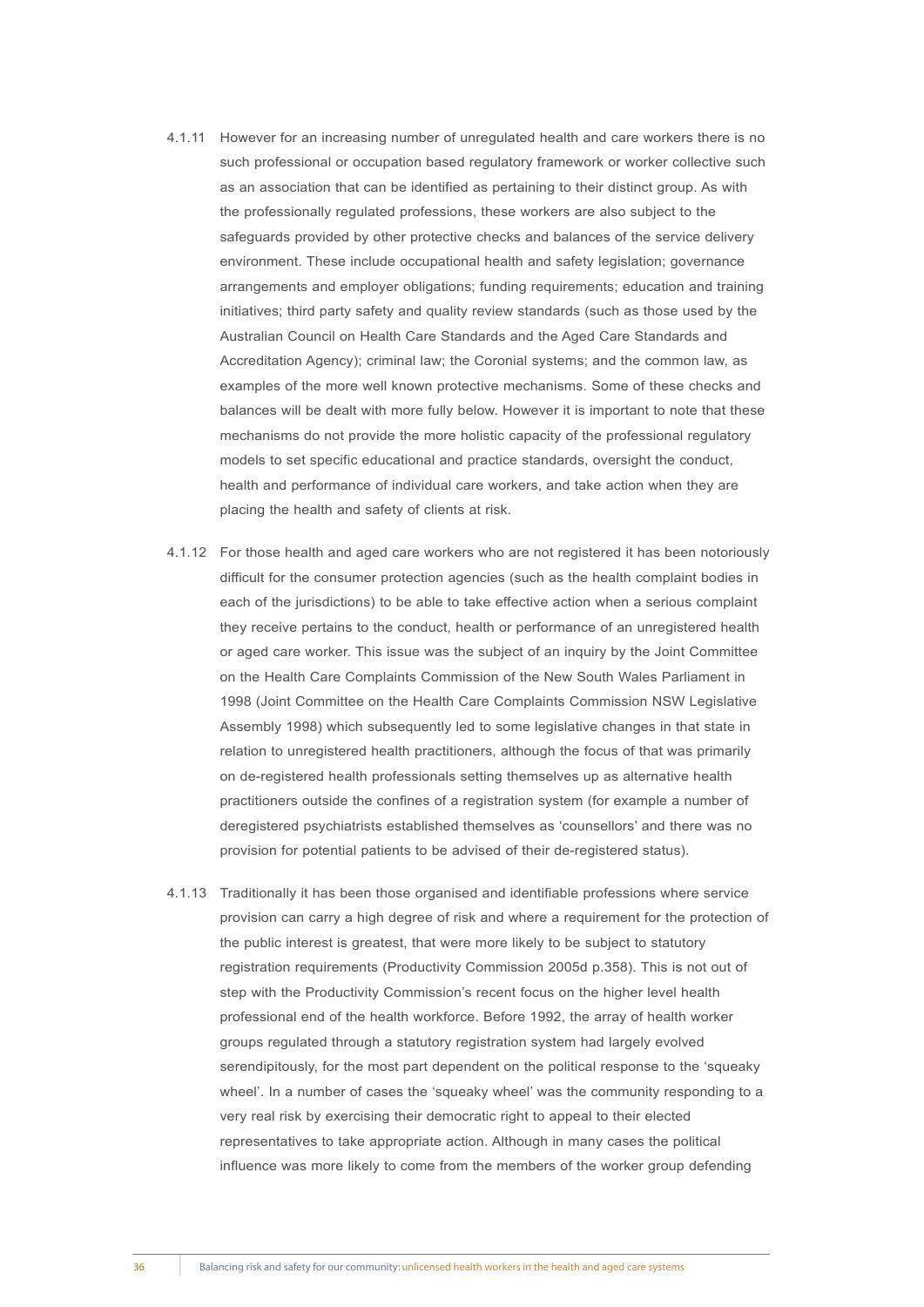their area of practice, usually from the incursions of uneducated and unskilled people (and sometimes charlatans) who claimed to have the skills, knowledge and experience to provide the same service as those who had been more rigorously prepared. This latter situation has given rise on occasion to accusations of anti-competitive conduct against the worker group concerned which may have some merit in some, although not all, instances.

## *A registered health care workforce provides consumers of health and aged care services with assurances relating to their skill and training*

#### **4.2 Australian Health Ministers' Advisory Council agreements**

- 4.2.1 The Australian Health Ministers' Advisory Council (AHMAC) includes all heads of state, territory and Australian government health departments. Its terms of reference are to provide effective and efficient support to the Australian Health Ministers' Conference (AHMC)<sup>1</sup> by advising on strategic issues relating to the coordination of health services across the nation and operating as a national forum for planning, information sharing and innovation.
- 4.2.2 With the introduction of the legislation relating to mutual recognition of registered health professionals across State and Territory boundaries in Australia in 1992–93, AHMAC:

*Identified and agreed on those professions that should continue to be regulated via statute in all Australian States and Territories; and established a process (via an AHMAC Working Group) for jurisdictions to jointly assess the case for statutory registration of the 'partially regulated' health occupations (that is, those that had statutory registration legislation in some jurisdictions but not others)* (Victorian Government Department of Human Services 2003 p.12).

4.2.3 After acceptance of the recommendations made by the AHMAC working group, statutory registration arrangements were repealed in a number of jurisdictions, including for: naturopaths, speech pathologists and social workers in the Northern Territory and dietitians in Victoria. Not all jurisdictions fell in line with the recommendations and repealed legislation. For example, there are still jurisdictions that register speech therapists and occupational therapists, contrary to the AHMAC position (Victorian Government Department of Human Services 2003 p.12). However that debate has been reopened with the acceptance by the Council of Australian Governments (COAG) of the 2005 Productivity Commission recommendations concerning national registration and accreditation of some groups of professionals in the health workforce (Productivity Commission 2005d; Council of Australian Governments 2006a).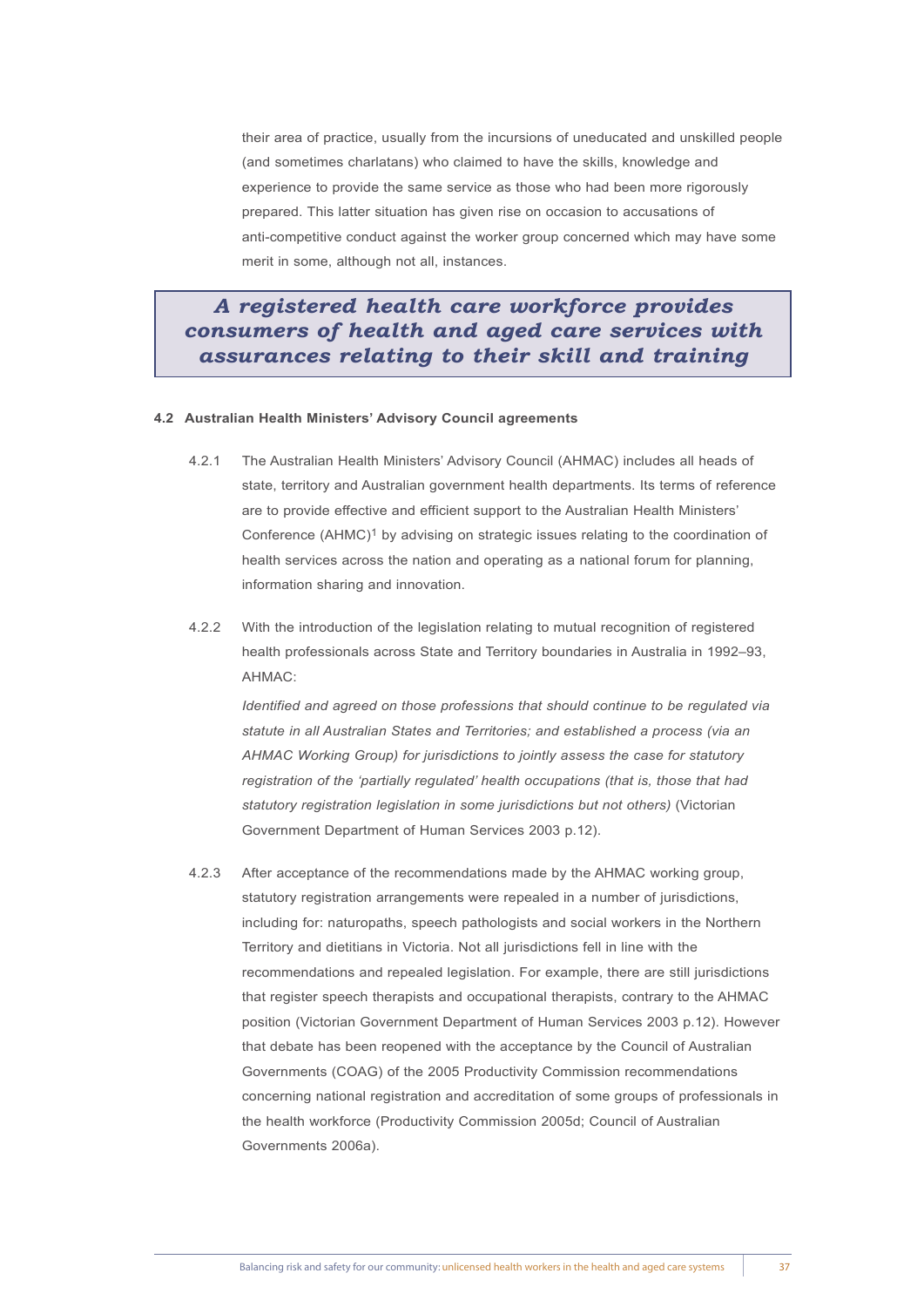#### **4.3 Criteria for assessing the need for statutory regulation**

- 4.3.1 The recommendations of an AHMAC Working Group: Advising on Criteria and Processes for Assessment of Regulatory Requirements for Unregulated Health Occupations, accepting its recommendations in April 1995, established an agreed process for determining whether to regulate any currently unregulated health occupation. This process aimed to ensure that statutory registration for a health profession is introduced only: if agreed to by a majority of jurisdictions; if it could be demonstrated that the practice of the workers presents serious risks to public health and safety; and that these risks can be minimised by regulation (Victorian Government Department of Human Services 2003 p.12).
- 4.3.2 Six specific criteria, summarised in Table 5 below, were agreed on to provide a basis for regulatory assessment. This agreed process allows for unregistered health professions to make a submission to any state or territory government requesting that their case for statutory registration be considered. Any participating jurisdiction may then bring this case to AHMAC for consideration. AHMAC may then establish a working group to examine and make recommendations to all jurisdictions as to whether statutory registration is required (Victorian Government Department of Human Services 2003 p.12).
- 4.3.3 The last submissions from professions to be assessed in this way by the AHMAC Working Group were for traditional Chinese medicine and hypnotherapy in 1996 (Victorian Government Department of Human Services 2003 p.12; 1997). Traditional Chinese medicine practitioners are now registered in Victoria and will be affected by the decisions currently being made in relation to the national health registration of health professionals.

## Table 7: AHMAC criteria for assessing the need for statutory regulation of unregulated health occupations

| <b>Criterion 1:</b> Is it appropriate for health ministers to exercise responsibility for regulating the  |
|-----------------------------------------------------------------------------------------------------------|
| occupation in question, or does the occupation more appropriately fall within the                         |
| domain of another ministry?                                                                               |
| <b>Criterion 2:</b> Do the activities of the occupation pose a significant risk of harm to the health and |
| safety of the public?                                                                                     |
| <b>Criterion 3:</b> Do existing regulatory or other mechanisms fail to address health and safety          |
| issues?                                                                                                   |
| <b>Criterion 4:</b> Is regulation possible to implement for the occupation in question?                   |
| <b>Criterion 5:</b> Is regulation practical to implement for the occupation in question?                  |
| <b>Criterion 6:</b> Do the benefits to the public of regulation clearly outweigh the potential negative   |
| impact of such regulation?                                                                                |

*Source: Australian Health Ministers Advisory Council 1995 cited in Victorian Government Department of Human Services 2003 p.12*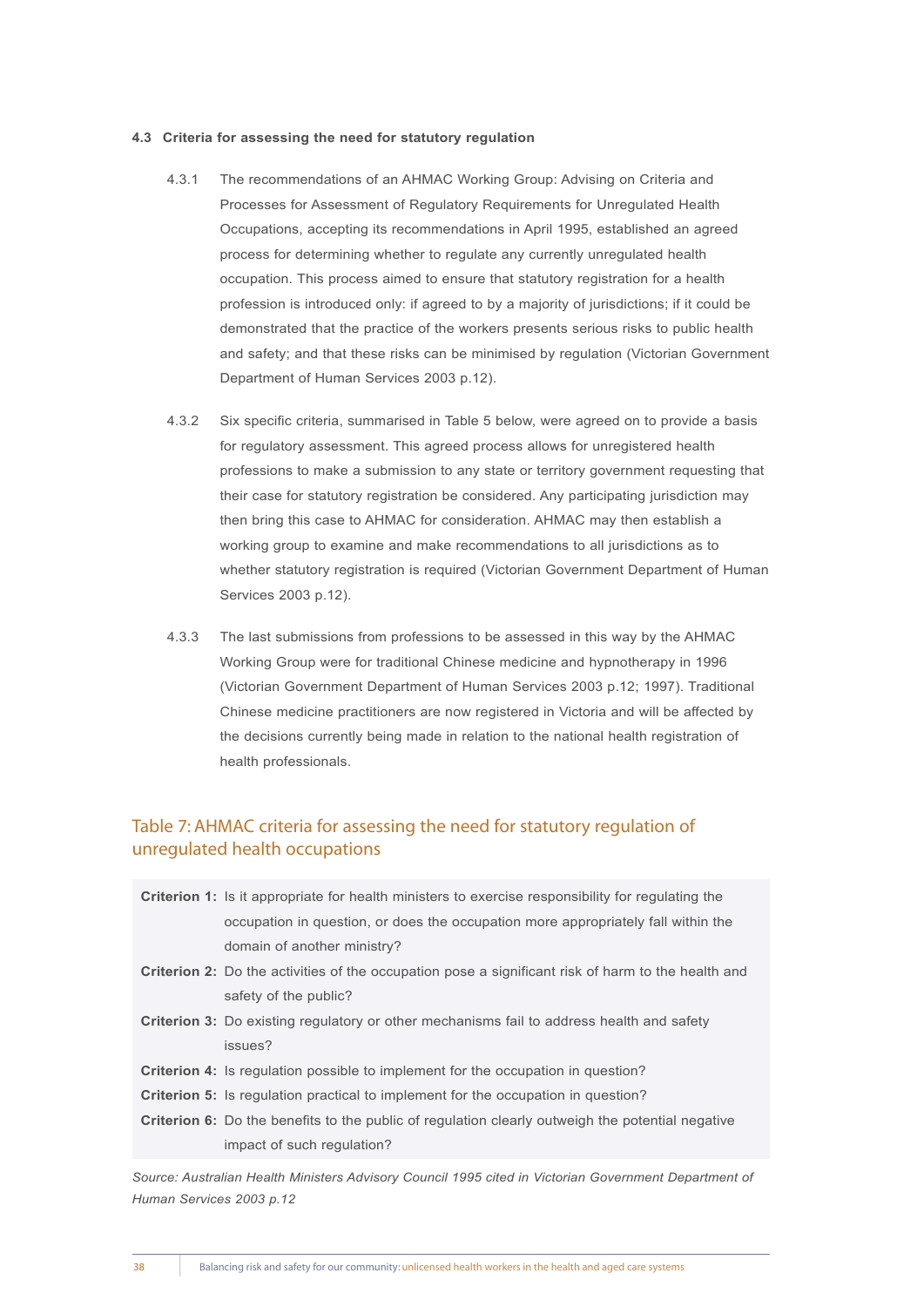- 4.3.4 The irony in relation to most of the unlicensed direct care workforce is that they are not organised into a collective that can meet AHMAC's pre-condition of having the necessary collective of health 'professionals' to make a submission to any state or territory government requesting that their case for statutory registration be considered; however presumably one of those governments could put up such a case to AHMAC if community activism and other impetus made it an imperative. This paper argues that such an imperative does exist for consideration of the case for regulation of this workforce.
- 4.3.5 It is interesting to note that, like the Productivity Commission, AHMAC sees the health work force as primarily organised health professionals, not in terms of the very large number of health workers who would not meet the criteria for classification as a 'professional'.

## *Unlicensed health care workers generally lack an organised worker association to protect their interests or seek statutory registration*

## **4.4 National Competition Policy (NCP) agreements**

- 4.4.1 The AHMAC criteria and process have been reinforced by the introduction of NCP. In 1995, the Australian Government, States and Territories signed the Competition Principles Agreement and the Conduct Code Agreement, based on the recommendations of the National Competition Policy Review Committee chaired by Professor Fred Hilmer (Hilmer et al 1993). The aim of establishing a national approach to competition policy was to improve Australia's economic competitiveness in the international market place (Victorian Government Department of Human Services 2003 p.13).
- 4.4.2 Under these agreements, all jurisdictions agreed to:
	- • extend the application of Part IV of the Trade Practices Act 1974 (Cwth), which deals with anti-competitive practices, to individuals within the areas of state and territory constitutional powers, including the statutory regulation of individual health practitioners,
	- review their legislation and remove all anti-competitive provisions, unless on balance such provisions could be demonstrated to have public benefit and the purpose of the restrictive provisions could not be achieved without legislation,
	- implement competitive neutrality, that is the elimination of any competitive advantage benefiting significant business enterprises within the public sector, unless retention of the competitive advantage could be demonstrated to have public benefit (Victorian Government Department of Human Services 2003 p.13).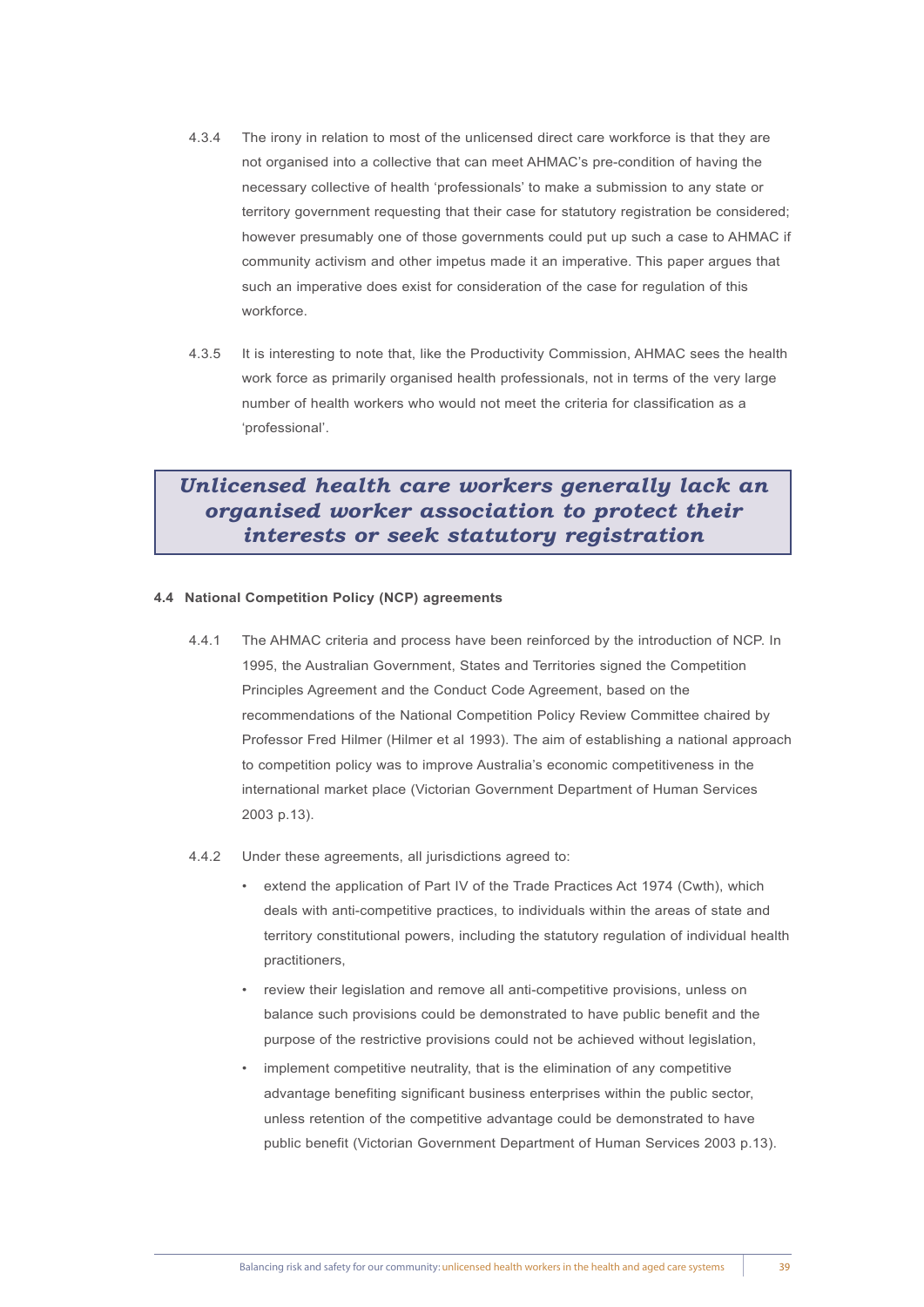- 4.4.3 Proposals for legislative reform in Australia have to comply with NCP Principles. The guiding Principle to be applied to these reviews is that legislation should not restrict competition unless it can be demonstrated that:
	- the benefits of the restriction to the community as a whole outweigh the costs; and
	- the objectives of the legislation can only be achieved by restricting competition (Victorian Government Department of Human Services 2003 p.13).
- 4.4.4 Also, any proposals to amend legislation under the NCP policy must consider:
	- • the objectives of the legislation,
	- • the nature of the restriction on competition,
	- the likely effect of the restriction on competition and on the economy generally,
	- the costs and benefits of the restriction, and
	- any alternative means for achieving the same result, including non-legislative approaches (Victorian Government Department of Human Services 2003 p.13).
- 4.4.5 All jurisdictions have now reviewed their legislation in relation to the regulation of health professionals to consider the implications of these agreements. While there have been some amendments to some of the legislation in order to remove anti-competitive provisions that were deemed to not relate to the protection of the public, the regulation is seen as central to protecting the health and safety of the community in areas where the risks to them can be high. It is therefore argued in this paper that the extension of some form of regulation to currently unlicensed health workers is essential as the risks posed to the community outweigh the benefits of having a large and growing, unregulated health workforce.

## *Do the risks of an unlicensed and competitive health care workforce outweigh the benefit to the community?*

## **4.5 Other legal safeguards outside the regulatory framework**

4.5.1 There are other regulatory processes that control the conduct of employers and individual workers in the health and aged care sectors, other than the statutory and self regulatory frameworks for health professionals described above. These protective checks and balances of the service delivery environment include those represented in Figure 1 below and are more completely outlined in Table 6.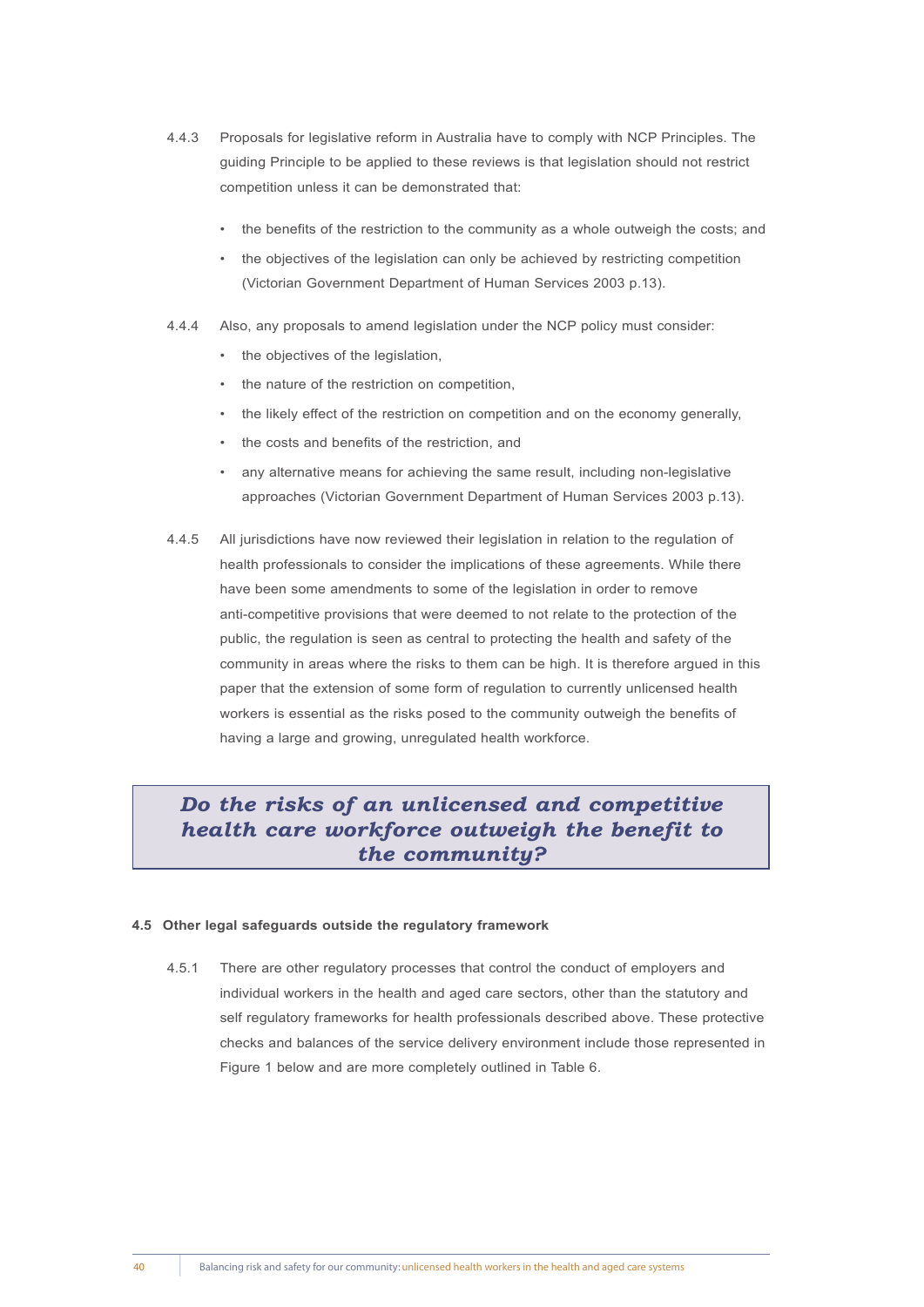

Figure 1: The jigsaw of regulatory mechanisms in the health and aged care sectors

- 4.5.2 Each of the providers has a specific focus and powers but a critical piece of the jigsaw is missing without the licensing and regulation of individual workers. Unless these workers in health are regulated, a significant gap in safety for the community exists.
- 4.5.3 Table 6 below is a summary of the current regulatory safeguards that exist in Australia and their applicability to unlicensed health workers.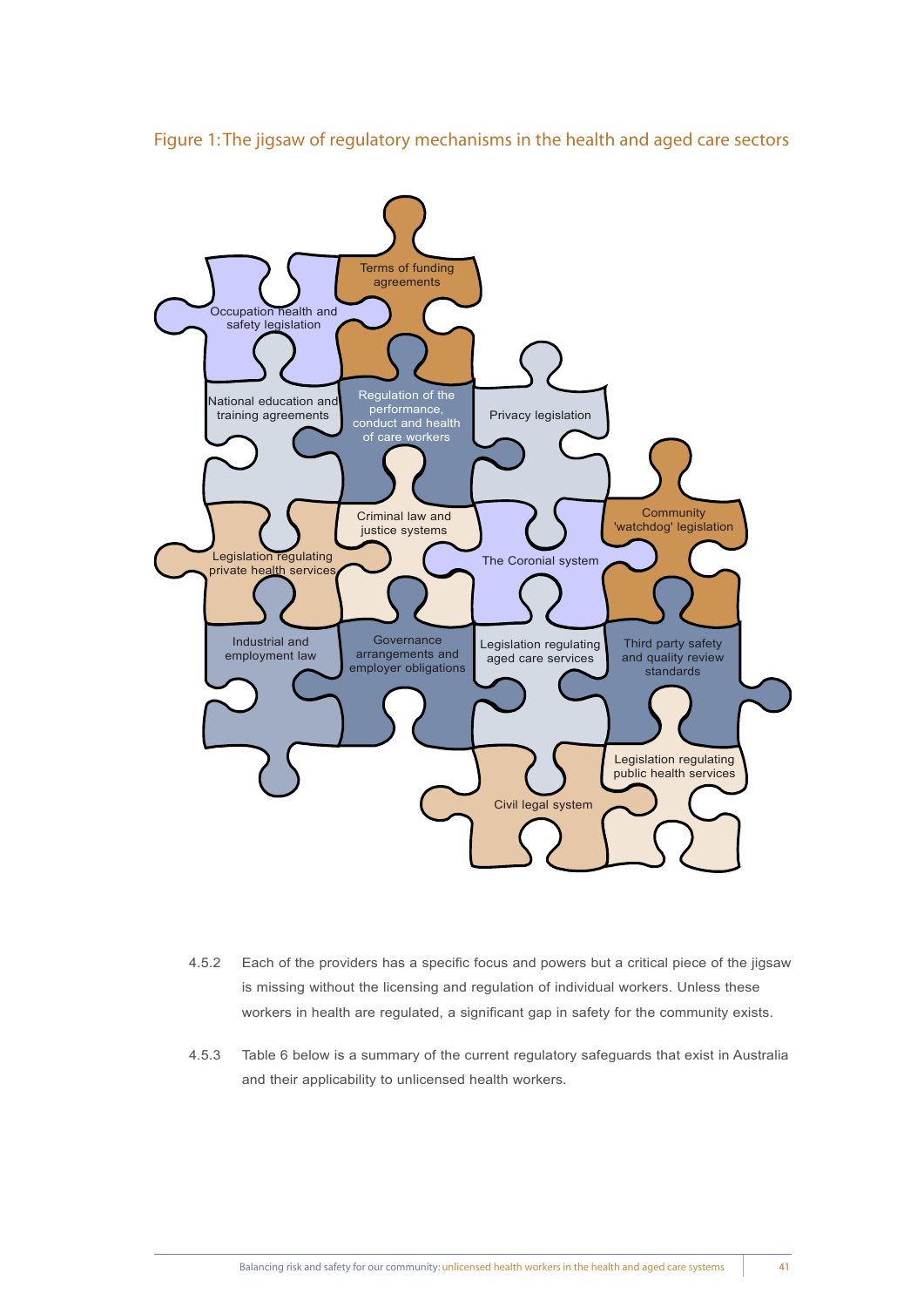|    | Unlicensed care workers          | identified as a defendant in a civil action. However the<br>shallowness of their pockets' (ie their capacity to pay<br>preferred defendant as they should have appropriate<br>defendant in those jurisdictions such as NSW where<br>the damages) would limit their attractiveness to a<br>The employing organisation would usually be the<br>The employing organisation may be the nominal<br>An individual unlicensed health worker may be<br>the doctrine of vicarious liability for employees<br>plaintiff and limit the likelihood of proceedings.<br>insurance to cover such situations.<br>operates. | dismissal); civil action; criminal charges (if it relates to<br>There is no capacity for the complaint agency to refer<br>a matter pertaining to an individual health worker to a<br>performance management, education, suspension,<br>Remedies include: the employer taking action (eg<br>licensing body when a complaint relates to an<br>individual unlicensed health worker.<br>a criminal issue).                                                                     | If the Coroner finds in the course of their investigation<br>which, if convicted will affect their capacity to work in<br>committed by an unlicensed health worker they are<br>ikely to be charged with murder or manslaughter<br>that the person died as a result of a criminal act<br>the health and aged care industry in the future. | serious criminal offence eg murder, sexual assault or<br>unlicensed care worker who has been convicted of a<br>sentence and is likely to preclude that person from<br>employment in much of the health and aged care<br>Will identify any potential or currently employed<br>any other form of assault resulting in a prison<br>systems, but only after the event.                                                                                                          |
|----|----------------------------------|------------------------------------------------------------------------------------------------------------------------------------------------------------------------------------------------------------------------------------------------------------------------------------------------------------------------------------------------------------------------------------------------------------------------------------------------------------------------------------------------------------------------------------------------------------------------------------------------------------|----------------------------------------------------------------------------------------------------------------------------------------------------------------------------------------------------------------------------------------------------------------------------------------------------------------------------------------------------------------------------------------------------------------------------------------------------------------------------|------------------------------------------------------------------------------------------------------------------------------------------------------------------------------------------------------------------------------------------------------------------------------------------------------------------------------------------|-----------------------------------------------------------------------------------------------------------------------------------------------------------------------------------------------------------------------------------------------------------------------------------------------------------------------------------------------------------------------------------------------------------------------------------------------------------------------------|
|    | Examples of responsible agencies | Courts in each of the jurisdictions.                                                                                                                                                                                                                                                                                                                                                                                                                                                                                                                                                                       | Complaints Resolution Scheme (Cwth - aged<br>Health Care Complaints Commission (NSW)<br>Health and Community Services Complaints<br>Health Quality and Complaints Commission<br>Health Complaints Commissioner (TAS)<br>The Health and Community Services<br>Health Services Commission (VIC)<br>Human Rights Commission (ACT)<br>Complaints Commission (NT)<br>Office of Health Review (WA)<br>Commissioner (SA)<br>(QLD)<br>care)                                        | Coroners' Court and Coroner in each<br>jurisdiction.                                                                                                                                                                                                                                                                                     | Police departments in each jurisdiction                                                                                                                                                                                                                                                                                                                                                                                                                                     |
|    | Focus                            | have suffered a wrong, for example in the tort of<br>Enabling individuals to bring actions when they<br>has breached their duty or care and harm has<br>negligence when an individual or organisation<br>ensued.                                                                                                                                                                                                                                                                                                                                                                                           | Providing consumers and other interested parties<br>authorities should the complaint require referral if<br>relationships with health professional registration<br>it relates to the conduct, performance or health<br>mechanisms when an issue arises concerning<br>Most of these organisations have effective<br>the services they receive that they cannot<br>with an appropriate complaint resolution<br>of a registered health worker.<br>resolve at the local level. | of death<br>Investigation into the manner and cause<br>in cases where a person dies in unusua<br>unexpected, violent and unnatural<br>circumstances.                                                                                                                                                                                     | conducted on employment and at defined points<br>inappropriate for workers in the health and aged<br>during employment to identify people who have<br>health<br>care industries - convictions such as murder,<br>convictions for offences that are regarded as<br>resulting in a prison sentence will preclude a<br>sexual assault or any other form of assault<br>person from employment in much of the<br>Criminal record checks (police checks)<br>system and aged care. |
|    | Safeguard                        | Civil legal<br>system                                                                                                                                                                                                                                                                                                                                                                                                                                                                                                                                                                                      | Community<br>'watchdog'<br>legislation                                                                                                                                                                                                                                                                                                                                                                                                                                     | Coronial<br>system                                                                                                                                                                                                                                                                                                                       | Criminal law<br>and justice<br>system                                                                                                                                                                                                                                                                                                                                                                                                                                       |
| 42 |                                  |                                                                                                                                                                                                                                                                                                                                                                                                                                                                                                                                                                                                            | Balancing risk and safety for our community: unlicensed health workers in the health and aged care systems                                                                                                                                                                                                                                                                                                                                                                 |                                                                                                                                                                                                                                                                                                                                          |                                                                                                                                                                                                                                                                                                                                                                                                                                                                             |

Table 8: Examples of current regulatory safeguards and their applicability to unlicensed health workers Table 8: Examples of current regulatory safeguards and their applicability to unlicensed health workers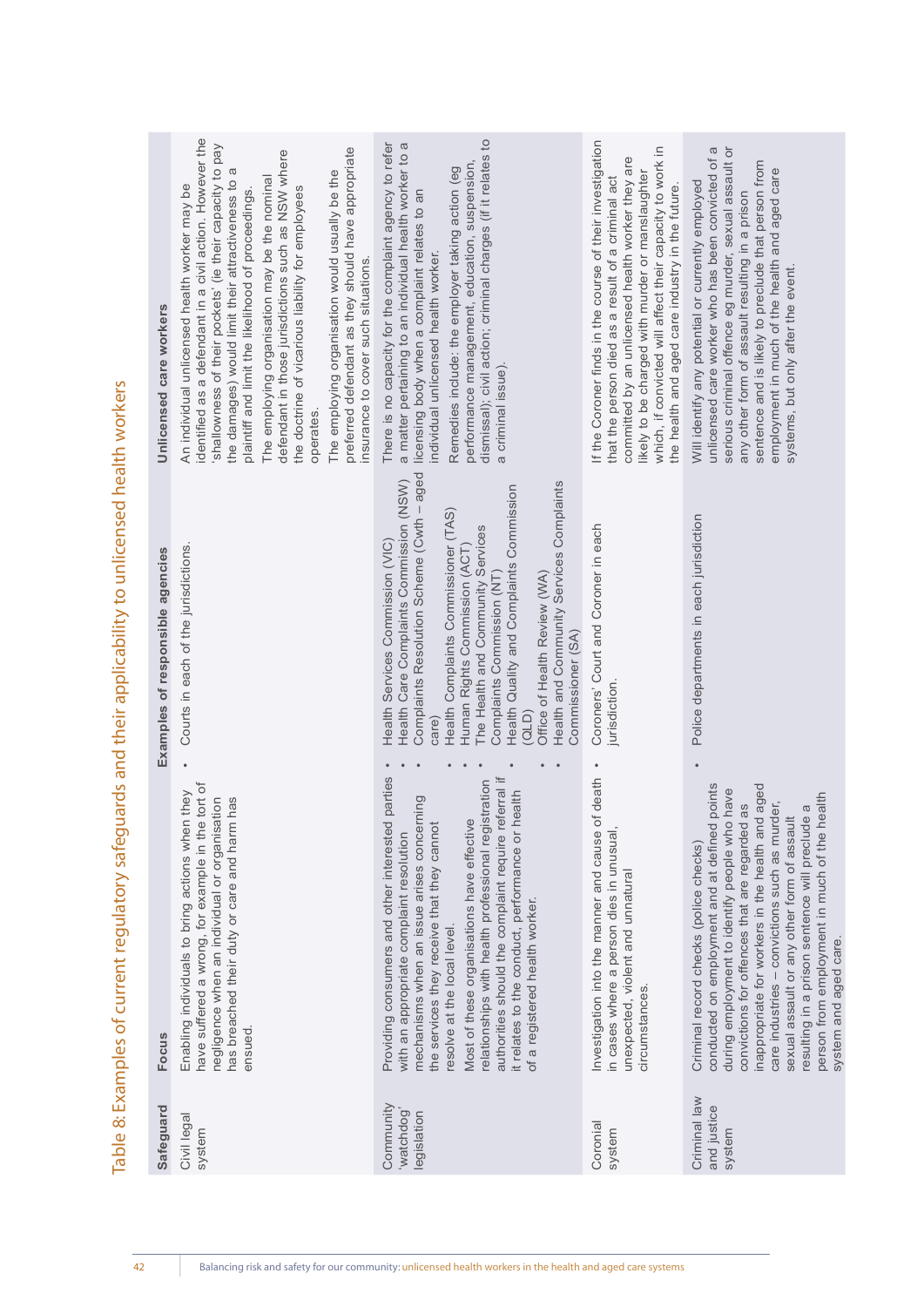| Unlicensed care workers          | An organisation with robust governance systems and<br>a commitment to providing a safe, quality service will<br>education; conduct themselves in an appropriate<br>ensure that all staff: are adequately prepared to<br>undertake the work they do and have ongoing<br>manner; and are adequately supported and<br>supervised.                                                                                         | appropriate training, support and supervision to do the<br>Many unlicensed health workers are not members of<br>With the introduction of 'WorkChoices' the safety net<br>appropriate conditions in their place of work eg<br>an industrial organisation that can protect their<br>of strong industrial safeguards including unfair<br>collective working rights, ensuring they have<br>dismissal has diminished significantly<br>work safely.                                                                                                                                                         | The<br>checks from people with unsupervised access to older<br>police check shows a conviction for murder or sexual<br>checks must be less than three years old however a<br>assault, or a conviction for any other form of assault<br>police checks for all aged care workers - people will<br>Justine Elliot, has announced an extension of police<br>Principles in the Aged Care Act 1997 (Cwth) require<br>Recently introduced amendments to the Aged Care<br>be precluded from employment in aged care if their<br>ack of probity is sometimes found after the event.<br>new Minister for Ageing in the Rudd Government,<br>which has resulted in a prison sentence. These<br>people receiving care to those with supervised<br>access |
|----------------------------------|------------------------------------------------------------------------------------------------------------------------------------------------------------------------------------------------------------------------------------------------------------------------------------------------------------------------------------------------------------------------------------------------------------------------|-------------------------------------------------------------------------------------------------------------------------------------------------------------------------------------------------------------------------------------------------------------------------------------------------------------------------------------------------------------------------------------------------------------------------------------------------------------------------------------------------------------------------------------------------------------------------------------------------------|---------------------------------------------------------------------------------------------------------------------------------------------------------------------------------------------------------------------------------------------------------------------------------------------------------------------------------------------------------------------------------------------------------------------------------------------------------------------------------------------------------------------------------------------------------------------------------------------------------------------------------------------------------------------------------------------------------------------------------------------|
| Examples of responsible agencies | Government audit offices in the public sector<br>Government Departments eg health, aged<br>Government and non-Government funding<br>care, Veterans Affairs<br>agencies                                                                                                                                                                                                                                                 | Industrial organisations representing workers<br>Industrial commissions in most jurisdictions                                                                                                                                                                                                                                                                                                                                                                                                                                                                                                         | Complaints Resolution Scheme (Cwth - aged<br>The Department of Health and Ageing (Cwth)<br>The Aged Cares Standards and Accreditation<br>Agency<br>care)                                                                                                                                                                                                                                                                                                                                                                                                                                                                                                                                                                                    |
| Focus                            | $\bullet$<br>Governance is how an organisation is set up and<br>stewardship, leadership, efficiency, effectiveness,<br>structures, cultures, policies and strategies and<br>other<br>the way it deals with its various stakeholders.<br>Governance principles include: accountability,<br>administered. It covers its corporate and<br>transparency and openness, integrity,<br>fairness; flexibility and consistency. | the employer and the employee at the workplace<br>employment contract, between the employer and<br>Obligations on the employer can be summarised<br>employee. The aim is: 'to achieve a harmonious<br>working environment and maximum benefits to<br>Deals with the relationship, usually through an<br>employment on various grounds (Staunton<br>pay wages and provide other conditions<br>Staunton and Chiarella 2003 p.137-138)<br>agreed on or expressly provided for,<br>not discriminate against people in<br>and Chiarella 2003 p.137-138)<br>provide a safe system of work,<br>as duties to: | accountability of the providers of the care for the<br>provide<br>that takes account of: quality of the care; type of<br>care and level of care provided; access to care<br>for funding of aged care and accommodation<br>needs of, people who require it; appropriate<br>that is affordable by, and appropriate to the<br>funding and for the outcomes for recipients.<br>Broad framework legislation designed to<br>outcomes for recipients of the care;                                                                                                                                                                                                                                                                                  |
| Safeguard                        | arrangements<br>and employer<br>Governance<br>obligations                                                                                                                                                                                                                                                                                                                                                              | Industrial and<br>employment<br>$\frac{1}{2}$                                                                                                                                                                                                                                                                                                                                                                                                                                                                                                                                                         | Legislation<br>aged care<br>regulating<br>services                                                                                                                                                                                                                                                                                                                                                                                                                                                                                                                                                                                                                                                                                          |

Table 8: Examples of current regulatory safeguards and their applicability to unlicensed health workers continued... Table 8: Examples of current regulatory safeguards and their applicability to unlicensed health workers continued...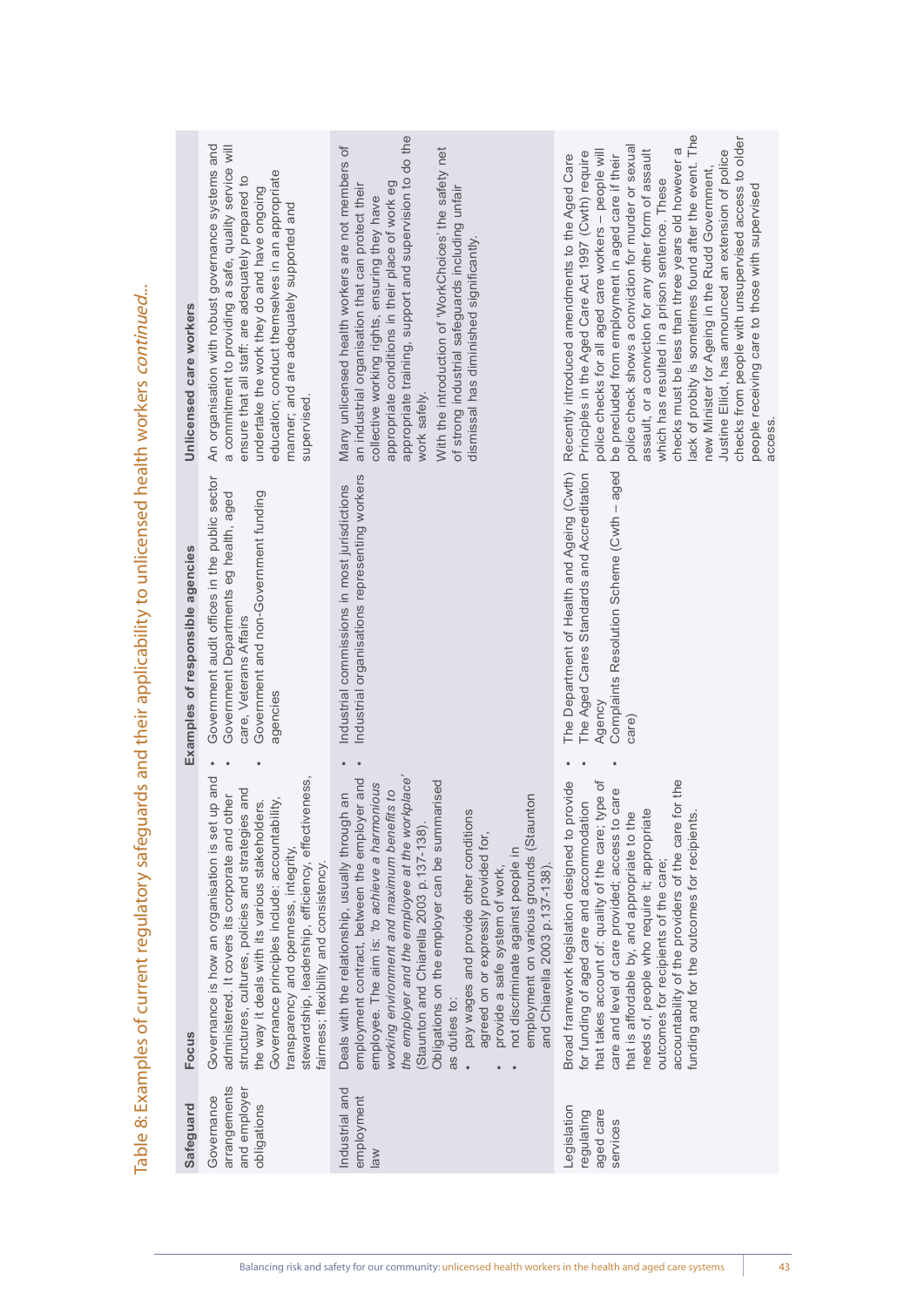| Safeguard                                               | Focus                                                                                                                                                                                                                       | Examples of responsible agencies                                                                                                                                                                                                                 | Unlicensed care workers                                                                                                                                                                                                                                                                                                                                                                                                                                                      |
|---------------------------------------------------------|-----------------------------------------------------------------------------------------------------------------------------------------------------------------------------------------------------------------------------|--------------------------------------------------------------------------------------------------------------------------------------------------------------------------------------------------------------------------------------------------|------------------------------------------------------------------------------------------------------------------------------------------------------------------------------------------------------------------------------------------------------------------------------------------------------------------------------------------------------------------------------------------------------------------------------------------------------------------------------|
| public health<br>Legislation<br>regulating<br>services  | and delivery of public health services within that<br>Regulatory framework that establishes a system<br>jurisdiction to provide a basis for the planning<br>of public health services for the whole of the<br>jurisdiction. | Government audit offices in the public sector<br>State and Territory Departments of Health<br>Health complaint agencies                                                                                                                          | specificity staffing except for contracting with visiting<br>In most cases the legislation is silent in relation to<br>medical officers and other contractors.                                                                                                                                                                                                                                                                                                               |
| private health<br>Legislation<br>regulating<br>services | controls primarily relating to ensuring quality and<br>hospitals and day procedure centres with<br>Licensing frameworks to regulate private<br>safety of private health services                                            | Government audit offices in the public sector<br>State and Territory Departments of Health<br>Health complaint agencies                                                                                                                          | Most legislation has some requirements about staffing<br>unlicensed health workers (Productivity Commission<br>arrangements but they are generally very high level<br>and have no specificity around requirements for<br>1999).                                                                                                                                                                                                                                              |
| education and<br>agreements<br>National<br>training     | to the<br>Consistency in the preparation for workers<br>work that they are employed to undertake.<br>international standards and appropriate<br>across jurisdictions and in keeping with                                    | and Midwifery Council and Australian Medical<br>Organisations such as the Australian Nursing<br>Department of Education Science and<br>Registered Training Organisations<br>Industry Skills Councils<br>University sector<br>Training<br>Council | Authorisation of education and training providers and<br>the registration of vocational educational and training<br>(VET) providers as registered training organisations<br>sectors however reveals these standards do not<br>Certificate 3 and 4 in the health and aged care<br>(RTOs). Examination of the competencies for<br>Standards for the different levels of courses<br>educate to the level of 'basic' nursing care.<br>developed by the Industry Skills Councils. |
| Occupational<br>health and<br>legislation<br>safety     | Physical and psychological safety in the<br>workplace for workers                                                                                                                                                           | Occupational health and safety statutory<br>authorities in each jurisdiction                                                                                                                                                                     | adequately educated, supported and supervised to<br>A safe system of work requires employees to be<br>ensure they are safe at work.                                                                                                                                                                                                                                                                                                                                          |
| egislation<br>Privacy                                   | Personal information collected by organisations<br>concerning clients and employees. Covers the<br>ð<br>collection, maintenance and disclosure<br>personal information.                                                     | agencies or other agencies with responsibility<br>Commonwealth, State and Territory privacy<br>for privacy eg the Health Services<br>Commissioner in Victoria                                                                                    | work and the documentation of care carries high risks<br>No specific requirements but the nature of day to day<br>need for good local procedures and training for staff.<br>for workers at the front line of care and there is a                                                                                                                                                                                                                                             |

Table 8: Examples of current regulatory safeguards and their applicability to unlicensed health workers continued... Marian l,  $\frac{1}{2}$ نۍ<br>ح Ê Ŕ Anilia. é l,  $\frac{1}{7}$ Í, ĸ Ŕ Ĺ J.  $\overline{\mathbf{q}}$ f,  $\ddot{\rm c}$  $T_{\rm obs}$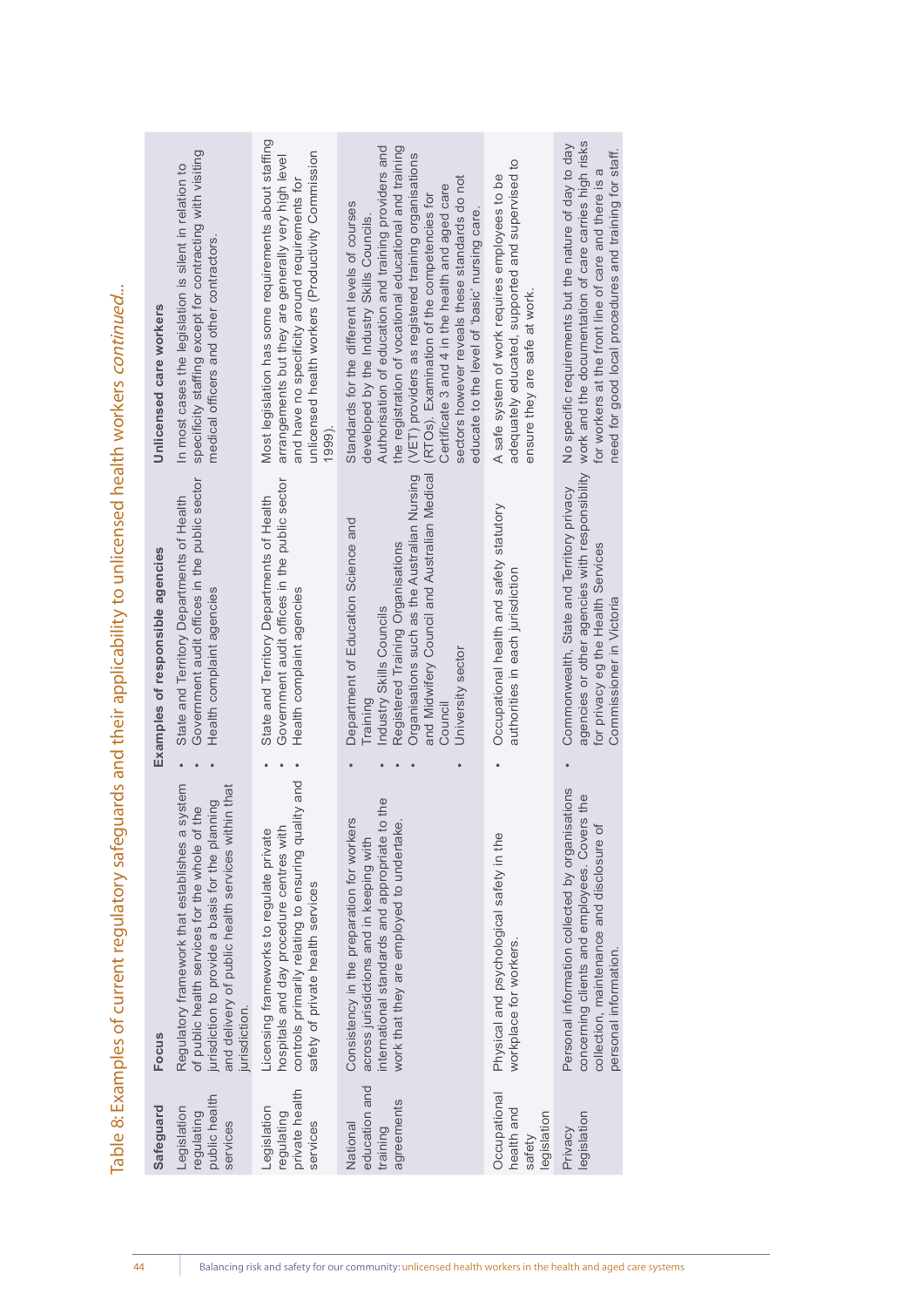| and<br>appropriately prepared for their roles<br>Ensuring that individual workers are:                                                                                                                                                                                                                                                        | Health professional registration authorities in<br>each jurisdiction                                                                                                                                                                                                                   | health workers not currently registered or members of                                                                                                                                                                                                                                                                                                                                                                                                     |
|-----------------------------------------------------------------------------------------------------------------------------------------------------------------------------------------------------------------------------------------------------------------------------------------------------------------------------------------------|----------------------------------------------------------------------------------------------------------------------------------------------------------------------------------------------------------------------------------------------------------------------------------------|-----------------------------------------------------------------------------------------------------------------------------------------------------------------------------------------------------------------------------------------------------------------------------------------------------------------------------------------------------------------------------------------------------------------------------------------------------------|
| themselves ethically and appropriately during<br>are physically and mentally healthy enough<br>the course of their work and daily life if it<br>continue to maintain their skills and<br>are of good character and conduct<br>to undertake the required work.<br>impinges on their work; and<br>knowledge;                                    | Australian Nursing and Midwifery Council and<br>Australian Association of Social Workers and<br>OT Australia - the Australian Association of<br>National professional organisations eg<br>Health professional associations eg<br>Australian Medical Council<br>Occupational Therapists | a professional association that has a certification<br>process.                                                                                                                                                                                                                                                                                                                                                                                           |
| action taken when a health worker's performance<br>Providing mechanisms for reports to be made by<br>the community, colleagues and others, and<br>conduct and health come into question.                                                                                                                                                      |                                                                                                                                                                                                                                                                                        |                                                                                                                                                                                                                                                                                                                                                                                                                                                           |
| Establishing competency standards and codes of<br>conduct and ethics.                                                                                                                                                                                                                                                                         |                                                                                                                                                                                                                                                                                        |                                                                                                                                                                                                                                                                                                                                                                                                                                                           |
| educational providers appropriate for the worker<br>Reviewing and authorising course curricula and                                                                                                                                                                                                                                            |                                                                                                                                                                                                                                                                                        |                                                                                                                                                                                                                                                                                                                                                                                                                                                           |
| environment, documentation etc. Increasingly<br>terms relating to quality and safety are being<br>Setting conditions for funding to be paid for<br>services eg relating to level of care, care<br>introduced.                                                                                                                                 | Increasingly the private health insurance<br>Department of Health and Aged Care<br>organizations                                                                                                                                                                                       | are contingent on the skill, knowledge and experience<br>At a global level - the quality and safety of services<br>accountability that the funding body institutes to<br>of staff providing the care and the level of<br>ensure the funding terms are being met.                                                                                                                                                                                          |
| which is<br>designated standards for structure, process and<br>Safety<br>outcomes, where outcome is the status of an<br>circumstance (Australian Commission on<br>individual, group of people or population<br>wholly attributable to an action, agent or<br>The granting of recognition for meeting<br>and Quality in Health Care 2006 p.4). | Australian Council on Health Care Standards<br>The Aged Care Standards and Accreditation<br>Agency                                                                                                                                                                                     | standards are in the governance and operations of the<br>are contingent on the skill, knowledge and experience<br>institutes to ensure that standards are actually being<br>organisation. It also depends to some extent on the<br>At a global level - the quality and safety of services<br>of the staff providing care and the success of this<br>evel of scrutiny that a third party review agency<br>process depends on how well embedded the<br>met. |

Table 8: Examples of current regulatory safeguards and their applicability to unlicensed health workers continued... Table 8: Examples of current regulatory safeguards and their applicability to unlicensed health workers continued...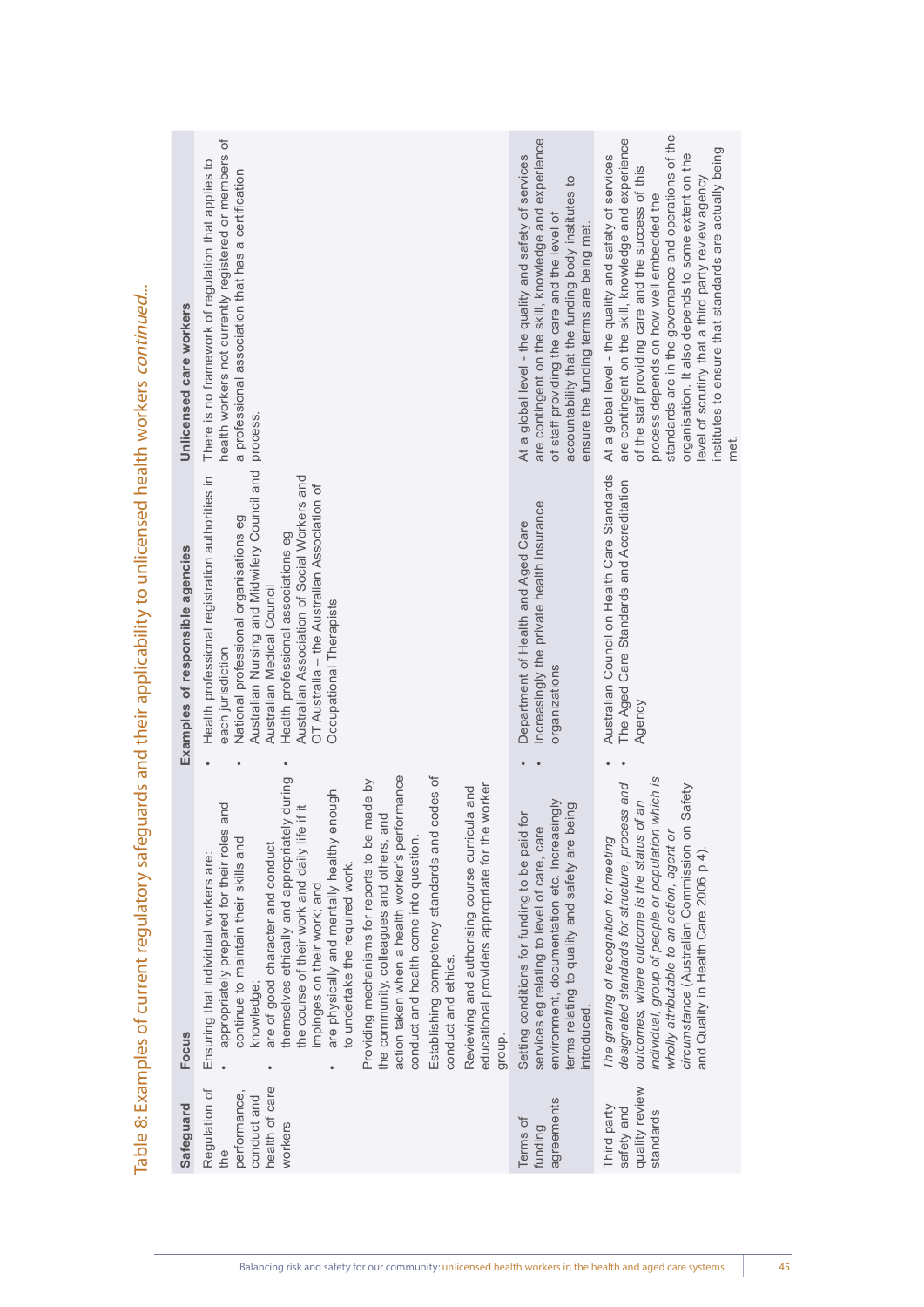# An Issue of Quality and Safety for Consumers 5- Regulation of Health Care Workers

*When convicted rapist Yuen How Choy, from East Sussex , was struck off the nursing register in 1986, he took a job as a care assistant at a nursing home looking after people with mental illness. His case highlighted two key issues: there was no register for support workers and no one oversaw their conduct. Today, Choy would be barred from working as a care assistant because the Nursing and Midwifery Council (NMC) would forward his name for inclusion on the Protection of Vulnerable Adults (POVA) list. If a prospective*  employer made a mandatory criminal record check it would find his name on the list. The *case highlights an ongoing problem. Support workers fired from one care assistant job for serious misconduct can take up a similar post without anyone knowing. Unlike registered nurses, they are not added to the POVA list unless an employer reports them.*

Duffin 2006 p.18

The challenges posed by unregulated health workers are not new and they are not isolated to Australia. The above example highlights the danger inherent in an unregulated workforce providing services through which there is significant risks and potential for harm to result.

## **5.1 International initiatives – the United Kingdom**

- 5.1.1 In the United Kingdom there has been significant activity in reviewing the roles and regulation of currently unregulated health care support workers (HCSWs). A project commenced in 2001 with the objective to: *provide a co-ordinated national approach to the development of health care support workers across Scotland (Cowie 2002 p.1).* Core competencies for health care support workers were subsequently negotiated on a national basis in Scotland in the same year and this work has informed the latest development work on the regulation of health care support workers.
- 5.1.2 In 2004 a consultation paper was issued on 6 May and closed for comment on 20 September. It targeted professional and regulatory bodies as well as employers and employees of the health and social care sector and invited comments on proposals for extending regulation to a wider group of health and social care staff; health care assistants, assistant practitioners in a wide range of care settings, allied health support staff, health care scientist workforce, social care support staff, pathology assistant practitioners (Scottish Government 2004).
- 5.1.3 The aims of the consultation paper were to:
	- establish whether regulatory arrangements should be extended to include specified assistants and support staff,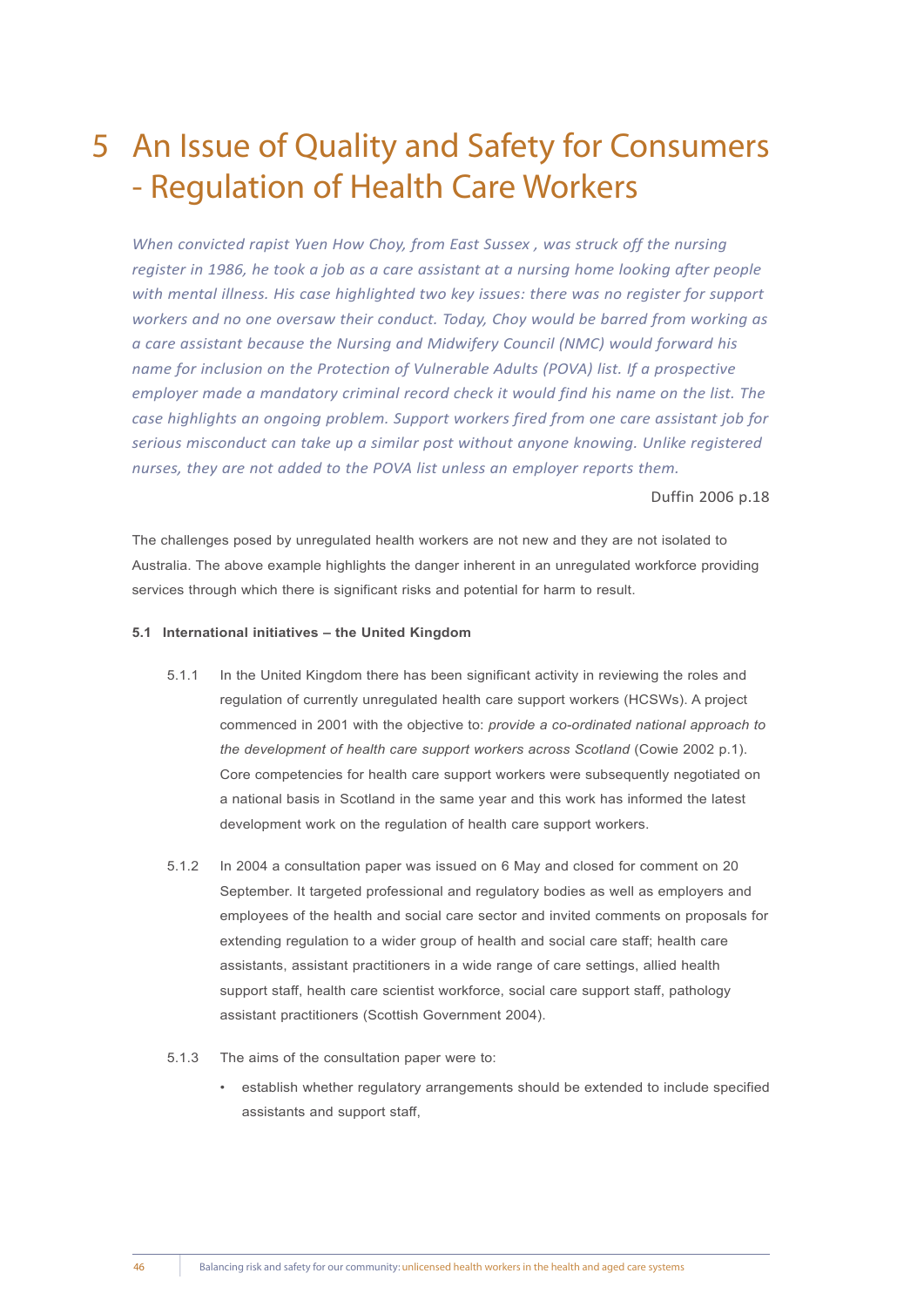- consider how to regulate groups of staff who move across or work outside of traditional boundaries,
- establish how quality can be assured,
- determine the most appropriate form of regulation,
- establish who should regulate these groups of staff, and
- consider whether there are alternatives to statutory regulation (Scottish Executive 2004).
- 5.1.4 One hundred and twenty two (122) responses were received. Key respondents were: The Nursing and Midwifery Council, The Health Professions Council, Scottish Social Services Council, The Council for Healthcare Regulatory Excellence, National Health Service (NHS) Education for Scotland, The Royal College of Nursing and UNISON Scotland, NHS Scotland Operating Divisions/Boards (Scottish Government 2004).
- 5.1.5 A summary of the findings from the 2004 consultation found:
	- • 93% of responses indicated that regulatory arrangements should be extended to cover health and social care assistants and support staff.
	- • 81% of responses felt that health care support staff should be accountable for their own practice but that this should be dependent on their level of training and/or scope of practice.
	- 70% of responses felt that setting standards for assistants and support staff should be the responsibility of the manager or employer, done in consultation with support staff.
	- The consensus was that 'preferably' assistants and support staff should be regulated as a single group within a single framework. However it was also felt that, to avoid multiple registration and to facilitate transferability of staff between the four UK countries, it would make sense for existing regulators to work together to develop core common standards, with some discipline specific standards.
	- 90% of responses indicated that statutory regulation was the most appropriate way to ensure public protection.
	- • 64% felt that Scotland should follow any decision that might be taken in England.
	- There was no general consensus over which of the regulatory bodies should regulate these staff; 33% indicated it should be the relevant professional organisation.
	- 60% indicated that if the Health Professional Council (HPC) was selected to regulate this group of staff, then it should be done by statutory committee.
	- • 85% of responses felt that regulation would not lead to problems such as a second class workforce, that it would raise the profile of health care support workers and lead to an enhanced workforce.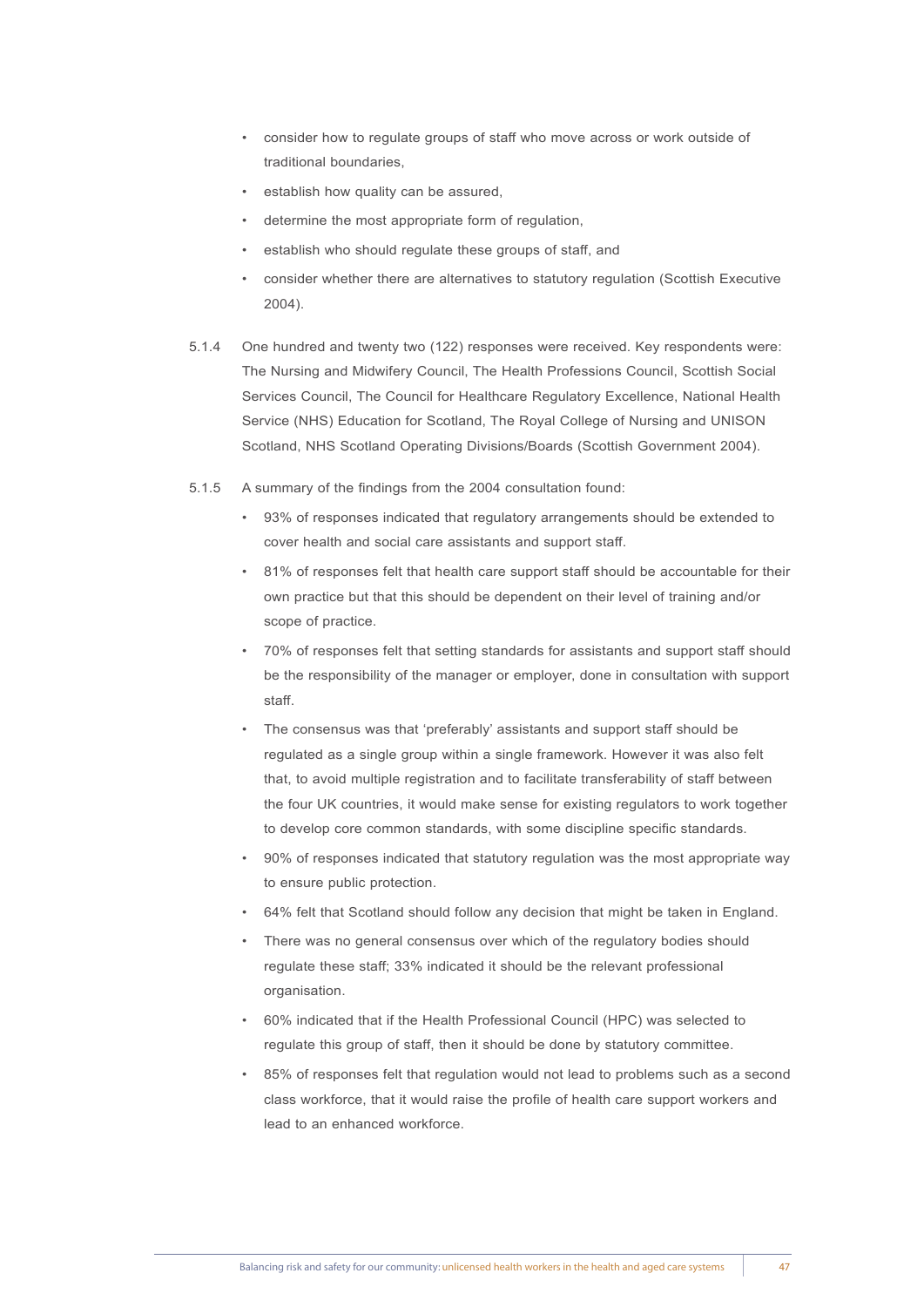- The majority were content that statutory regulation is the most appropriate way to ensure public protection. The Council for Healthcare Regulatory Excellence remained to be convinced that statutory regulation was appropriate and encouraged the consideration of employer led regulation (Scottish Government 2004).
- 5.1.5 In May and June 2005, the National Scotland Strategy Group of key stakeholders (including health care support workers) developed a model as a preferred option and agreement was reached that Scotland would continue to lead the initiative on behalf of the UK (Cowie 2007; Scottish Government 2006b). In October 2005 a Project Initiation Document was approved by the four country steering group.
- 5.1.6 The key elements of this preferred option were:
	- • develop a model of employer-led regulation for health care support workers (HCSWs),
	- • hold a centralised list or register,
	- negotiate nationally agreed standards for:
		- • safe recruitment and induction,
		- • a code of conduct for healthcare support workers, and
		- a code of practice for employers.
- 5.1.7 The consultation paper: *National Standards Relating to Healthcare Support Workers Consultation Document* was issued on 31 May that outlined the preferred model, and closed for comment on 31 August 2006. It targeted professional and regulatory bodies, employers and employees of the health sector across the UK, and invited comments on draft standards relating to health care support workers employed by NHS Scotland. Standards outlined in the document related specifically to:
	- a Code of Conduct and Practice for Employees,
	- a Code of Practice for Employers, and
	- Induction Standards (Cowie 2007; Scottish Government 2006b, 2006c).
- 5.1.8 A summary of the standards for safe induction are outlined in Table 7. Under each standard are a comprehensive set of relevant performance criteria.
- 5.1.9 The primary outcomes of the 2006 consultation on the standards and codes were:
	- • overwhelming support for the principle of public protection in some form of regulation,
	- a positive response to standards with strong views that all three sets of standards should be mandatory (Cowie 2007; Scottish Government 2006c).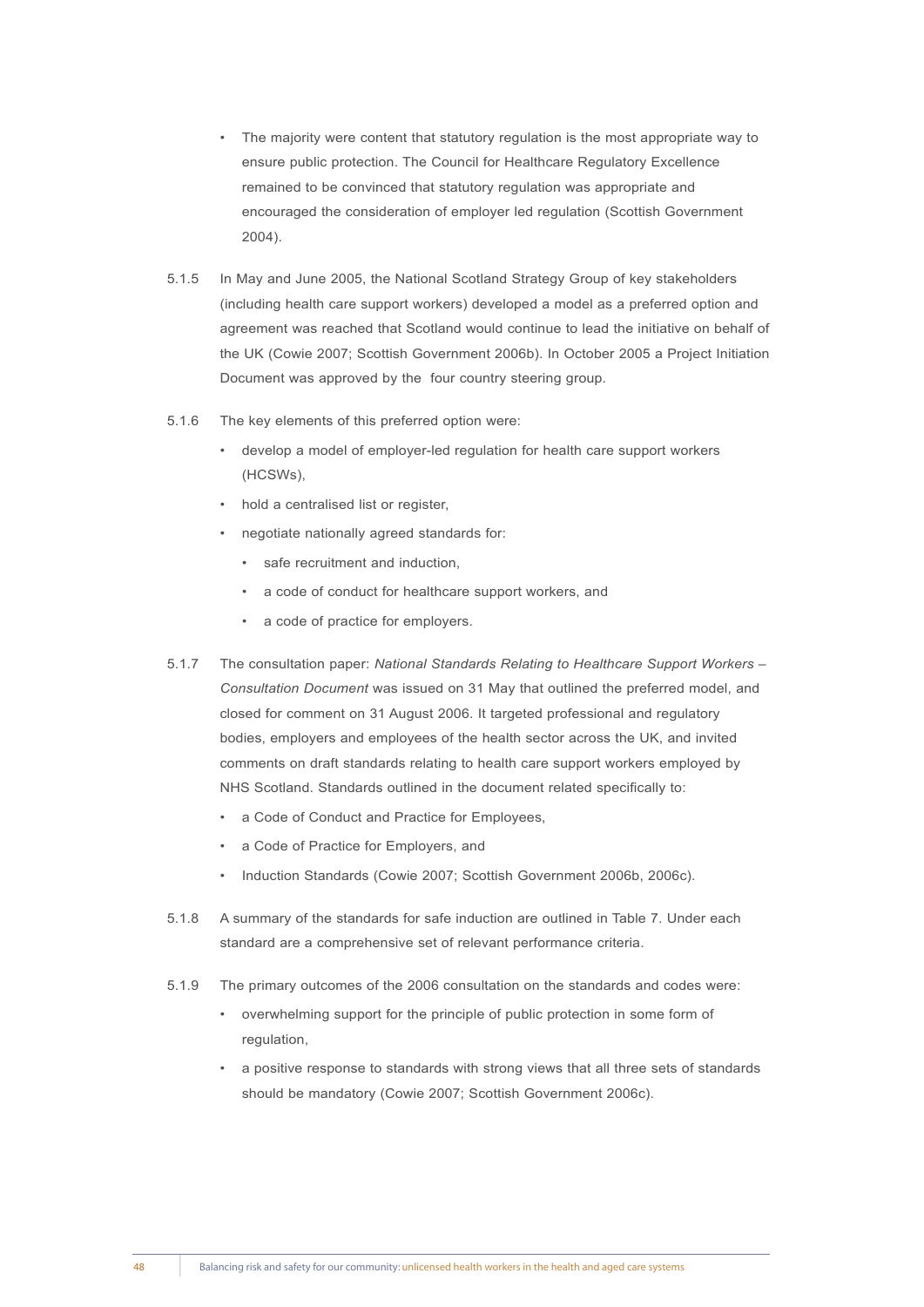## Table 9: Draft Induction Standards

| <b>CORE DIMENSION</b>              | <b>PUBLIC PROTECTION STANDARD</b>                                                                                                                                                                                                             |
|------------------------------------|-----------------------------------------------------------------------------------------------------------------------------------------------------------------------------------------------------------------------------------------------|
| Health, safety, security           | Protect service users from harm and abuse<br>$\bullet$<br>Be personally fit at work<br>$\bullet$<br>Maintain health and safety at work<br>$\bullet$<br>Assess risk associated with work<br>$\bullet$<br>Report incidents at work<br>$\bullet$ |
| Communication                      | Practise within confidentiality and legal frameworks<br>$\bullet$                                                                                                                                                                             |
| Personal and people<br>development | Personally develop - in terms of knowledge and practice<br>$\bullet$<br>Reflect on practice to enhance knowledge<br>$\bullet$                                                                                                                 |
| Quality                            | Contribute to team work<br>$\bullet$<br>Build 'customer' relationships<br>$\bullet$<br>Manage self as a resource<br>$\bullet$<br>Work within own limits<br>$\bullet$                                                                          |
| Equality and diversity             | Practice in accordance with the equality, diversity, rights and<br>$\bullet$<br>responsibilities of individuals<br>'Whistle-blow' in cases of harm and abuse<br>$\bullet$                                                                     |

*Source: Scottish Government 2006b p.20*

- 5.1.10 The objectives of the project have now been amended to accommodate a pilot phase which was to commence in three NHS Board areas in January 2007. The latest update on project and status is the intention to:
	- develop a model of service-led regulation with the addition of a centralised, non-statutory, 'occupational' register, on behalf of, and with input from, the four UK countries - this has been achieved.
	- introduce, under existing staff governance arrangements, a formal system (ie under cover of a Scottish Government Executive Health Department letter) of registration for support workers employed within the health sector in Scotland (to include NHS Standards; independent and voluntary sectors as appropriate) through an 'occupational register' held by an independent Scottish body - *the pilot phase of the project will test out a 'list' of health care support workers in NHS Scotland only.*
	- set up a national records function for the generation and maintenance of a register *- a decision on this will be delayed until the pilot phase is complete.*
	- negotiate nationally agreed frameworks for competence; conduct; scope of practice and induction/educational preparation - *consulted 31 May - 31 August 2006.*
	- develop systems for monitoring compliance with standards in line with existing governance arrangements (such as Staff and Clinical Governance frameworks) *- it is planned that this will be tested during the pilot phase in 2007.*
	- ensure articulation with any career frameworks in existence a Career Framework *for NHS Scotland is currently being consulted on* (Cowie 2007).
- 5.1.11 Under the Scottish model, employers are likely to be responsible for monitoring the conduct and training of HCSWs locally. Alongside this, a centralised list of HCSWs will be set up. The two national codes of practice have already been drawn up – for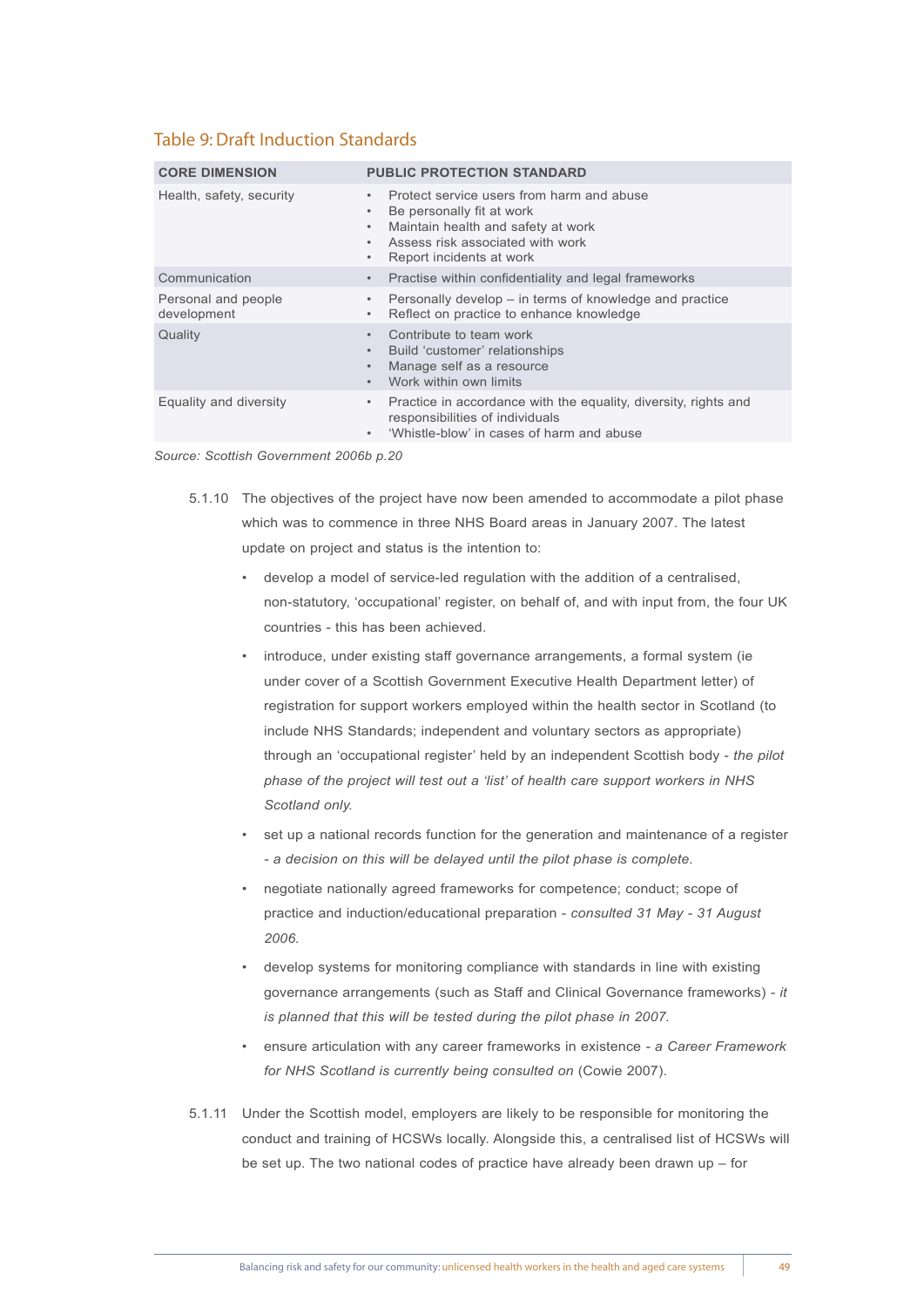employers and HCSWs. The health department, NHS Scotland will hold the list and ministers will be responsible for keeping it up to date and possibly for removing people. Employers would not be obliged to place people on the list.

- 5.1.12 The NHS Scotland's professional advisor for regulation and workforce standards and the leader of the project from its inception, argues that the approach is 'proportionate' to the risks posed by HCSWs to consumers (Duffin 2006. p.19).
- 5.1.13 In this model, there was a need to define the class of worker that it covers, because as in Australia, these workers had numerous titles for their roles. The definition that was agreed to in the Project was:

*Health care support workers' are defined as those who provide a direct service – that is, they have a direct influence/effect on patient care/treatment/relationships - to patients and members of the public in the name of NHS Scotland. This would include those in support roles to the healthcare professions (such as care assistants) and those who provide ancillary services (such as porters and mortuary attendants). For ease of definition, any support worker who 'is in contact with a patient in the name of NHS Scotland' and who is not already statutorily regulated, or due to be, would be included. Standards could also be voluntarily adopted by those working in independent or voluntary health care settings* (Scottish Government 2006 p.1).

5.1.14 This will be a useful model to follow through its pilot phase to determine what applicability it may have for Australia. The catalysts for the UK initiative are very similar to the issues raised in this paper relating to the lack of framework for the regulation of currently unregulated health workers in Australia. The model also demonstrates some sensitivity to the concerns of those who do not just want to see a duplication of or an add-on to the existing infrastructures for the regulation of health professionals.

## **5.2 International initiatives – the United States of America**

- 5.2.1 The US took the step of requiring that nurse aides be certified in 1987. The registries of certified nurse aides (CNAs) are largely a creation of Federal legislation that directly addressed nursing home reform in the Federal *Nursing Home Reform Act* with subsequent Federal refinements of this law in 1989 and 1990 (USA Department of Health and Human Services 2004 p.131). However this has not been the ultimate solution.
- 5.2.2 The CNA Registries operate in a variety of ways. State agencies manage and maintain some. Some are under contract to a national consultant who works directly with the state supervisory agencies to maintain and update registry files. These Registries have various configurations depending on the controlling state's legislation and the purposes for which they exist. Some registries maintain only certification and demographic data about nurse aides, while others also contain criminal background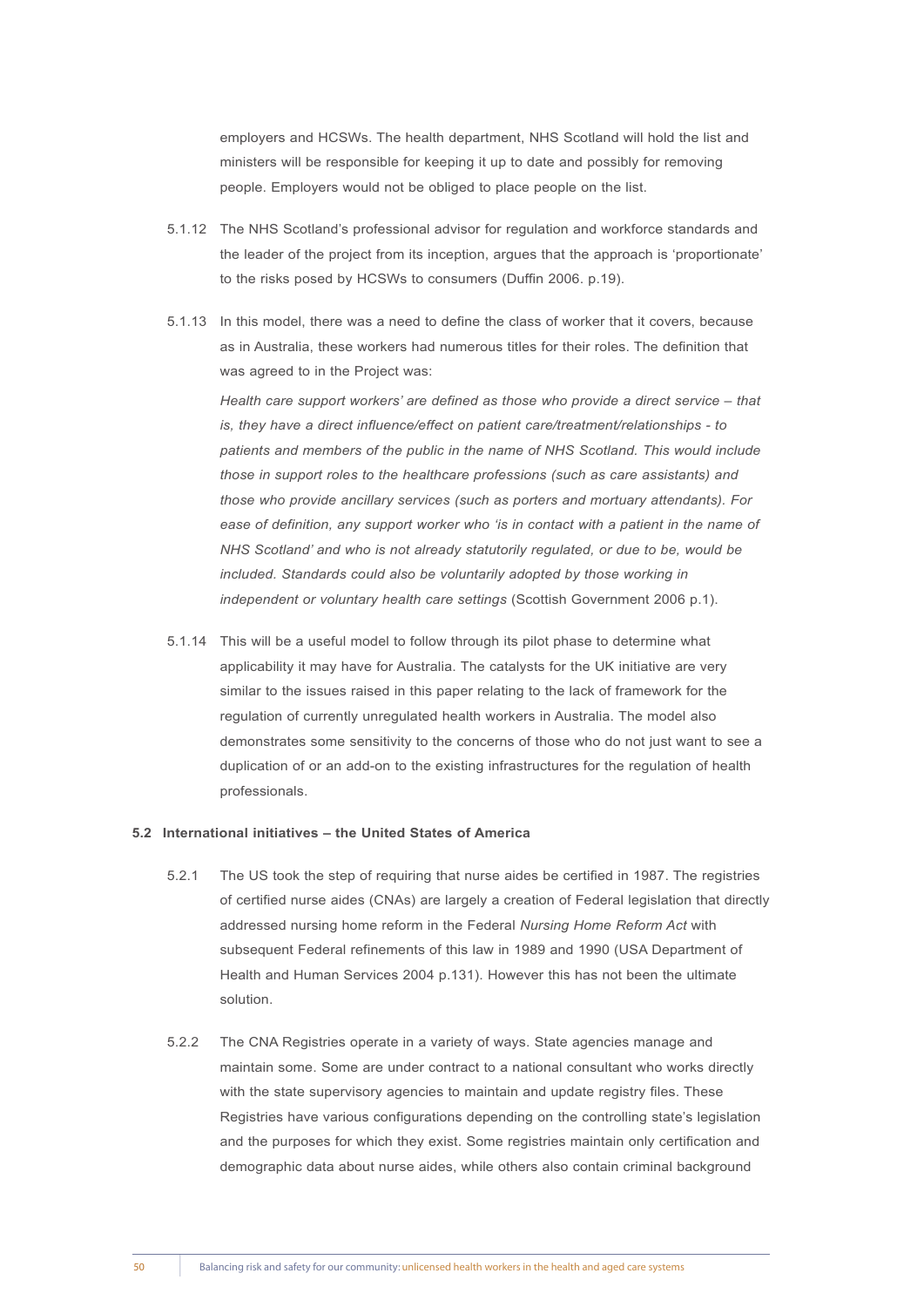information. Some registries list and track a more expansive group of paraprofessional workers including home health aides, medication aides, and, in some states, all direct care workers (USA Department of Health and Human Services 2004 p.131).

- 5.2.3 As in Australia at this time, the 'fickleness of Federation' manifests itself in a lack of consistency in rational quality and safety risk management initiatives across the different jurisdictions. Also similar are the problems that the USA is confronting with the proliferation of direct care and paraprofessional health workers and 'nurses by any other name' that do not come under a comprehensive workforce policy strategy or regulatory framework and licensing system. Key findings from a study conducted in 2004 by the National Center for Health Workforce Analyses, Bureau of Health Professions in the USA Department of Health and Human Services, Health Resources and Services Administration titled: *Nursing Aides, Home Health Aides, and Related Health Care Occupations: National and Local Workforce Shortages and Associated Needs* were that:
	- *• "Nurse aide registries collect data on certified nurse aides in every state;*
	- *There are great variations in the structure and content of registries across states;*
	- *With some limited modifications, nurse aide registries could be an excellent source of data on the paraprofessional workforce. Key modifications that would increase the usefulness of the registries include:*
		- *• more consistent, core data elements,*
		- greater consistency in the types and definitions of workers included in the *registries,*
		- *• regular updates of the files on current activities, and*
		- *• maintenance of some historical data for active and inactive paraprofessionals.*
		- *• Several states have registries that collect data on all direct care paraprofessionals in a manner that protects patients, assists providers, and contains valuable data for planning and policy making. These states could be models for other states"* (USA Department of Health and Human Services 2004 p.63).
- 5.2.4 These findings are consistent with the Scottish project's recognition that some form of a list or registry is an imperative in scoping the workforce for a number of reasons but primarily in the interest of the community to ensure they receive safe services of a consistent quality.

## **5.3 Australian initiatives**

5.3.1 There have been specific initiatives in Australia over time in relation to reviewing the regulatory arrangements around unregulated health care workers as indicated in the section of this paper on the Australian Health Ministers Advisory Council criteria for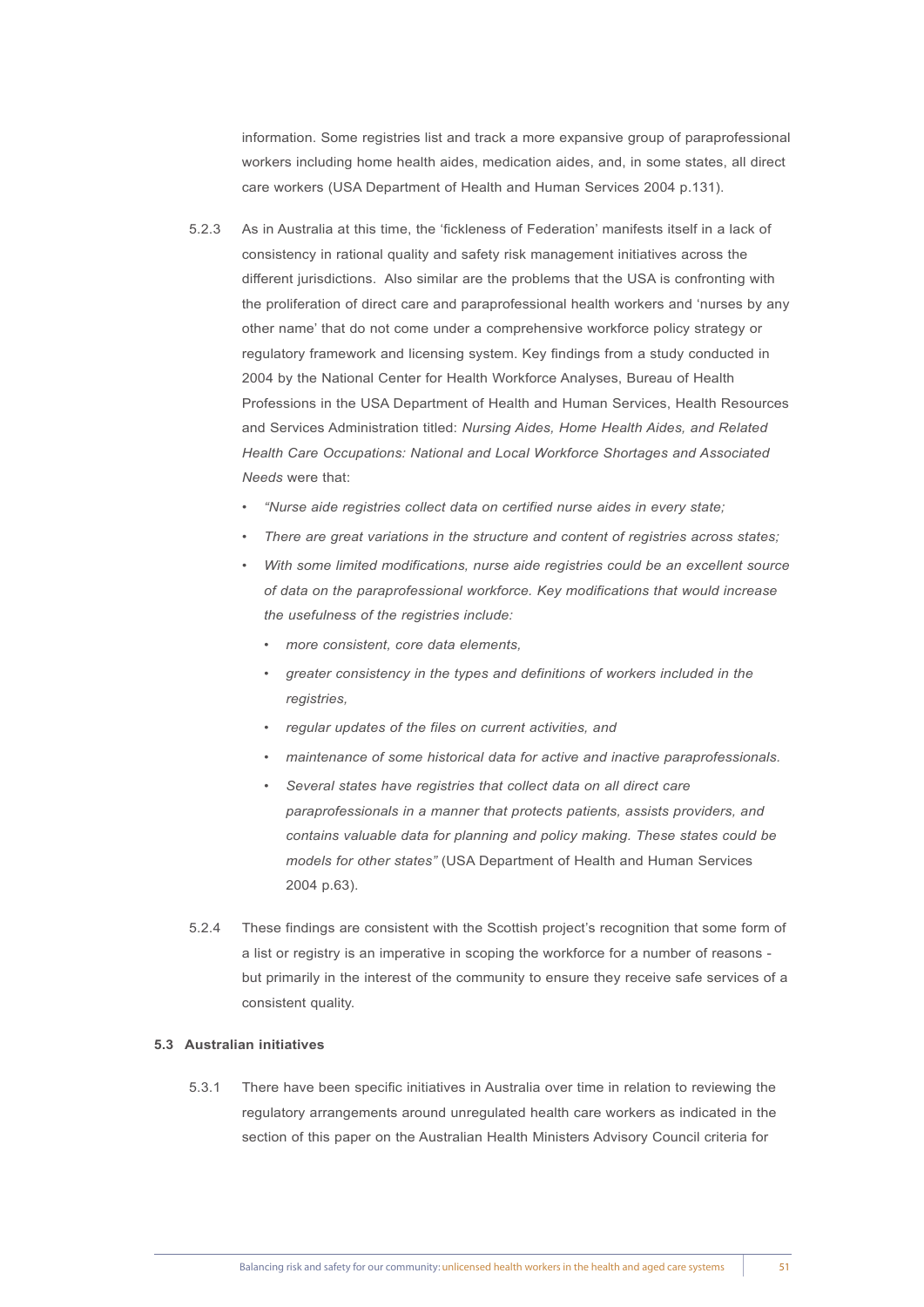the registration of health practitioners. However several of these are particularly relevant for the purposes of this paper and warrant further comment.

5.3.2 The first is the Review of Traditional Chinese Medicine (TCM) undertaken by the Victorian Department of Human Services on behalf of all State and Territory governments.

The first stage was a major research project to collect information on the risks and benefits of TCM and to consider the need, if any, for registration of TCM practitioners and regulation of Chinese herbal medicines. The researchers published their results in the report: *Towards a Safer Choice: the practice of Traditional Chinese Medicine*  (Victorian Government Department of Human Services 1996) in November 1996, which recommended to the Australian Health Ministers Advisory Council (AHMAC) and to all State and Territory governments that occupational regulation of the profession of TCM proceed as a matter of urgency (Victorian Government Department of Human Services 1997 p.3).

5.3.3 The key findings of the research have strong resonance to the outcomes of research that has been conducted into other unregulated health workers such as the care assistants in the health care industry:

*"The practice of acupuncture and Chinese herbal medicine carries both inherent risks and risks associated with poor practitioner training. The risks relate primarily to the practice of acupuncture and Chinese herbal medicine, which have resulted in a significant number of adverse events and at least five deaths in Australia.* 

*A number of factors are likely to contribute to increasing public health risks, including a dramatically increased use of TCM, increasing demands on practitioners to use Chinese herbal medicine in a wide range of clinical presentations, difficulty in controlling the importation of Chinese therapeutic goods, widely varying levels of TCM training, and the impact of National Competition Policy in undermining efforts at self-regulation by TCM professional associations.* 

*There is a link between length of training in TCM and self-reported adverse incident*  rates. However while there is general agreement among non-medical professional *associations on the length and content of TCM courses, the profession has been unable to enforce such a standard under a self-regulatory system.* 

*There is significant black market activity in the importation of unlisted and/or unregistered patent medicines, and there are deficiencies in the Commonwealth's ability to address this problem. Tighter regulation of importation of raw herbs and patent medicines are needed in order to protect the public adequately.* 

*There is considerable fragmentation within the TCM profession, with 23 separate professional associations existing. Given such fragmentation and vested interests, a self regulatory approach to setting standards of practice will continue to be unsuccessful"* (Victorian Government Department of Human Services 1997 p.4).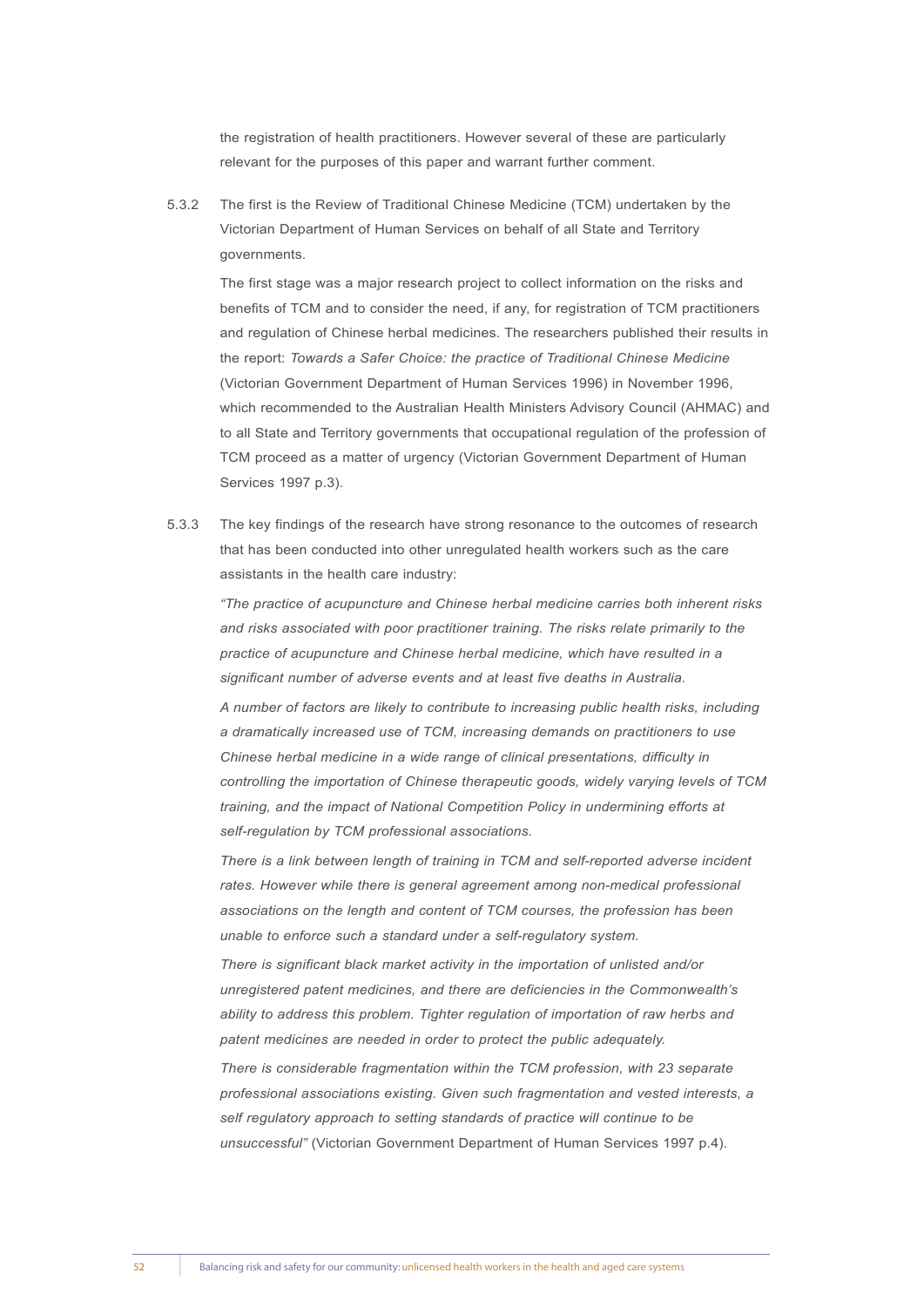- 5.3.4 Practitioners of Traditional Chinese Medicine are now registered in Victoria, however the debate continues to rage in each of the other jurisdictions in Australia, although this may well be derailed by the COAG's response to the Productivity Commission's recommendations in relation to the national registration of health professionals (Productivity Commission 2005d; Council of Australian Governments 2008).
- 5.3.5 In 1998 the Parliament of NSW Legislative Assembly, Committee on the Health Care Complaints Commission (the Joint Committee on the HCCC) undertook an inquiry into unregistered health practitioners. This was as a result of the Health Care Complaints Commission (HCCC), both in its annual reports and during meetings with the Committee, raising ongoing problems with respect to its limited ability to deal adequately with complaints about unregistered health practitioners (Joint Committee on the Health Care Complaints Commission 1998 p.9).
- 5.3.6 The Terms of Reference for that Inquiry were:

*"That the Committee examine the experience of consumers in dealing with unregistered health practitioners (including those practising in alternative health care fields) with a view to establishing:*

- a) *what complaint mechanisms exist for consumers;*
- b) *whether these complaint mechanisms are effective;*
- c) *whether there is scope for strengthening voluntary codes of behaviour or conduct;*
- d) *whether the provisions in the Health Care Complaints Act 1993, relating to unregistered health practitioners are appropriate or whether they need strengthening;*
- e) *any other related matters"* (Joint Committee on the Health Care Complaints Commission 1998 p.9).
- 5.3.7 In the Chairman's Foreword of the *Report on Unregistered Health Practitioners: the adequacy and appropriateness of current mechanisms for resolving complaints, he says:*

*"The Committee's most important recommendation, at least in the long term, relates to the establishment of umbrella regulation of unregistered practitioners.*

*Many of the problems the Commission presently faces in regard to dealing with these practitioners stem from the fact that the Health Care Complaints Act 1993 operates on the premise that there will be a professional disciplinary board to which the Commission can take a complaint after investigation. In order to fit in with the existing system and to best ensure standards of education, good character, clinical care and discipline, the Committee believes that registration is a preferred option. It does not however advocate individual registration of unregistered professions, considering this to be too problematic. What it would like to see is a generic uniform approach to the issue, bringing all unregistered professions under the one Act. It would also like to see such legislation establish an Advisory Board to the Minister to give the unregistered professions a voice"*  (Joint Committee on the Health Care Complaints Commission 1998 p.6).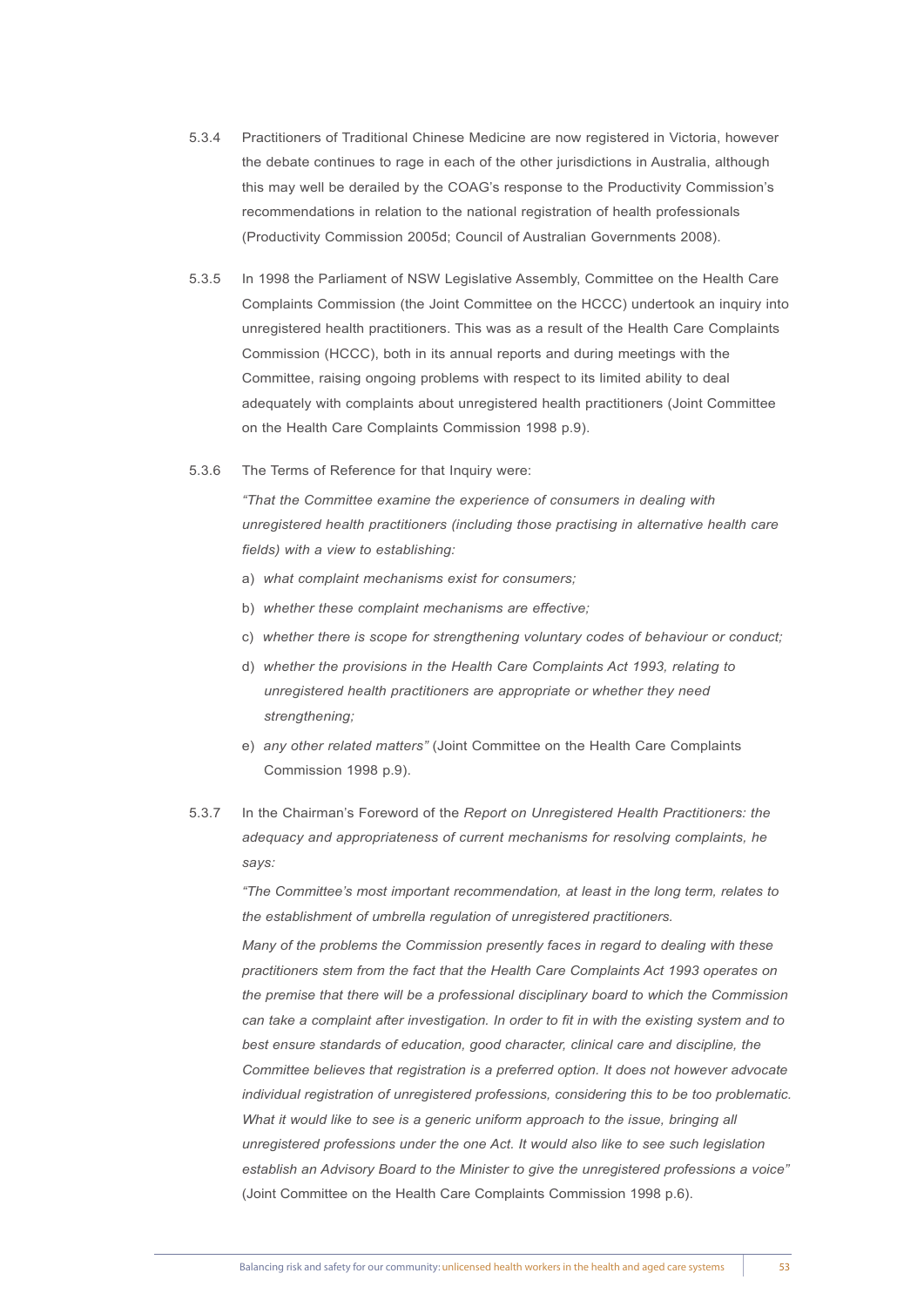5.3.8 Recommendation 6 of that Report was the specific proposal that flowed from this view:

*"That the Minister for Health examine the feasibility of establishing umbrella legislation to cover unregistered health care practitioners which establishes a generic form of registration, generic complaint and disciplinary mechanisms, a uniform code of conduct, entry criteria agreed amongst the relevant professions and an Advisory Board to the Minister"* (Joint Committee on the Health Care Complaints Commission NSW Parliament Legislative Assembly 1998 p.8).

- 5.3.9 This recommendation resembles the recommendations of the Productivity Commission that are being implemented in relation to health professionals currently registered jurisdiction by jurisdiction in Australia. The undertaking of COAG at this stage is: *"…The COAG Communiqué of 14 July 2006 confined the first tranche of national registration to the nine health professions currently registered in all jurisdictions. However, it was envisaged that other health professions would be added over time. The Ministerial Council will determine those additional professions that should enter the scheme, but this will not occur prior to the commencement of the scheme on 1 July 2010* (Council of Australian Governments 2008).
- 5.3.10 A third relatively recent initiative that warrants comment is the review and consultation of the Nurses Board of South Australia in 2002 and 2003 into the 'unregulated health worker' (Nurses Board of South Australia 2003a; 2003b; 2002). This work ultimately appears to have 'fizzled out' into the development of a standard: *Delegation by a registered nurse or midwife to an unlicensed healthcare worker* (Nurses Board of South Australia 2005).
- 5.3.11 Similar work was seen to be necessary and commenced by the Nurses Board of Victoria in 2001 however shortly after it was commenced, new management of the Board decided not to proceed.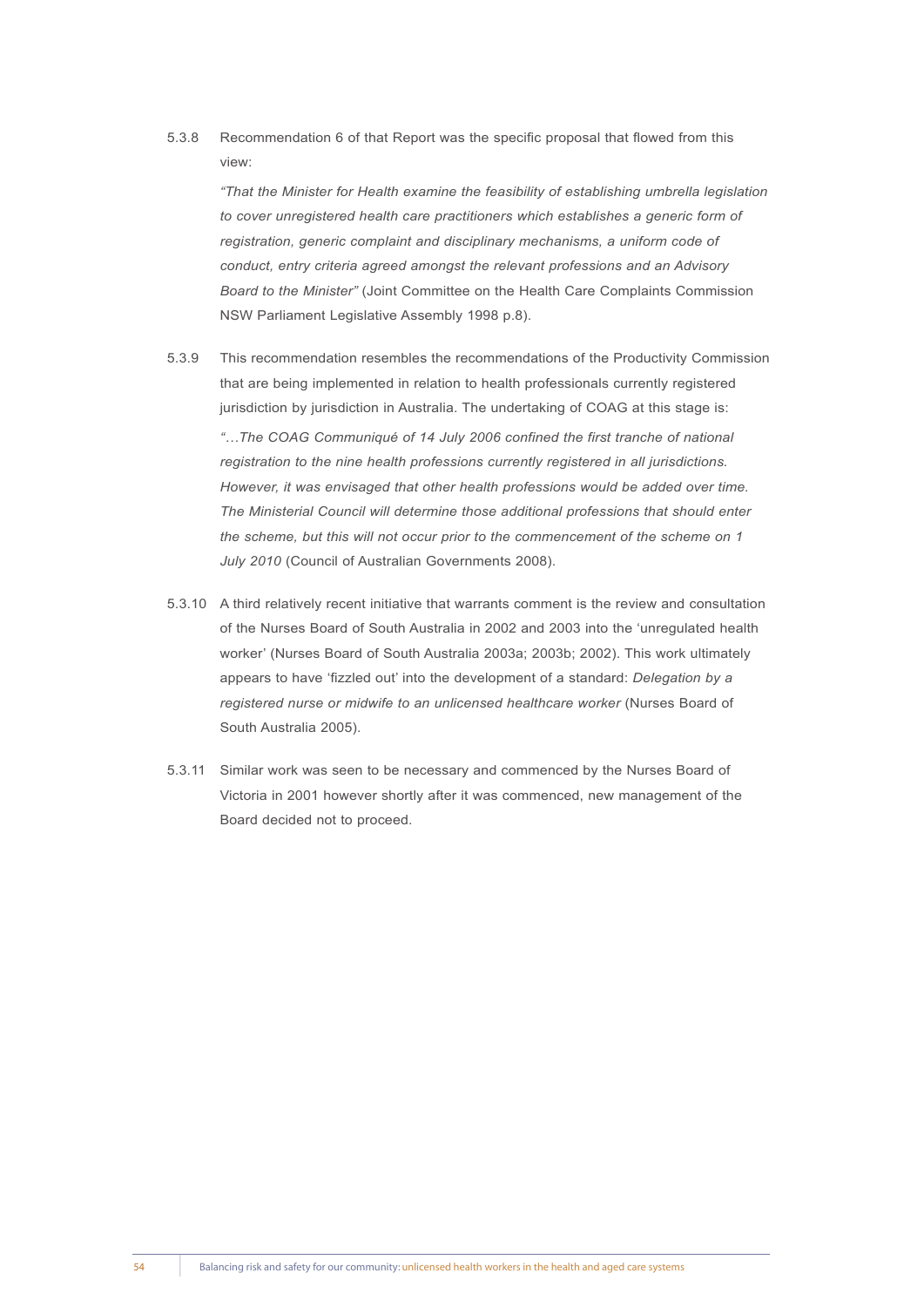# Licensing and Regulation for Currently 6Unregulated Health Workers

## **6.1 Existing models of regulation**

- 6.1.1 Different approaches to regulation of the health professions have been canvassed by most Australian jurisdictions in recent years, while conducting national competition policy reviews of legislation. The main models of regulation of the health professions are set out in Table 7 below. These include:
	- Model 1: Self-regulation
	- Model 2: Licensing
	- Model 3: Negative licensing
	- Model 4: Co-regulation
	- Model 5: Reservation of title only
	- Model 6: Reservation of title and core practices
	- Model 7: Reservation and whole of practice restriction

## Table 10: Models for regulation of the health professions

## **Model 1: Self-regulation**

Under this model, there is no occupational licensing or registration legislation that requires members of the workforce to be registered with a statutory body, nor is there government oversight of standards development and a formal judicial process that makes up the disciplinary system for the group of workers. Consumers rely on other non specific regulation (eg OHS legislation) and a person's voluntary membership of a professional or craft group association (if there is one) as an indication that the practitioner is suitably qualified, safe to practise and subject to a disciplinary scheme. Where the practitioner is an employee, their employer also has responsibility for ensuring their safe and competent practice.

*• This model applies to all health and aged care workers that are not subject to statutory registration.*

#### **Model 2: Licensing**

Under this model, any person is able to practise in a self-regulated profession or craft group and their details are placed on a government oversighted register of persons who are working in certain industries. To be employed in that industry the person has to establish their credentials which can range from: minimal, eg not having had any serious criminal convictions that would impact on an assessment of their character in their area of work; to more onerous, eg having successfully obtained a basic qualification, being required to abide by a code of conduct and/or ethics, and/or practice standards. This model is usually linked to a negative licensing model as described below. This model is a less complex version of the co-regulatory model described in Model 4.

*• The Scottish Pilot Project involving the regulation of healthcare support workers generally fits within this model.*

#### **Model 3: Negative licensing**

Under this model, any person is able to practise in a self-regulated profession unless they are placed on a register of persons who are ineligible to practise. This is a more targeted and less restrictive form of regulation than Models 5-7 because it does not establish barriers to entry to the profession, but allows those with poor practice records to be excluded from practising without the need for a full registration system. However it provides less protection to consumers than Models 4-7 and may be inappropriate when there is potential for serious harm.

*• The child care and protection legislation introduced for people working with children and the police check requirements currently being introduced into the aged care sector essentially create this model of regulation.*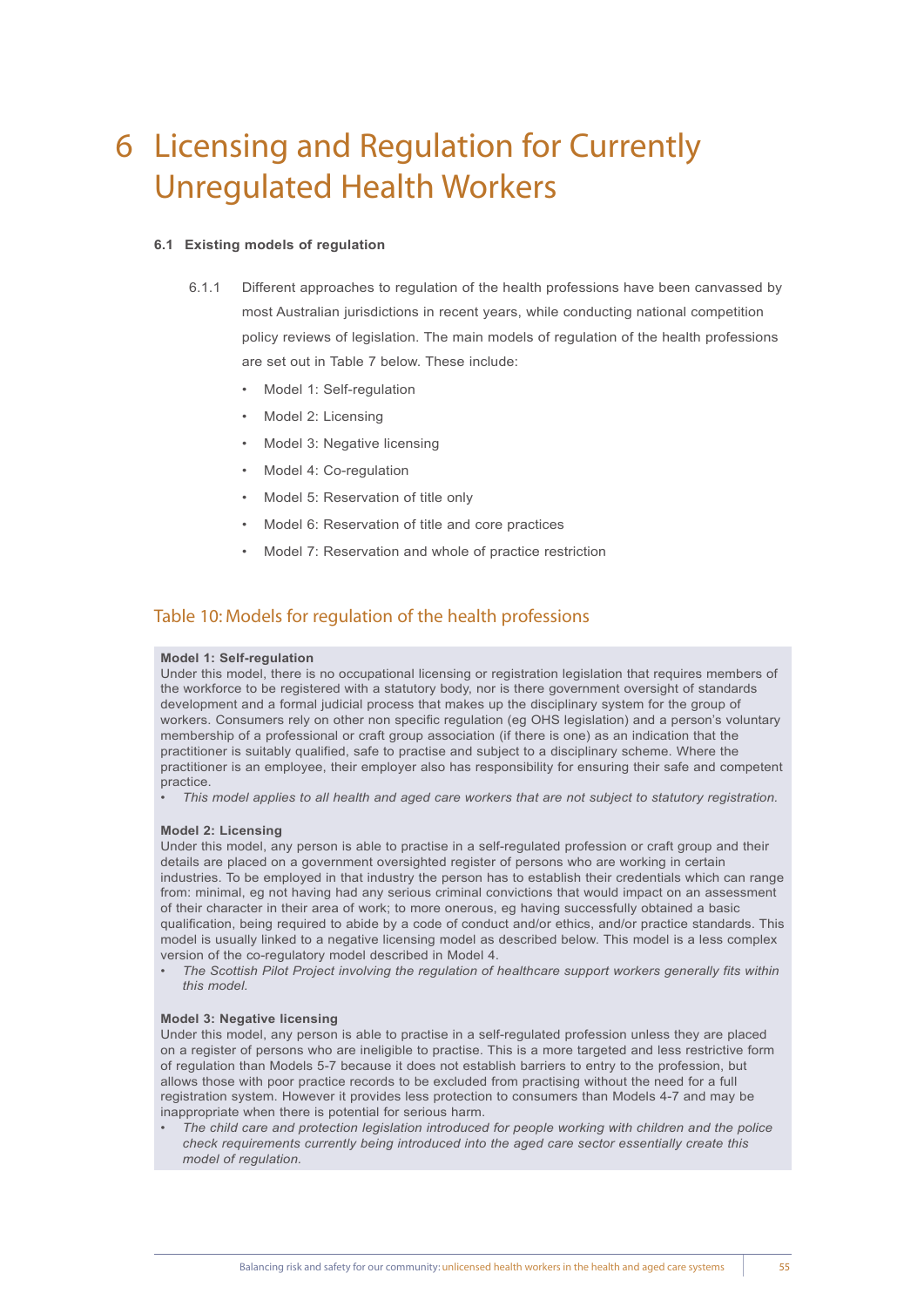## Table 10: Models for regulation of the health professions, *continued...*

## **Model 4: Co-regulation**

Under this approach, there is a range of models where regulatory responsibility is shared between government and industry: for example, professional associations or craft groups set membership requirements and administer a disciplinary scheme to ensure professional or practice standards. The government monitors and accredits these professional associations to ensure they act in a way that protects members of the public. However workers who are not members of a co-regulated professional association or craft group are not legally prevented from practising or using the titles of the profession under such a system.

#### **Model 5:- Reservation of title only**

Under this model particular titles of the profession or craft group can only legally be used by those who are registered by the relevant registration board. A statutory registration board establishes qualifications and character requirements for entry to the profession, develops standards of practice, and receives and investigates complaints of unprofessional conduct, poor health or performance and applies sanctions, if necessary, including deregistration. It is difficult for a deregistered practitioner to practise because if they advertise their services to the public or use the reserved title, they can be prosecuted through the courts for committing an offence. This form of regulation assures consumers that practitioners are qualified to provide services and their practice is subject to the scrutiny of a registration board. If there are risky and intrusive practices that should be restricted to certain registered health professionals, then these are generally contained in other forms of legislation, such as drugs and poisons Acts, radiation safety regulations and so on.

Some health professional registration systems in Australia are currently based on this model, eg *legislation regulating nurses and midwives in NSW, Queensland, SA, Victoria.*

#### **Model 6: Reservation of title and core practices**

Under this model certain risky and intrusive acts or procedures within the defined scope of practice of a profession are restricted through legislation only to members of the registered profession and other registered health professions identified in legislation. Unregistered and unauthorised practitioners are not only prohibited from using reserved titles, but may be liable for prosecution for an offence if they carry out any of the reserved core practices for which they are not authorised. Exemptions are allowed for treatment provided in an emergency and where students perform core practices under the direction and supervision of an authorised member of the profession.

*• This model has been implemented in Ontario, British Columbia and Alberta in Canada, and is currently being implemented in Queensland and WA for medical practitioners and for nurses and midwives in ACT, NT and WA.*

## **Model 7: Reservation of title and whole of practice**

This model is the most restrictive form of regulation and includes not only offences for unregistered persons to use reserved professional titles, but also a broad 'scope of practice' definition of the profession in legislation and it is an offence for unregistered persons to practise the profession. The main criticism of this form of regulation is that it allows monopolistic practices by the health professions and leads to demarcation disputes between the professions and increased fees and costs, with little if any added public benefits in terms of greater protection.

*• In Victoria, the Dental Practice Act 1999 contains a broad definition of dentistry and an offence for unregistered persons to practise dentistry. The Dental Practice Board or Victoria Police can prosecute, through the courts, unregistered persons for practising dentistry.* 

Adapted from Regulation of the Health Professions in Victoria (Victorian Government Department of Human Services 2003 p.20) which in turn was adapted from the NSW Health Report of the Review of the Nurses Act 1991 (NSW Department of Health 2001b pp.27-36)

#### **6.2 Opportunity knocks - COAG and a cogent framework of regulation**

6.2.1 A major finding of the Productivity Commission review of the health workforce after reviewing the operations of more than 90 health professional regulatory authorities was that:

*"Diversity in these state-based systems leads to variations in standards across the country, results in administrative duplication and can impede the movement of health workers across jurisdictions not withstanding the operation of mutual recognition"* (Productivity Commission 2005d p.xxv).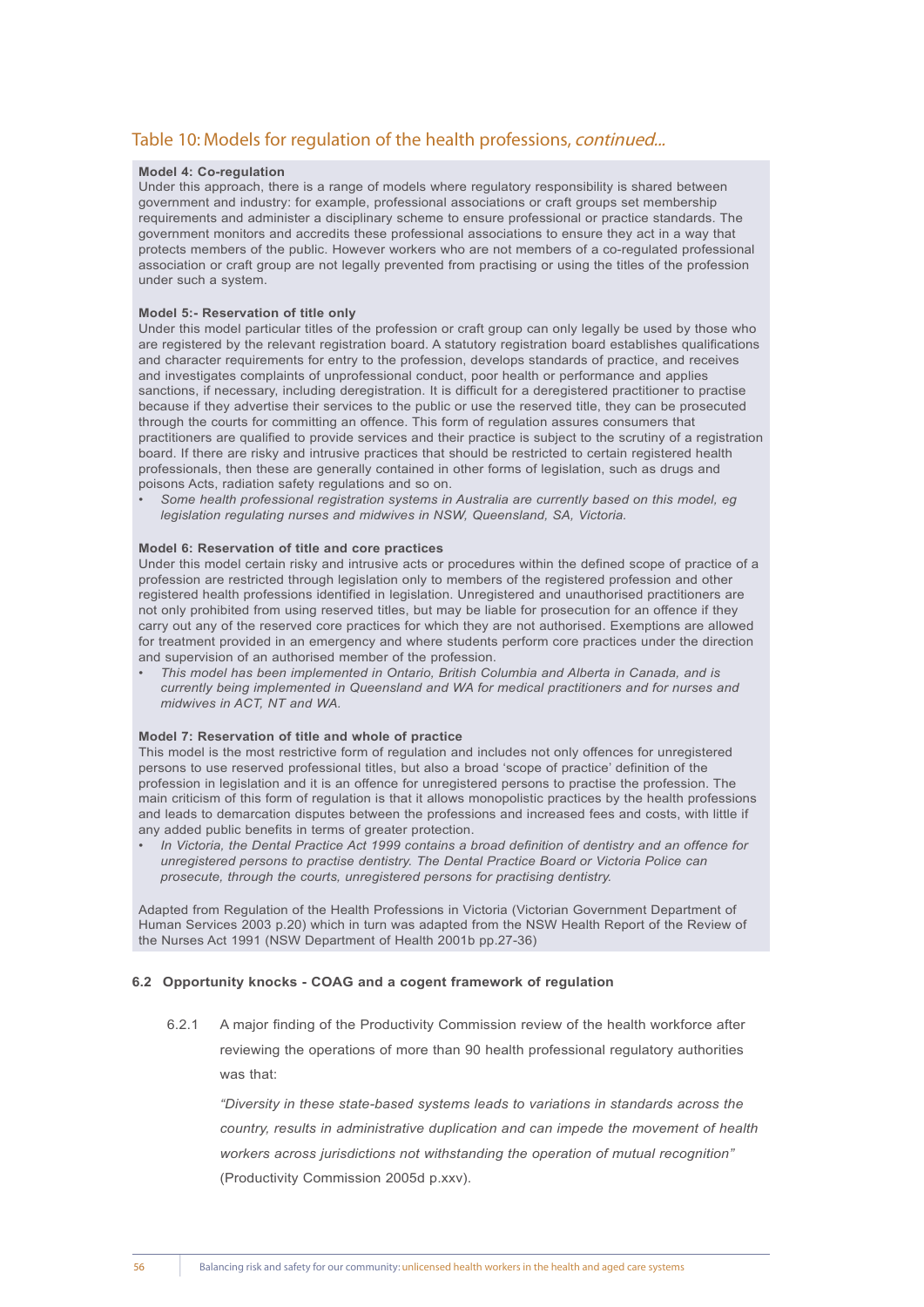- 6.2.2 The National Nursing and Nursing Education Taskforce Project in reviewing the legislation and other regulatory mechanisms used to regulate the nursing and midwifery professions in Australia across the eight state and territory jurisdictions inevitably reached the same conclusion (National Nursing and Nursing Education Taskforce 2006a; 2006b).
- 6.2.3 The Productivity Commission's solution was a radical one. The Commission made the recommendation that a single national registration board for all currently registered health workers should be established. They dismiss the notions of *"seeking to achieve greater uniformity within the current regime, or to introduce profession by profession registration at the national level, outside of an overarching registration framework"*  (Productivity Commission 2005d p.xxv). The role of the professions would be significantly curtailed in relation to the full range of functions and powers currently vested in each regulatory authority but the single national registration board mooted by the Commission, *"would have a series of supporting professional panels to advise on specific requirements, monitor codes of practice and take disciplinary action"*  (Productivity Commission 2005d p.xxv).
- 6.2.4 A discrete but associated recommendation related to the creation of a national accreditation board which would be charged with setting uniform national standards for health workforce education and training which would also have the effect of reducing the scope of functions and powers currently held by the various health professional regulatory authorities (Productivity Commission 2005d p.134).
- 6.2.5 Recommendation 6 of the Our Duty of Care Report outlined above is not far removed from Recommendation 7.1 of the Productivity Commission's Research Report: *Australia's Health Workforce in 2005:*
	- *• "When a health professional is required to be registered to practice, it should be on the basis of uniform national standards for that profession:*
	- *• Education and training qualifications recognised by the national accreditation board should provide the basis for these national registration standards.*
	- *• Any additional registration requirements should also be standardised nationally.*
	- *• Flexibility to cater for areas of special need, or to extend scopes of practice in particular workplaces, could be met through such means as placing conditions on registration, and by delegation and credentialing"* (Productivity Commission 2005d pp.140-142).
- 6.2.6 These recommendations formed the basis for the current considerations of the Council of Australian Governments (COAG) in relation to national registration and national accreditation of courses leading to registration. In responding to the Productivity Commission inquiry, COAG said: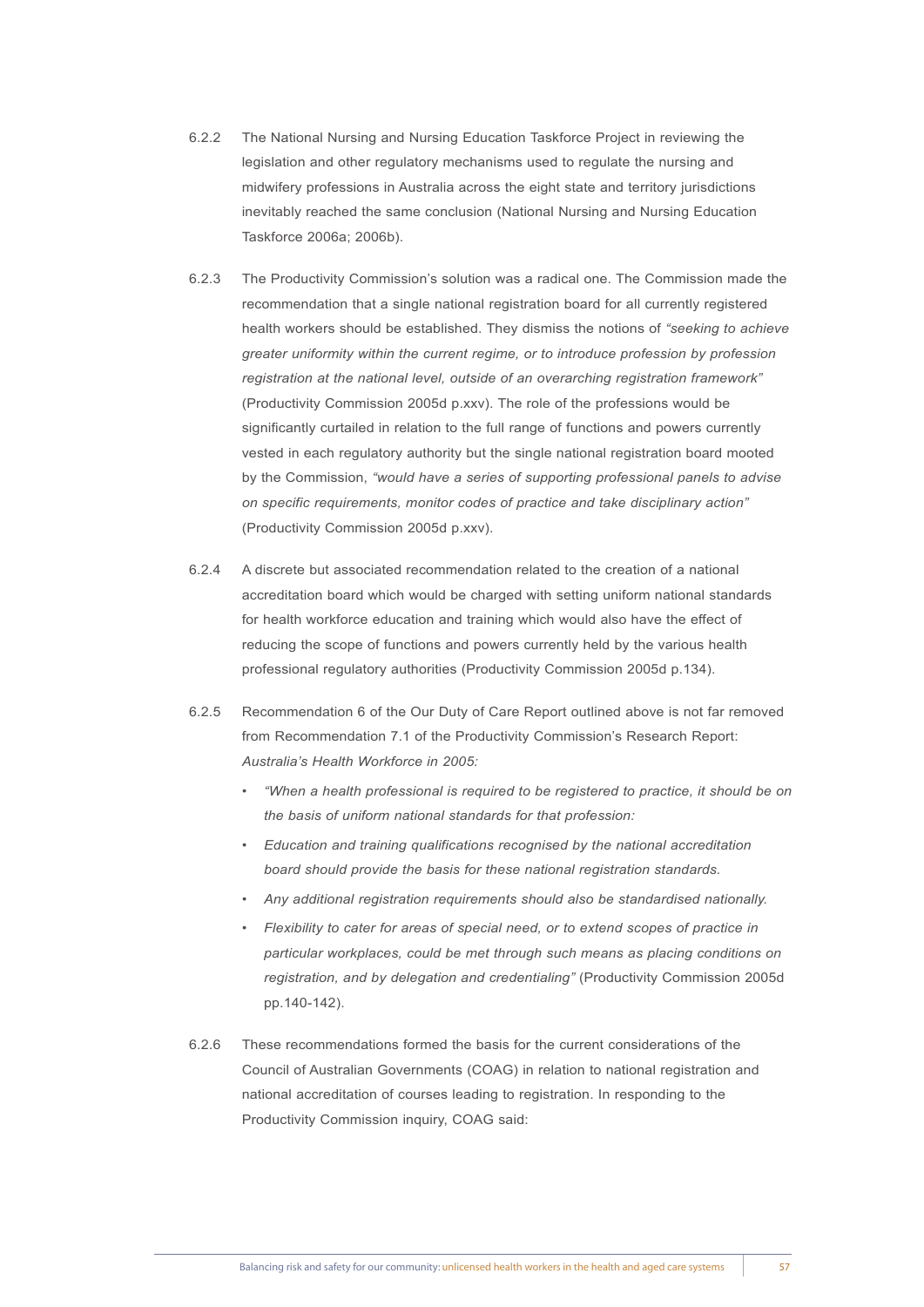*"COAG recognises the challenges facing Australia regarding the health workforce and the need for national systemic reform to workforce and health education structures. COAG welcomes the Productivity Commission's report on Health Workforce released in January 2006 and supports its key directions. COAG has endorsed the National Health Workforce Strategic Framework. Given the significance of the recommendations of the Productivity Commission's Report, COAG has asked Senior Officials to undertake further work on the recommendations and related issues and report to it in mid-2006. This work will include, but not be limited to, the number and distribution of training* places, the organisation of clinical education and training, and accreditation and registration" (Council of Australian Governments 2006a p.13).

6.2.7 At a more general level the COAG national reform agenda is also focusing on reducing the regulatory burden imposed by the three levels of Government which sits compatibly with the Productivity Commission's recommendations and undoubtedly had resonance in their consideration of possible reforms in relation to the regulation of health professionals:

*"COAG agreed that all governments will::*

- establish and maintain effective arrangements to maximise the efficiency of new *and amended regulation and avoid unnecessary compliance costs and restrictions on competition;*
- *• undertake targeted public annual reviews of existing regulation to identify priority areas where regulatory reform would provide significant net benefits to business and the community;*
- *identify further reforms that enhance requlatory consistency across jurisdictions or reduce duplication and overlap in regulation and in the role and operation of regulatory bodies; and*
- *in-principle, aim to adopt a common framework for benchmarking, measuring and reporting on the regulatory burden"* (Council of Australian Governments 2006a p.9).
- 6.2.8 The centralisation or harmonisation of regulatory frameworks and establishing national instrumentalities that have power to execute their roles is no easy feat. It is controversial and complex in a federated nation. However it is a rational response and one that is generally supported by the nine currently registered health professions.
- 6.2.9 The Productivity Commission Report and the COAG response and agenda (Productivity Commission 2005d; Council of Australian Governments 2006a) reflect the general community and health system's dissatisfaction about the way that the health workforce has been educated, organised and regulated in Australia, largely due to our colonial heritage and the fierce determination of States to maintain their independence and autonomy. The Productivity Commission Report boldly and clearly put a strong case for the imperative for change.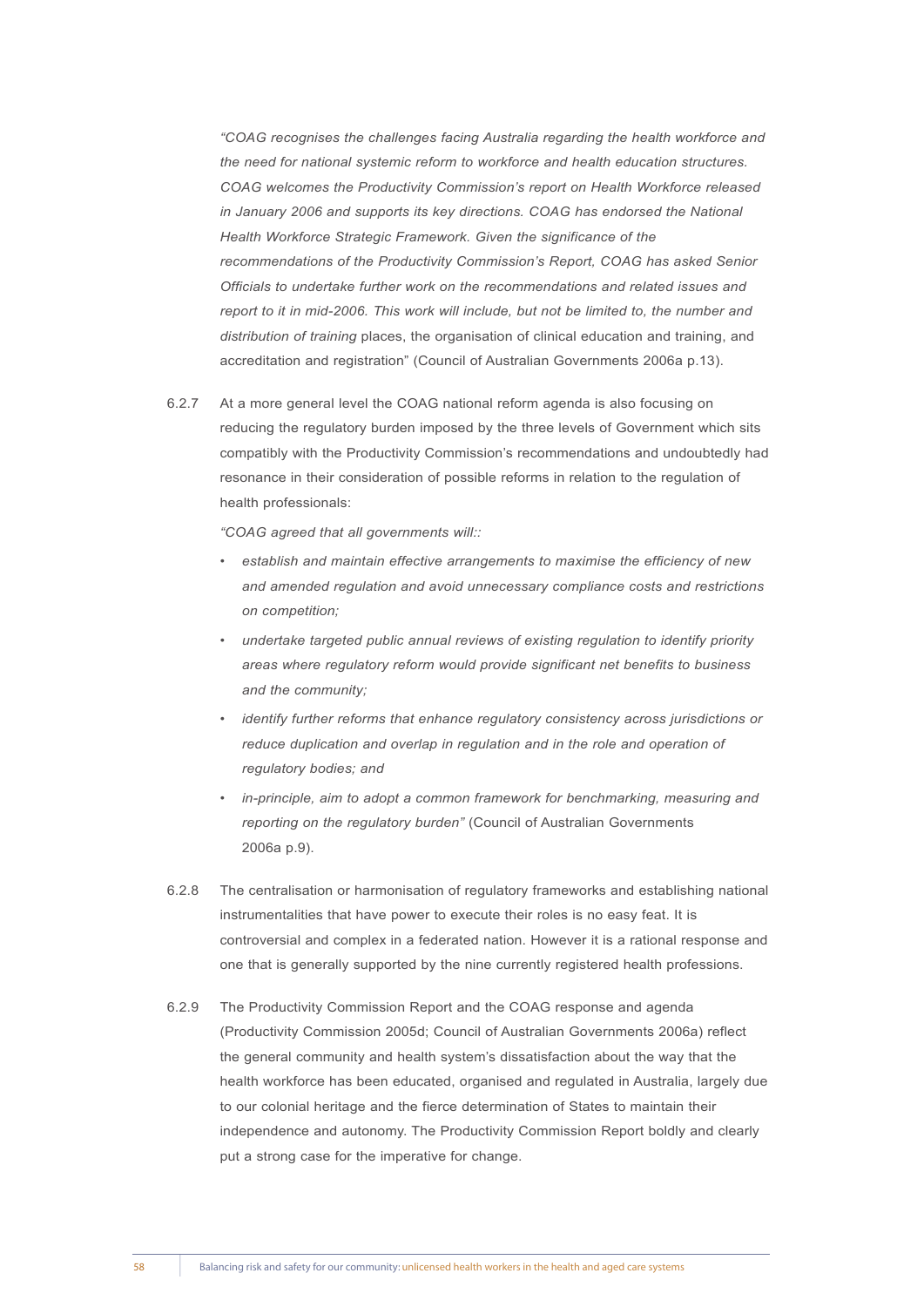- 6.2.10 After eighteen months of negotiation and consultation with the various health professional groups, COAG signed an intergovernmental agreement (IGA) on national registration and the national accreditation of courses leading to registration on 26 March 2008 (http://www.coag.gov.au/meetings/260308/docs/iga\_health\_workforce\_pdf). The intergovernmental agreement outlines the principles and structures on which the scheme will be based and the process for implementation (NSW Nurses and Midwives Board 2008).
- 6.2.11 COAG clearly states that the first tranche of national registration will be confined to the nine health professions currently registered in all jurisdictions, however envisages that other health professions would be added over time. The Ministerial Council established under the IGA will determine those additional professions that should enter the scheme, but this will not occur prior to the commencement of the scheme on 1 July 2010. In the first instance, COAG will give priority to partially regulated occupations with a special case being made for podiatry and Aboriginal Health Workers. It is only after already partially registered occupational groups are considered that COAG will consider any proposals for the inclusion of unregulated health occupations in the national registration scheme.
- 6.2.12 COAG, in the IGA, refers to the 1995 determination of the Australian Health Ministers' Advisory Council which established a process for determining whether to regulate any currently unregulated health profession, involving assessment against six criteria (see Table 5: *AHMAC criteria for assessing the need for statutory regulation of unregulated health occupations)*. COAG considers these criteria are still appropriate for assessing the inclusion of partially regulated and unregulated health professions in the national registration and accreditation scheme. Professions seeking inclusion in the scheme must meet all six criteria and will also be required to develop their own nationally consistent registration proposal for consideration by the Ministerial Council.
- 6.2.13 Under this process, statutory registration would only be introduced where:
	- • it was supported by a majority of jurisdictions; and
	- • it could be demonstrated that the occupation's practice presents a serious risk to public health and safety which could be minimised by regulation.
- 6.2.14 COAG noted that while occupational regulation may have a number of benefits, both for the occupation and for its individual practitioners:
	- *• the sole purpose of occupational regulation is to protect the public interest; and*
	- the purpose of regulation is not to protect the interests of health occupations.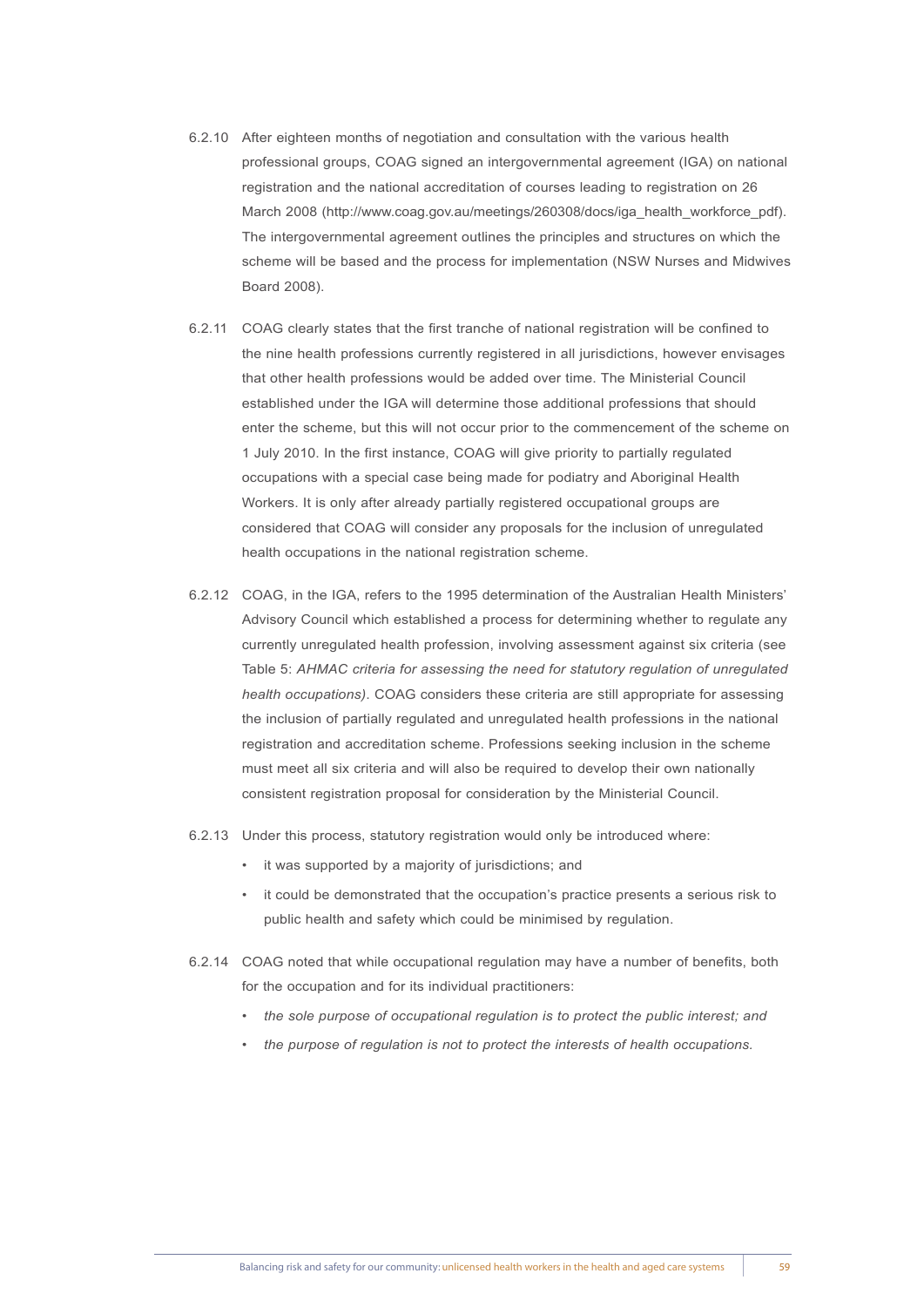# 7 Conclusion

- 7.1 The number of unlicensed workers in the health and aged care systems is growing at an exponential rate that has the potential and increasingly real likelihood of impacting on the quality and safety of care provided to the community through those systems. Increasingly replacing skilled, professional, regulated health professionals and workers, these workers are caring for progressively more older, more acutely frail people with multiple physical and mental health co-morbidities without the requisite support, supervision, skills, knowledge and experience.
- 7.2 The challenges that the increasing workforce of unlicensed health workers pose are not unique to Australia. While the USA has some lessons for Australia, they have not yet tackled the issue in a holistic way, which is why the initiatives in Scotland are particularly interesting and deserve watching closely.
- 7.3 With the COAG work in relation to the nationalisation of registered health professionals and the national approach to establishing the funding and standards of care and services in the aged care sector, there is an opportunity and timeliness to 'get it right' across the breadth of the health and aged care workforces for the sake of the community.
- 7.4 Protecting the community rational regulation for safety and quality.
	- 7.4.1 Reframing these regulatory options for the equivalent of the health care support worker provides some different options for Australia and represents an important supplement to the work being undertaken by COAG in relation to the currently licensed health workforce in the name of community protection; safety and quality; workforce flexibility and mobility; and economic good sense. These options are:

## OPTION 1: SELF-REGULATION

No occupational licensing or registration legislation that requires members of the workforce to be registered with a statutory body, nor is there government oversight of educational and work standards development and a formal judicial process that makes up the disciplinary system for the group of workers.

Consumers rely on other non specific regulation (eg OHS legislation) and in some very limited cases where a collective of some sort has evolved - a person's voluntary membership of a craft based association or industrial organisation (where there is one) as an indication that the worker is suitably qualified, safe to practise, and perhaps subject to a disciplinary scheme.

Where the practitioner is an employee, their employer also has responsibility for ensuring their safe and competent practice under obligations as outlined in Table 6 in this paper.

*This is the status quo and NOT supported.*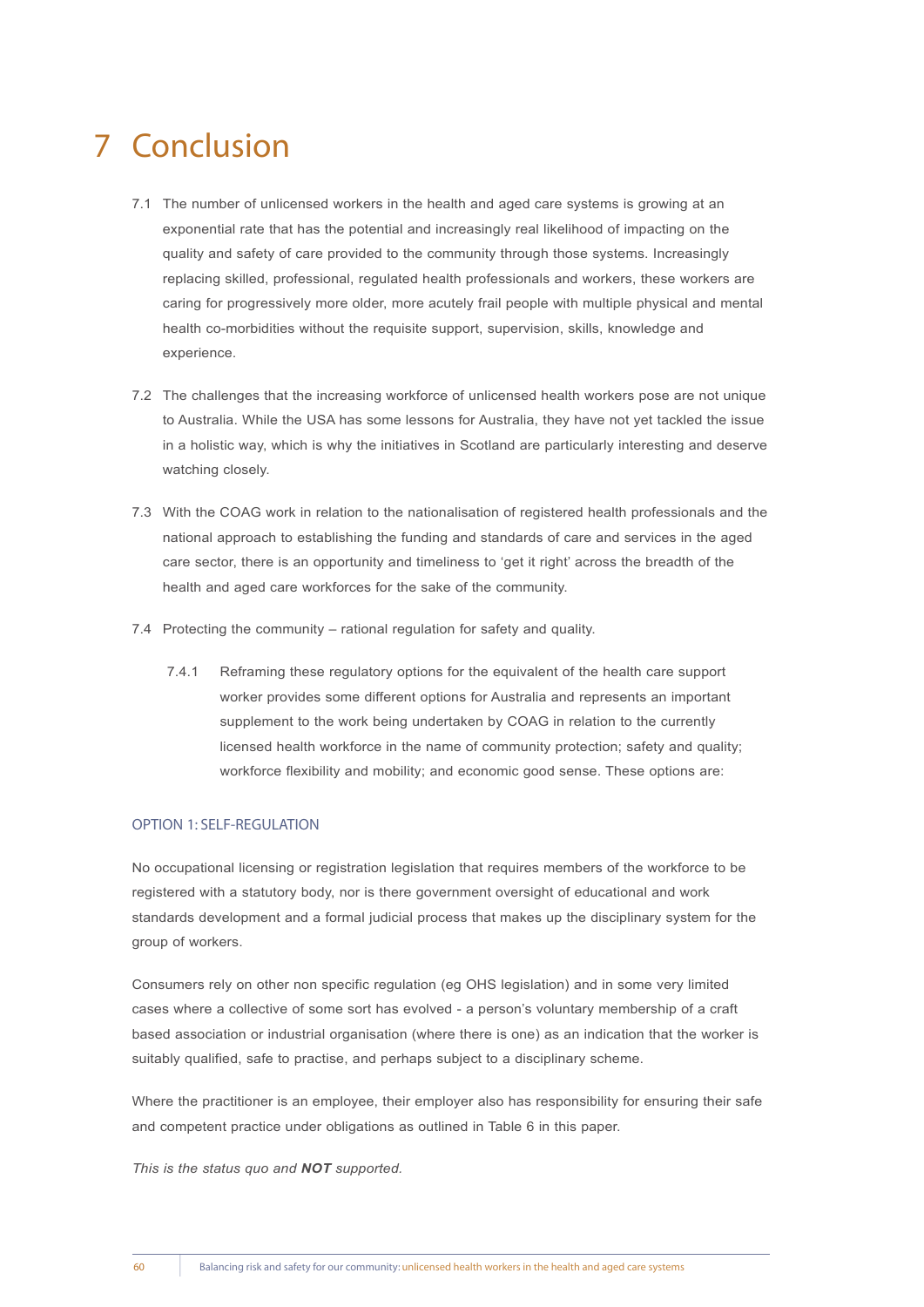#### OPTION 2: LICENSING

This option requires that there is a formal classification and naming of craft groups eg health care support workers (as in Scotland) and their details are placed on a government oversighted register of persons who are working in specific industries. To be employed in that industry the person has to establish their credentials which can range from: minimal, eg not having had any serious criminal convictions that would impact on an assessment of their character in their area of work; to more onerous, eg having successfully obtained a basic qualification, being required to abide by a code of conduct and/or ethics, and/or practice standards.

As with the Scottish model there would need to be a reciprocal code of conduct for employers to proved guidance and ensure they comply with their obligations in relation to educational support and reporting requirements. This option gives employers more power and responsibility than the statutory registration processes currently in existence for registered health professionals.

*This option IS supported by the ANF with basic standards for education, practice and conduct being*  set as a baseline. The outcomes of the pilot project being conducted by the NHS Scotland should *also inform the development of such a model.*

## OPTION 3: NEGATIVE LICENSING

Any person is able to work in health and aged care unless they are placed on a register of persons who are ineligible to practise. It does not establish barriers to entry to the workforce, but allows those with poor practice records to be excluded from practising without the need for a full registration system. However, it provides less protection to consumers and may be inappropriate when there is potential for serious harm.

The bar is usually very high eg a criminal conviction is the level of conduct that is required for a person to be placed on such a register as there is no other robust system for the examination of conduct, health or performance other than performance management by an employer which would be somewhat questionable in establishing consistent benchmarks for acceptable conduct, health and performance.

*This option is NOT supported by ANF as it does not adequately protect the community or set basic standards for education, practice or conduct.*

## OPTION 4: CO-REGULATION

Regulatory responsibility is shared between government and the industry. For example, worker associations or craft groups set membership requirements and administer a disciplinary scheme to ensure practice standards. The government monitors and accredits these organisations to ensure they act in a way that protects members of the public. However, workers who are not members of a co-regulated association or craft group are not legally prevented from practising or using the titles of the profession under such a system.

*This option is NOT supported by ANF as it operates on the presumption that workers identify as a class of worker and have organised in formal collectives and developed codes and standards of*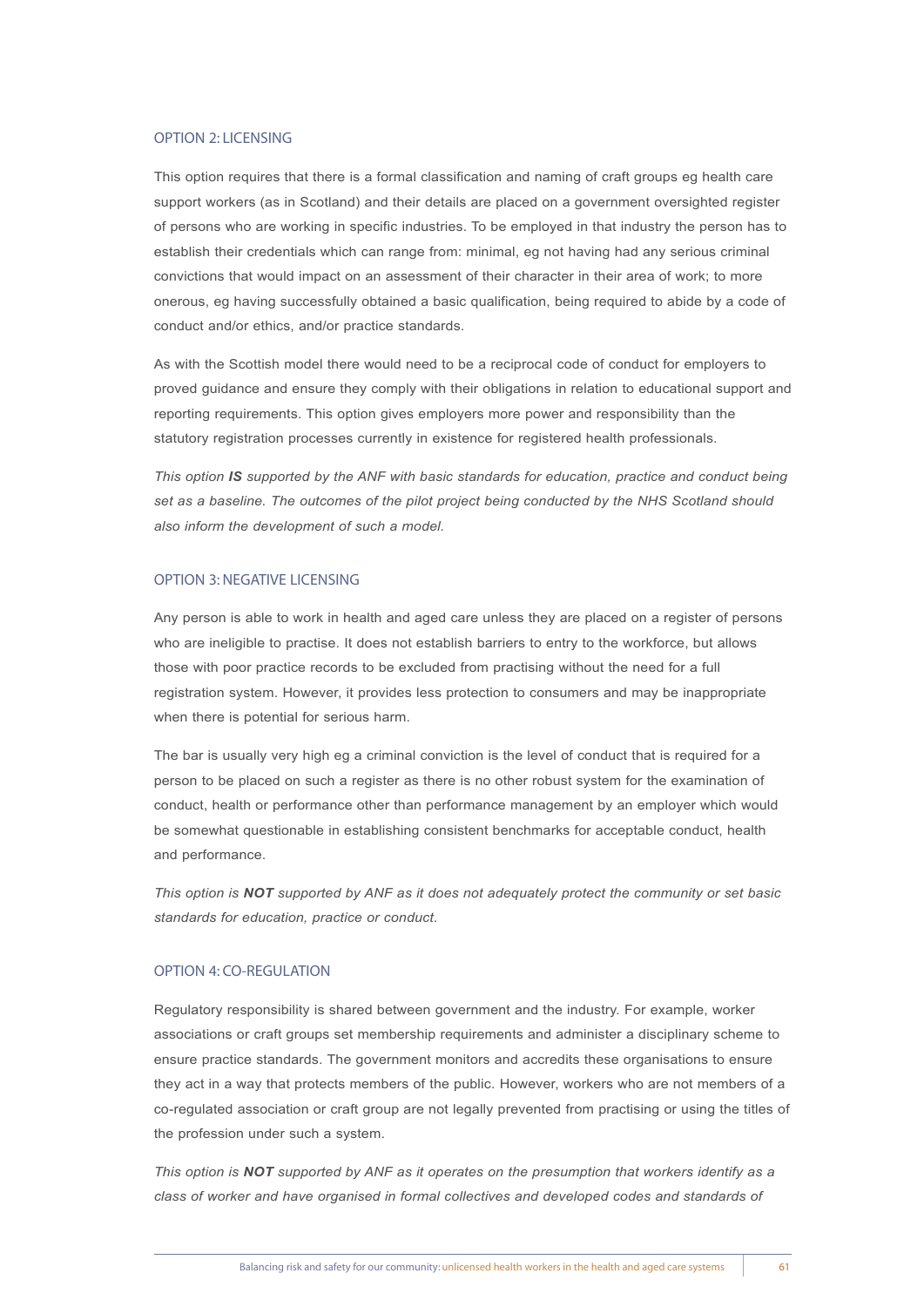*education, practice and conduct which is not a feature of most of the currently unlicensed workforce in the health and aged care industries.*

## OPTION 5: RESERVATION OF TITLE ONLY

This option, as with Option 2, requires that there is a formal classification and naming of craft groups eg health care support workers. Under this option particular titles of the craft group can only legally be used by those who are licensed by the relevant registration board. A statutory registration board establishes qualifications and character requirements for entry to the profession, develops standards of practice, and receives and investigates complaints of unprofessional conduct, poor health or performance and applies sanctions, if necessary, including deregistration. It is difficult for a deregistered worker to practise because if they advertise their services to the public or use the reserved title, they can be prosecuted through the courts for committing an offence. This form of regulation assures consumers that workers are qualified to provide services and their practice is subject to the scrutiny of a registration board.

*This option IS supported by ANF as it is consistent with the current system for the registration of health professionals which could be modified to add another level of health and aged care worker to*  an already established model of regulation that is understood by community and the health and *aged care industries.*

## OPTION 6: RESERVATION OF TITLE AND CORE PRACTICES

Certain risky and intrusive acts or procedures within the defined scope of practice of a profession are restricted via legislation only to members of the registered worker group and others identified in legislation. Unregistered and unauthorised workers are not only prohibited from using reserved titles, but may be liable for prosecution for an offence if they carry out any of the reserved core practices for which they are not authorised. Exemptions are allowed for treatment provided in an emergency and where students perform core practices under the direction and supervision of an authorised member of the profession.

*This option is NOT supported by ANF as it is an unnecessarily onerous regulatory system for most of the levels of workers under discussion in this paper where less burdensome requirements can meet the safety and quality checks needed to protect the community.*

## OPTION 7: RESERVATION OF TITLE AND WHOLE OF PRACTICE

This model is the most restrictive form of regulation and includes not only offences for unregistered persons to use reserved professional titles, but also a broad 'scope of practice' definition of the profession in legislation and it is an offence for unregistered persons to practise the profession.

*This option is NOT supported by ANF as it is an even more unnecessarily onerous regulatory system for most of the levels of workers under discussion in this paper where less burdensome requirements can meet the safety and quality checks needed to protect the community.*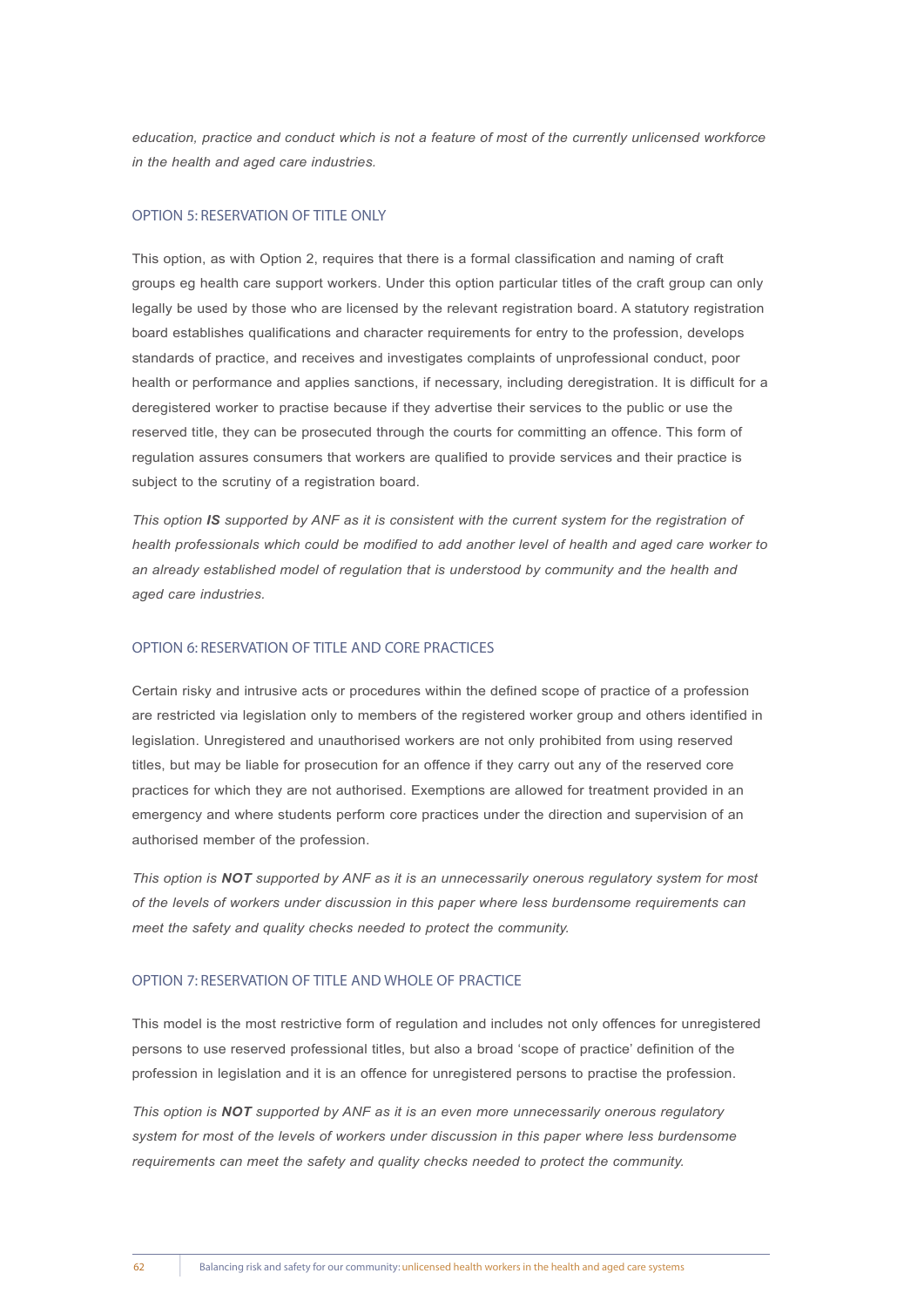## References 8

Aged Care Crisis Team. 2006. *Workforce and staffing issues*. Available from: http://www.agedcarecrisis.com/acc/show.asp?id=5008 (accessed April 2008).

Australian Commission on Safety and Quality in Health Care. 2006. *National safety and quality accreditation standards: discussion paper*. Available from: http://www.safetyandquality.org/internet/safety/publishing.nsf/ Content/D6D45D8AEA648AB2CA25729D001CCC6C/\$File/Discussion%20Paper%20final%20for%20 distribution%20Nov%202006.pdf (accessed April 2008).

Australian Council for Safety and Quality in Health Care. 2003. *10 Tips for safer health care: what everyone needs to know.* Commonwealth of Australia. Available from: http://www.safetyandquality.gov.au/internet/safety/ publishing.nsf/Content/BE79FB82644728ABCA2571C0000330FB/\$File/10tipsbwnobox.pdf (accessed April 2008).

Australian Government Department of Health and Ageing. 2006. *Police checks for aged care workers and volunteers.* Office of Aged Care Quality and Compliance 22 December 2006. Available from: http://www.health.gov.au/internet/wcms/publishing.nsf/content/ageing-quality-police.htm (accessed April 2008).

Australian Health Ministers' Conference. 2004. *National Health Workforce Strategic Framework*. Available from: http://www.nhwt.gov.au/documents/National%20Health%20Workforce%20Strategic%20Framework/AHMC%20 National%20Workforce%20Strategic%20Framework%202004.pdf (accessed April 2008).

Australian Health Ministers Advisory Council. 1995. *Criteria for assessing the need for statutory regulation of unregulated health occupations.*

Australian Health Workforce Advisory Committee. 2004. *The Australian nursing workforce: an overview of workforce planning 200 -2004*. National Health Workforce Secretariat. Available from: http://www.nhwt.gov.au/ documents/Publications/2004/Australian%20nursing%20workforce%20-%20%20An%20overview%20of%20 planning.pdf (accessed April 2008).

Australian Institute of Health and Welfare. 2008. *Nursing and Midwifery Labour Force 2005*. Available from: http://www.aihw.gov.au/publications/index.cfm/title/10475 (accessed April 2008).

Australian Institute of Health and Welfare. 2007. *Australian hospital statistics 2005-2006*. AIHW. Available from: http://www.aihw.gov.au/publications/hse/ahs05-06/ahs05-06-c02.pdf (accessed April 2008).

Australian National Training Authority. 2003. *High level review of training packages phase 1 report: an analysis of the current and future context in which training packages will need to operate.* ANTA. Available from: http://www.dest.gov.au/NR/rdonlyres/38C2B125-31E1-4C2C-AA5A-532C63BD205B/11536/HLRTP\_Phase\_1\_ report.pdf (accessed April 2008).

Australian Nursing Federation. 2007a. *Assistants in nursing or midwifery and other unlicensed workers (however titled) providing aspects of nursing or midwifery*. ANF Position Statement. Available from: http://www.anf.org.au/anf\_pdf/PS\_AINS\_Nursing\_Care.pdf (accessed April 2008).

Australian Nursing Federation. 2007b. *Delegation by registered nurses.* ANF Guidelines. Available from: http://www.anf.org.au/anf\_pdf/G\_Delegation\_RNs.pdf (accessed April 2008).

Australian Nursing Federation 2005. *Licensing of assistants in nursing and personal care assistants (however titled).* ANF Position Statement. Available from: http://www.anf.org.au/anf\_pdf/PS\_Licensing\_AINS.pdf (accessed April 2008).

Australian Nursing Federation. 2004. D2002/9: *Workplace Relations Act 1996 - Section 204(1) - Alteration to eligibility rules - PR952637*. Australian Industrial Relations Commission

Booth, R., Roy, S., Jenkins, H., Clayton, B. and Sutcliffe, S. 2005. *Workplace training practices in the residential aged care sector.* A National Vocational and Training Research and Evaluation Program Report. NCVER, Australian Government. Available from: http://www.ncver.edu.au/research/proj/nr3019.pdf (accessed April 2008).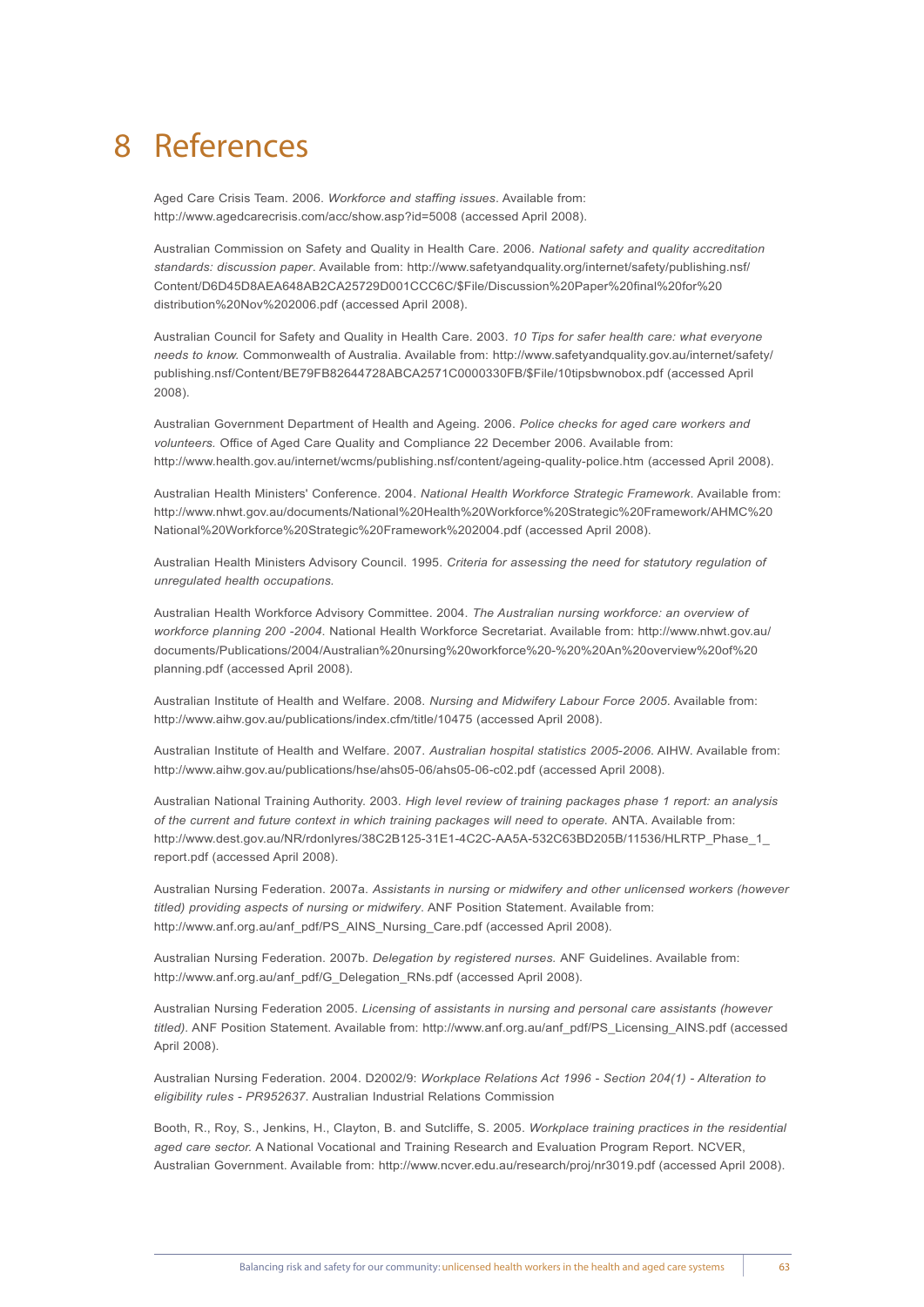Chiarella, M. 2005. *Literature review on models of care: key themes.* Available from: http://www.health.nsw.gov.au/nursing/pdf/moc-lit-review-5.pdf (accessed April 2008).

Consumer Focus Collaboration. 2001. *The evidence supporting consumer participation in health care.* Available from: http://www.participateinhealth.org.au/Clearinghouse/Docs/evidence.pdf (accessed April 2008).

Council of Australian Governments. 2008. *Intergovernmental Agreement for a national registration and accreditation scheme for the health professions.* Council of Australian Governments meeting Communiqué 26 March 2008. Available from: http://www.coag.gov.au/meetings/260308/docs/iga\_health\_workforce.pdf (accessed April 2008).

Council of Australian Governments. 2006a. *COAG Response to the Productivity Commission Report on Australia's Health Workforce*. Attachment A: Council of Australian Governments meeting Communiqué 14 July 2006. Available from: http://www.coag.gov.au/meetings/140706/docs/attachment\_a\_response\_pc\_health\_ workforce.pdf (accessed April 2008).

Council of Australian Governments. 2006b. *Communiqué 14 July 2006.* Council of Australian Governments meeting. Available from: http://www.coag.gov.au/meetings/140706/docs/coag140706.pdf (accessed April 2008).

Council of Australian Governments. 2006c. *Health workforce: national accreditation.* Attachment C: Council of Australian Governments meeting Communiqué 14 July 2006. Available from: http://www.coag.gov.au/ meetings/140706/docs/attachment\_c\_health\_workforce\_accreditation.pdf (accessed April 2008).

Council of Australian Governments. 2006d. *Health workforce: national registration.* Attachment B: Council of Australian Governments meeting Communiqué 14 July 2006. Available from: http://www.coag.gov.au/ meetings/140706/docs/attachment\_b\_health\_workforce\_registration.pdf (accessed April 2008).

Council of Deans of Nursing and Midwifery. 2007. *Pre-registration nurse education data collection and publication project*. Available from: http://www.cdnm.edu.au/pdfs/DOHAReport080303.pdf (accessed April 2008).

Cowie, A. 2007. *Regulation of healthcare support workers: a national pilot on behalf of the UK.* Scottish Government. Available from: http://www.nes.scot.nhs.uk/nursing/recent\_events/documents/Audrey\_Cowie.ppt (accessed April 2008).

Cowie, A. 2002. *Supporting the development of healthcare support workers in Scotland: final report.* Strategic Change Unit, Scottish Executive Health Department: Edinburgh. Available from: http://www.nes.scot.nhs.uk/documents/publications/classa/HCSWfinalreport.doc (accessed April 2008).

Cox, C. 2006. Bound to care. *Nursing Standard,* 21(2):16-18.

Davies, J. 2004. *For the love of alice.* The Bulletin 11 August 2004. Available from: http://www.agedcarecrisis.com/acc/show\_news.asp?id=newsitem&item=news1033 (accessed April 2008).

Draper, M. 1997. *Involving consumers in improving hospital care: lessons from Australian hospitals.*  Commonwealth Department of Health and Family Services, Health Service Outcomes Branch, Canberra. Available from: http://www.participateinhealth.org.au/clearinghouse/popup\_method.asp?method=document&id=77 (accessed April 2008).

Draper, M. and Hill, S. 1995. *The role of patient satisfaction surveys in a national approach to hospital quality management.* Canberra, Australian Government Publishing Service. Available from: http://www. participateinhealth.org.au/clearinghouse/popup\_method.asp?method=document&id=128 (accessed April 2008).

Duffin, C. 2006. Registered post: should healthcare support workers be regulated. *Nursing Standard*, 21(3):18-20. Available from: http://www.nursing-standard.co.uk/professionaldevelopment/healthcare\_2006/ hav21n03p1820.asp (accessed April 2008).

Dulhunty, G. 2002. What crime the aged? *Nursing.Aust,* 3(3):6-7.

Ellis, N. 2003 *Unlicensed Health Care Workers*. ANF 6th Biennial National Delegates Conference Hobart Tasmania Resolution E1. Available from: http://www.anf.org.au/anf\_pdf/NBDC\_Summary\_Resolutions.pdf (accessed April 2008).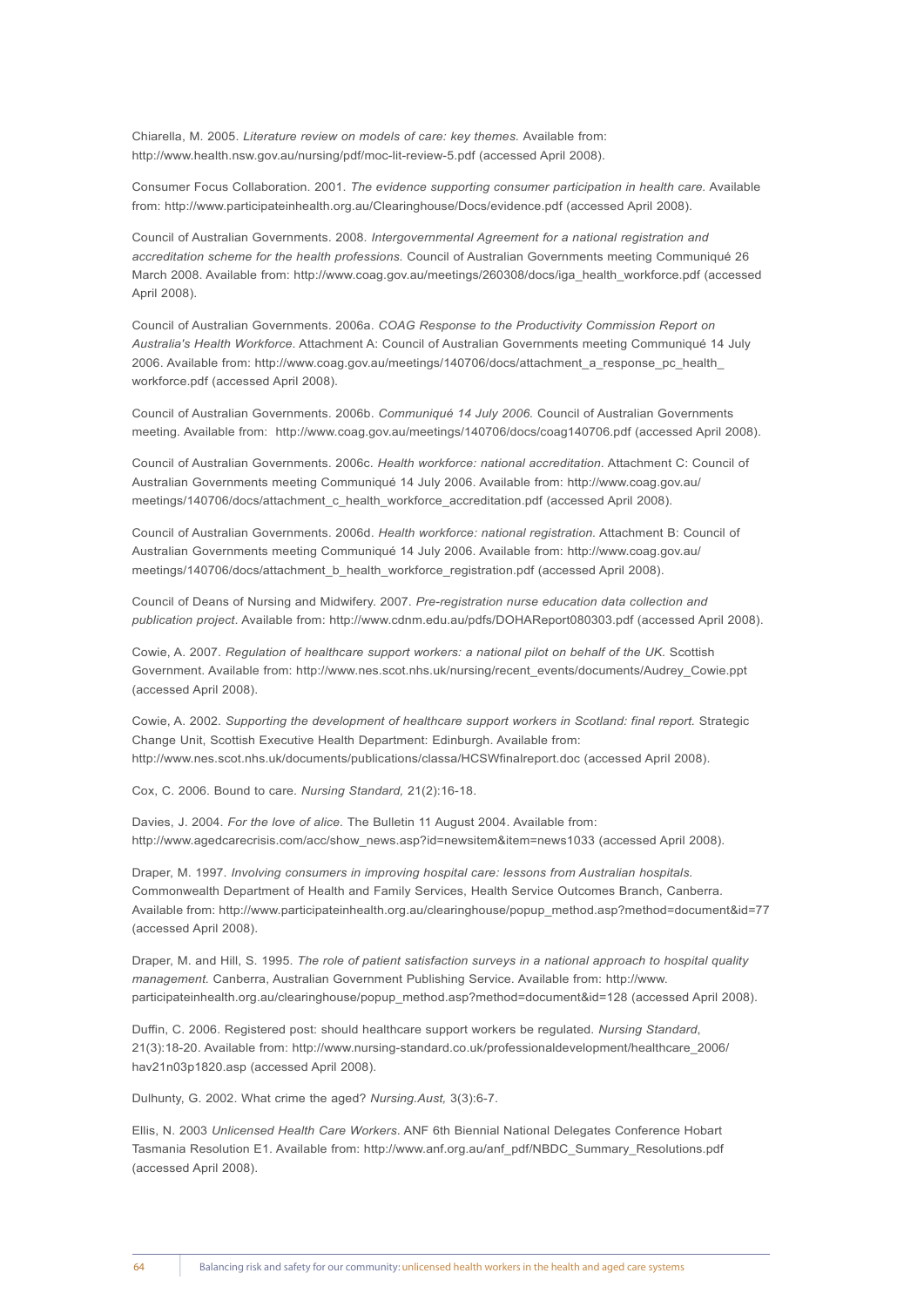Flinders University Department of Public Health and the South Australian Community Health Research Unit. 2000. *Improving health services through consumer participation. Commonwealth Department of Health and Aged Care Canberra: A Consumer Focus Collaboration publication.* Available from: http://www.participateinhealth.org. au/Clearinghouse/Docs/Improvingsection1.pdf (accessed April 2008).

Global Learning Services Pty Ltd. 2000a. *Education and training for consumer participation in health care: a resource guide.* Commonwealth Department of Health and Aged Care Canberra: A Consumer Focus Collaboration publication. Available from: http://www.participateinhealth.org.au/ClearingHouse/Docs/ cfcedandtrainguide.pdf (accessed April 2008).

Global Learning Services Pty Ltd. 2000b. *Education and training for consumer participation in health care: final report of project.* Commonwealth Department of Health and Aged Care Canberra: A Consumer Focus Collaboration publication. Available from: http://www.participateinhealth.org.au/clearinghouse/Docs/ cfcedandtrainreport.pdf (accessed April 2008).

Healy, J. and Richardson, S. 2003. *Who cares for the elders? What we can and can't know from existing data.*  National Institute of Labour Studies, Flinders University, Adelaide, South Australia.

Heath, P. 2002. *National Review of Nursing Education 2002: our duty of care.* Available from: http://www.dest.gov.au/archive/highered/nursing/pubs/duty\_of\_care/duty\_of\_care.pdf (accessed April 2008).

Hernandez-Medina, E., Eaton, S., Hurd, D. and White, A. 2006. *Training Programs for Certified Nursing Assistants. AARP Policy Institute: Washington DC, USA.* Available from: http://assets.aarp.org/rgcenter/il/2006\_08\_cna.pdf (accessed April 2008).

Hilmer, F., Rayner, M. and Taperell, G. 1993. *National competition policy: report by the Independent Committee of Inquiry.* Australian Government Printing Service, Canberra. Available from: http://www.ncc.gov.au/pdf/Hilmer-001.pdf (accessed April 2008).

Hogan, W. 2004. *Investing in Australia's aged care: report of the review of pricing arrangements in residential aged care.* Australian Government Department of Health and Ageing. Available from: http://www.health.gov.au/internet/wcms/publishing.nsf/Content/health-investinginagedcare-report-index.htm (accessed April 2008).

International Council of Nurses. (undated). *The ICN Definition of Nursing.* Available from: http://www.icn.ch/definition.htm (accessed April 2008).

Joint Committee on the Health Care Complaints Commission, NSW Parliament Legislative Assembly. 1998. *Report on unregistered health practitioners: the adequacy and appropriateness of current mechanisms for resolving complaints*. Available from: http://www.parliament.nsw.gov.au/prod/PARLMENT/Committee.nsf/0/c8fc7a be92ef4891ca25708300226d50/\$FILE/HCC.finalreport.pdf (accessed April 2008).

Jones, T., Matias, M., Powell, J., Jones, E. and Looi, J. 2006. *Report of a study into the demographics, training and workplace experience of personal carers in residential aged care facilities in the Australian Capital Territory.*  Research Centre for the Neurosciences of Ageing in collaboration with Older Persons Mental Health Service, Canberra: ACT.

Korczyk, S. 2004. *Long-term workers in five countries: issues and options*. AARP Public Policy Institute, Washington DC: USA. Available from: http://www.aarp.org/research/longtermcare/trends/aresearch-import-876- 2004-07-.html (accessed April 2008).

Krapohl, G. and Larson, E. 1996. The impact of unlicensed assistive personnel on nursing care delivery. *Nursing Economics*, 14(2):99-122.

Martin, B. and King, D. 2008. *Who carers for older Australians? A picture of the Residential and Community Based Aged Care Workforce, 2007*. National Institute of Labour Studies. Commonwealth of Australia. ''copyright Commonwealth of Australia reproduced by permission''

National Health Service Scotland. 2006a. *Standards for the healthcare workforce: regulation of healthcare support workers*. Available from: http://www.healthworkerstandards.scot.nhs.uk/pages/profCurrUnreg.htm (accessed April 2008).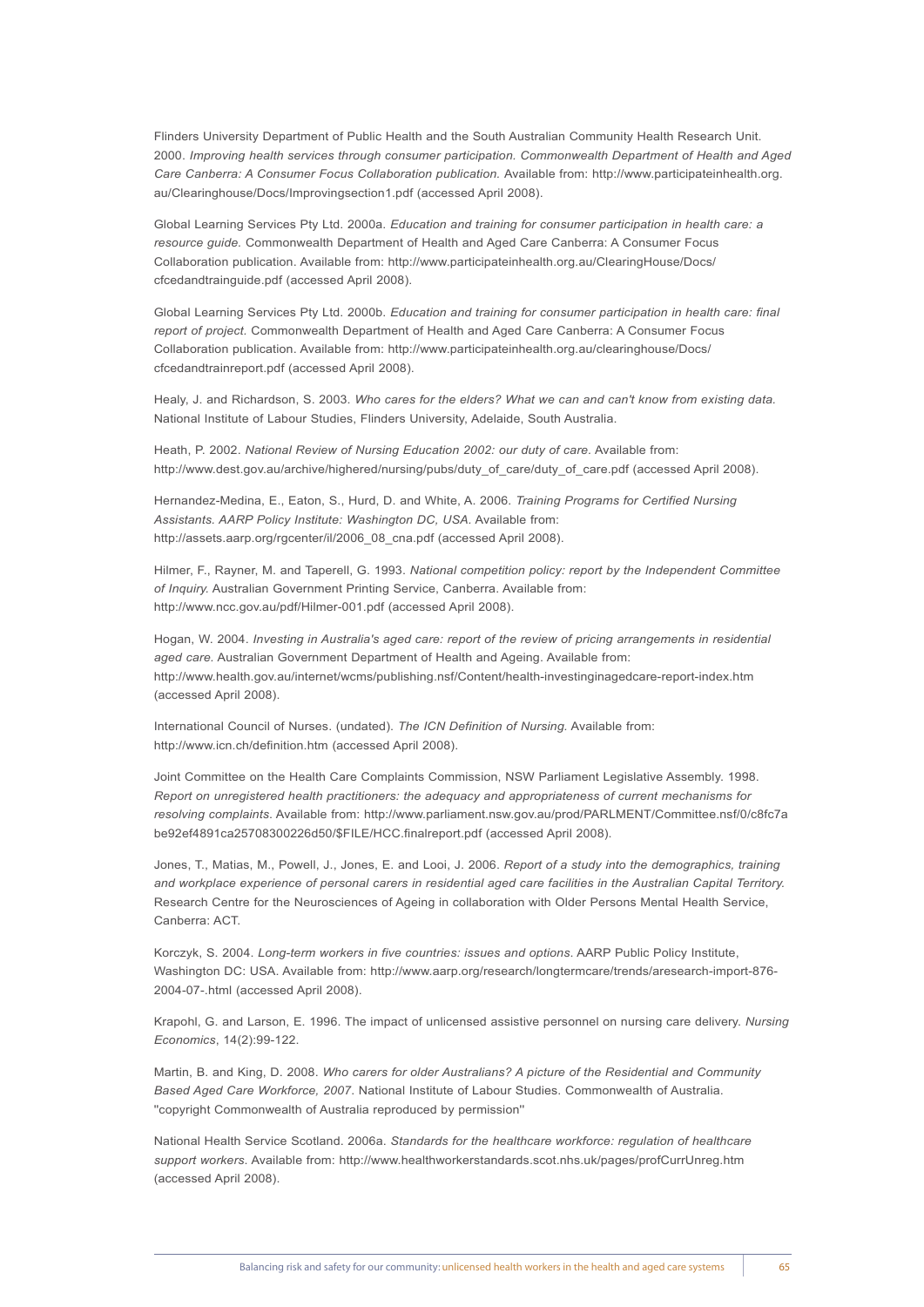National Health Service Scotland. 2006b. *National standards relating to healthcare support workers in Scotland: consultation document.* Available from: http://www.scotland.gov.uk/Resource/Doc/924/0030505.pdf (accessed April 2008).

National Nursing and Nursing Education Taskforce. 2006a. *Toward consistent regulation of nursing and midwifery in Australia: a select analysis of the legislation and professional regulation of nursing and midwifery in Australia.* Final Report prepared by Amanda Adrian and Associates. Available from: http://www.nnnet.gov.au/downloads/rec4\_mapping\_report.pdf (accessed April 2008).

National Nursing and Nursing Education Taskforce. 2006. *An atlas of the legislation and professional regulation of nursing and midwifery in Australia.* Available from: http://www.nnnet.gov.au/downloads/rec4\_atlascomplete.pdf (accessed April 2008).

National Resource Centre for Consumer Participation in Health. 2000. *Feedback, participation and consumer diversity: a literature review.* Commonwealth Department of Health and Aged Care Canberra: A Consumer Focus Collaboration publication. Available from:

http://www.participateinhealth.org.au/ClearingHouse/Docs/cfcfeedbacklitreview.pdf (accessed April 2008).

NSW Department of Health. 2001a. *Partners in health: sharing information and making decisions together.*  Report of the consumer and community participation implementation group. Available from: http://www.health.nsw.gov.au/policy/participate/partners.html (accessed April 2008).

NSW Department of Health. 2001b. Report of the Review of the Nurses Act 1991. Available from: http://www.health.nsw.gov.au/legal/pdf/nursesreport.pdf (accessed April 2008).

NSW Nurses and Midwives Board. 2008. *News! National registration update.* http://www.nmb.nsw.gov.au/National-Registration/default.aspx (accessed April 2008).

NSW Nurses Registration Board. 1998. *History of the New South Wales Nurses Registration Board.* Nurses Registration Board, Sydney 1989 (reissued edition for publication on internet, 1998). Available from: http://www.nmb.nsw.gov.au/History/default.aspx (accessed April 2008).

Nurses Board of South Australia. 2002. Unregulated Health Workers. Discussion Paper. Available from: http://www.nursesboard.sa.gov.au/pdf/nbsa\_Discussion\_Paper\_UHCW\_June\_2002.pdf (accessed April 2008).

Nurses Board of South Australia. 2003a. *Profile of the role and function of unregulated care workers in South Australia.* Summary report of written submissions: Stage 1. Available from: http://www.nursesboard.sa.gov.au/ pdf/Profile of the Role and Function of the UHCW in South Australia Summary Report Submissions Jan\_2003.pdf (accessed April 2008).

Nurses Board of South Australia. 2003b. *Inquiry into the Role of Unregulated Health Workers.* Available from: http://www.nursesboard.sa.gov.au/pdf/nbsa\_Inquiry\_into\_the\_Role\_of\_Unregulated\_Care\_Workers\_June\_2003. pdf (accessed April 2008).

Nurses Board of South Australia. 2005. *Delegation by a registered nurse or midwife to an unlicensed healthcare*  worker. Available from: http://www.nursesboard.sa.gov.au/pdf/Standards\_Del\_RN\_or\_Midwife\_to\_Unlicensed Healthcare Worker.pdf (accessed April 2008).

Nurses Board of South Australia. 2006. *A Scope of Practice Decision Making Tool.* Available from: http://www.nursesboard.sa.gov.au/pdf/Scope\_of\_Practice\_Decision\_Making\_Tool.pdf (accessed April 2008).

Nursing Board of Tasmania. 2006. *Scope of Nursing Practice Decision Making Framework.* http://www.nursingboardtas.org.au/nbtonline.nsf/attachment/SoPDMFFinal/\$File/Scope%20of%20Nursing%20 Practice%20Decision%20Making%20Framework.pdf.

Nurses Board of Western Australia. 2004. *Scope of Nursing Practice Decision-Making Framework.* Available from: http://www.nmbwa.org.au/2/2041/50/scope\_of\_nursing\_practice.pm (accessed April 2008).

Paine, M. 2006a. *Aged homes care fear.* The Mercury, Tasmania. Available from: http://www.agedcarecrisis.com/acc/show\_news.asp?id=newsitem&item=news1396 (accessed April 2008).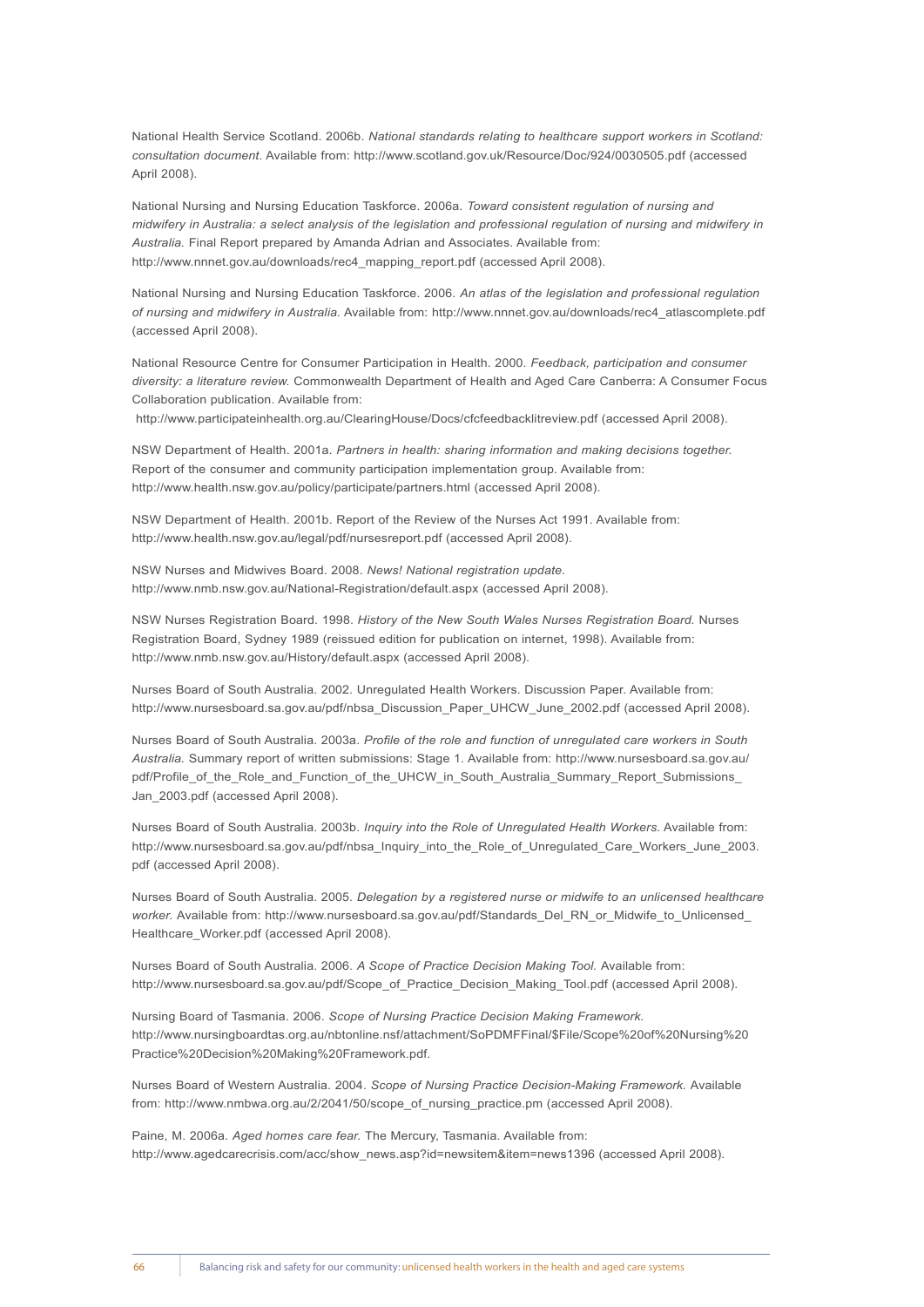Paine, M. 2006b. *Nursing home woes*. The Mercury, Tasmania. Available from: http://www.agedcarecrisis.com/acc/show\_news.asp?id=newsitem&item=news1423 (accessed April 2008).

Productivity Commission. 1999. *Private hospitals in Australia. Commission Research Paper.* Australian Government. Available from: http://www.pc.gov.au/research/commissionresearch/privatehospitals (accessed April 2008).

Productivity Commission. 2005a. *The health workforce.* Productivity Commission Issues Paper. Australian Government.

Productivity Commission. 2005b. *Australia's health workforce*. Productivity Commission Position Paper. Australian Government. Available from: http://www.health.vic.gov.au/workforce/downloads/healthworkforce2.pdf (accessed April 2008).

Productivity Commission. 2005c. *Economic implications of an ageing Australia.* Productivity Commission Research Report, Australian Government. Available from: http://www.pc.gov.au/study/ageing (accessed April 2008).

Productivity Commission. 2005d. *The health workforce*. Productivity Commission Research Report, Australian Government. Available from: http://www.pc.gov.au/study/healthworkforce/docs/finalreport (accessed April 2008).

Queensland Nursing Council. 2005. *Delegation and clinically focussed supervision: unlicensed health care*  workers. Available from: http://www.qnc.qld.gov.au/upload/pdfs/information\_sheets/Scope\_of\_practice framework\_2005\_Framework\_/Framework\_information\_sheet\_01\_Delegation\_and\_clinically\_focused\_ supervision\_RNs,\_midwives,\_ENs.pdf (accessed April 2008).

Rehnquist, J. and Office of Inspector General. 2002. *Nurse Aide training.* Department of Health and Human Services USA. Available from: http://oig.hhs.gov/oei/reports/oei-05-01-00030.pdf (accessed April 2008).

Richardson, S. and Martin, B. 2004. *The care of older Australians: a picture of the residential aged care workforce*. National Institute of Labour Studies, Flinders University, Adelaide, South Australia. Available from: http://www.ssn.flinders.edu.au/nils/research/Reports/Aged%20Care.pdf (accessed April 2008).

Robertson, G. 2006. Sharing the care. *Nursing Standard,* 21(1):22 - 27.

Royal College of Nursing. 2003. *Defining nursing: def Nursing is… London, United Kingdom.* Available from: http://www.rcn.org.uk/downloads/definingnursing/definingnursing-a4.pdf (accessed April 2008).

Scottish Government. 2006a. *Regulation of health care support staff and social care support staff in Scotland 2004.* Available from: http://www.scotland.gov.uk/Publications/2006/05/HCSW (accessed April 2008).

Scottish Government. 2006b. *National Standards Relating to Healthcare Support Workers in Scotland: consultation document.* Available from: http://www.scotland.gov.uk/Resource/Doc/924/0030505.pdf (accessed April 2008).

Scottish Government. 2006c. *National standards relating to healthcare support workers in Scotland: summary of consultation responses.* Available from: http://www.vhscotland.org.uk/library/executive/standards\_healthcare\_ support\_consult\_responses.pdf (accessed April 2008).

Scottish Government. 2004. *Report of consultation on regulation of health care support staff and social care support staff in Scotland.* Available from: http://www.scotland.gov.uk/Publications/2004/05/19336/36732 (accessed April 2008).

Senate Community Affairs Committee. 2005. *Quality and equity in aged care.* Commonwealth of Australia. Available from:

http://www.aph.gov.au/Senate/Committee/clac\_ctte/completed\_inquiries/2004-07/aged\_care04/report/index.htm (accessed April 2008).

Stafford, A. 2006. *Nursing homes fall short*. The Age: 29 August. Available from: http://www.theage.com.au/news/national/nursing-homes-fall-short/2006/08/28/1156617274927.html (accessed April 2008).